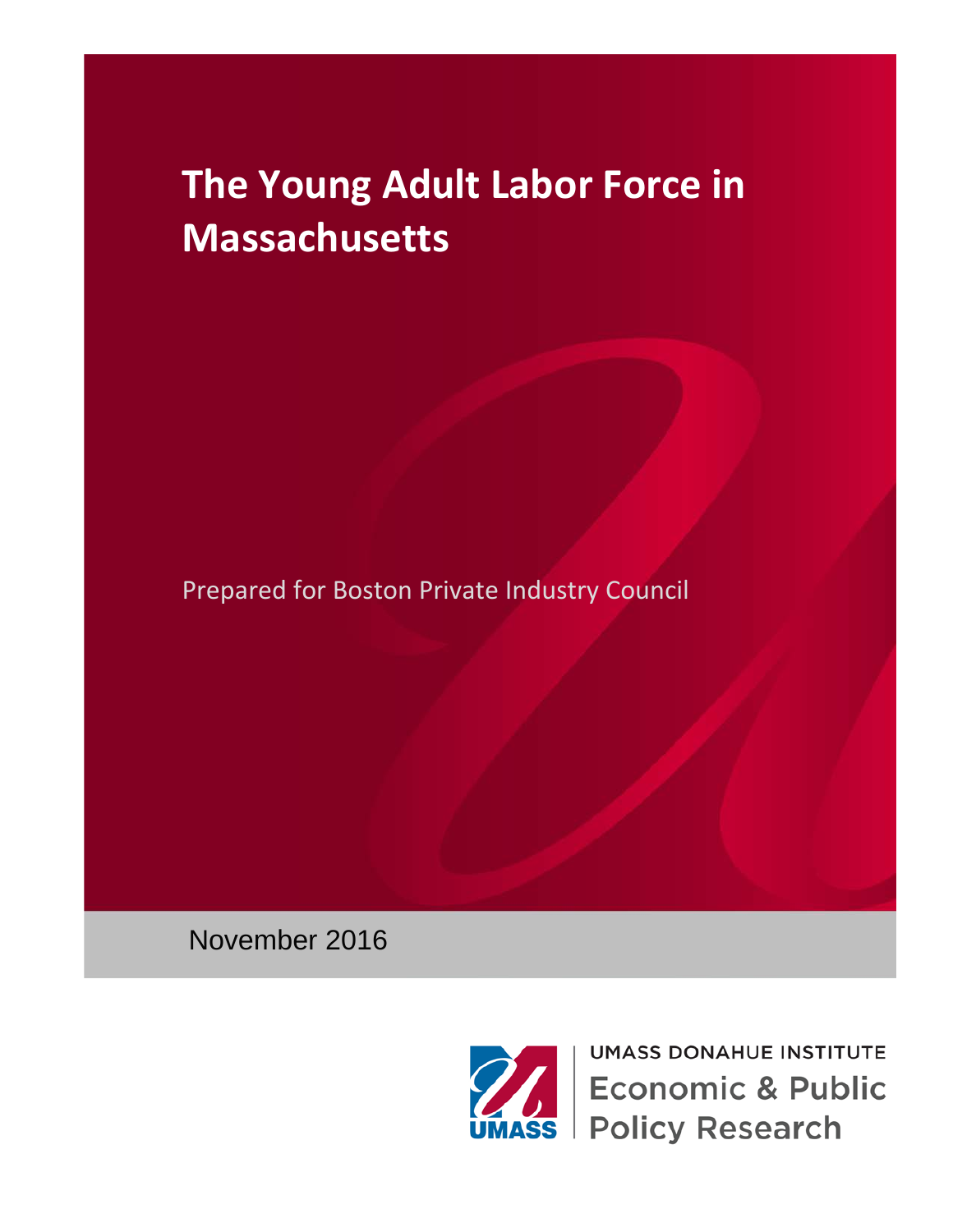**Boston Private Industry Council Report**

# **The Young Adult Labor Force in Massachusetts**

**Project Lead** Mark Melnik, Director **Research Staff** Nicoya Borella, Research Analyst Chris Jurek, Senior Research Analyst Lindie Martin, Research Analyst

The University of Massachusetts Donahue Institute is the public service, outreach, and economic development unit of the University of Massachusetts President's Office. Established in 1971, the Institute strives to connect the Commonwealth with the resources of the University through services that combine theory and innovation with public and private sector applications.

The Economic and Public Policy Research (EPPR) group is a leading provider of applied research, helping clients make more informed decisions about strategic economic, demographic, and public policy issues. EPPR produces unbiased and in-depth economic studies that help clients build credibility, gain visibility, educate constituents, plan economic development initiatives, and prioritize investments. As the official State Data Center, EPPR has unparalleled economic and demographic data expertise in Massachusetts. In addition, EPPR leads *Mass*Benchmarks, an economic journal that presents timely information concerning the performance and prospects for the Massachusetts economy.



**UMASS DONAHUE INSTITUTE Economic & Public** ss | Policy Research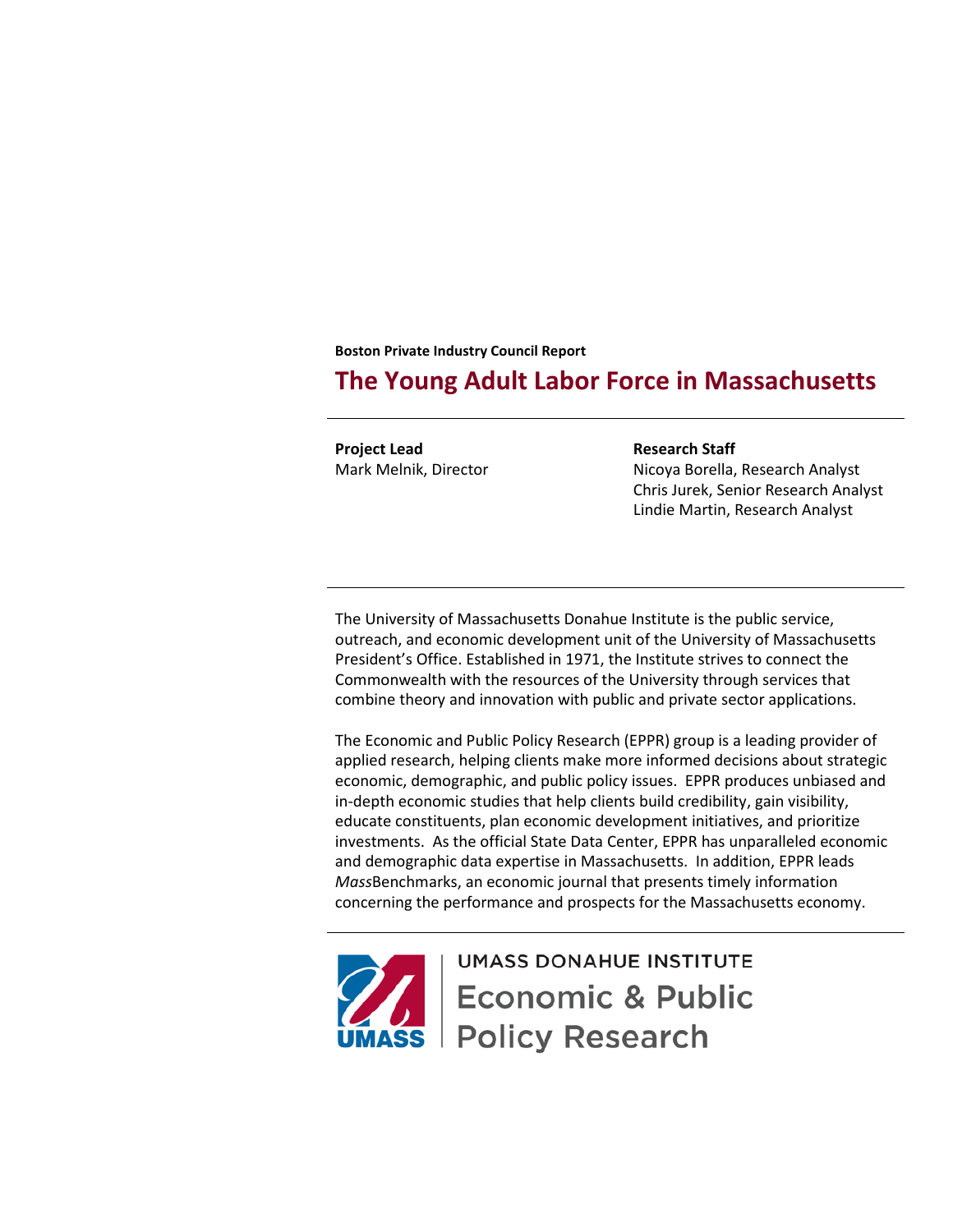# **Acknowledgements**

The research team would like to thank the Boston Private Industry Council (PIC) for their generous support in the production of the report. We would like to offer a special thanks to Neil Sullivan, Executive Director of the Boston PIC, and Joseph McLaughlin, Director of Research and Evaluation, for their thoughtful guidance and feedback during the research process.

This work was researched and developed by the Economic and Public Policy Research (EPPR) group at the UMass Donahue Institute (UMDI).

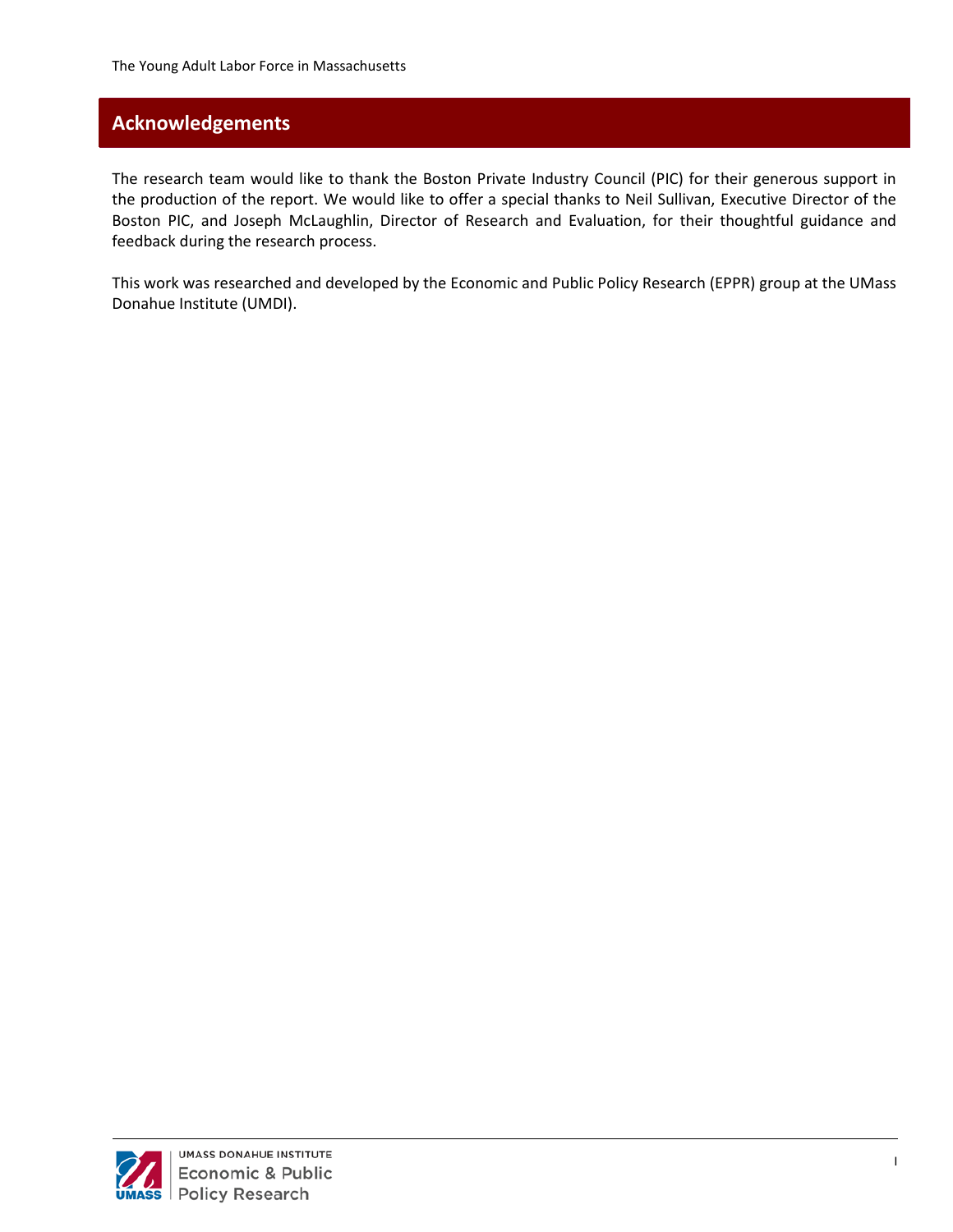# **Contents**

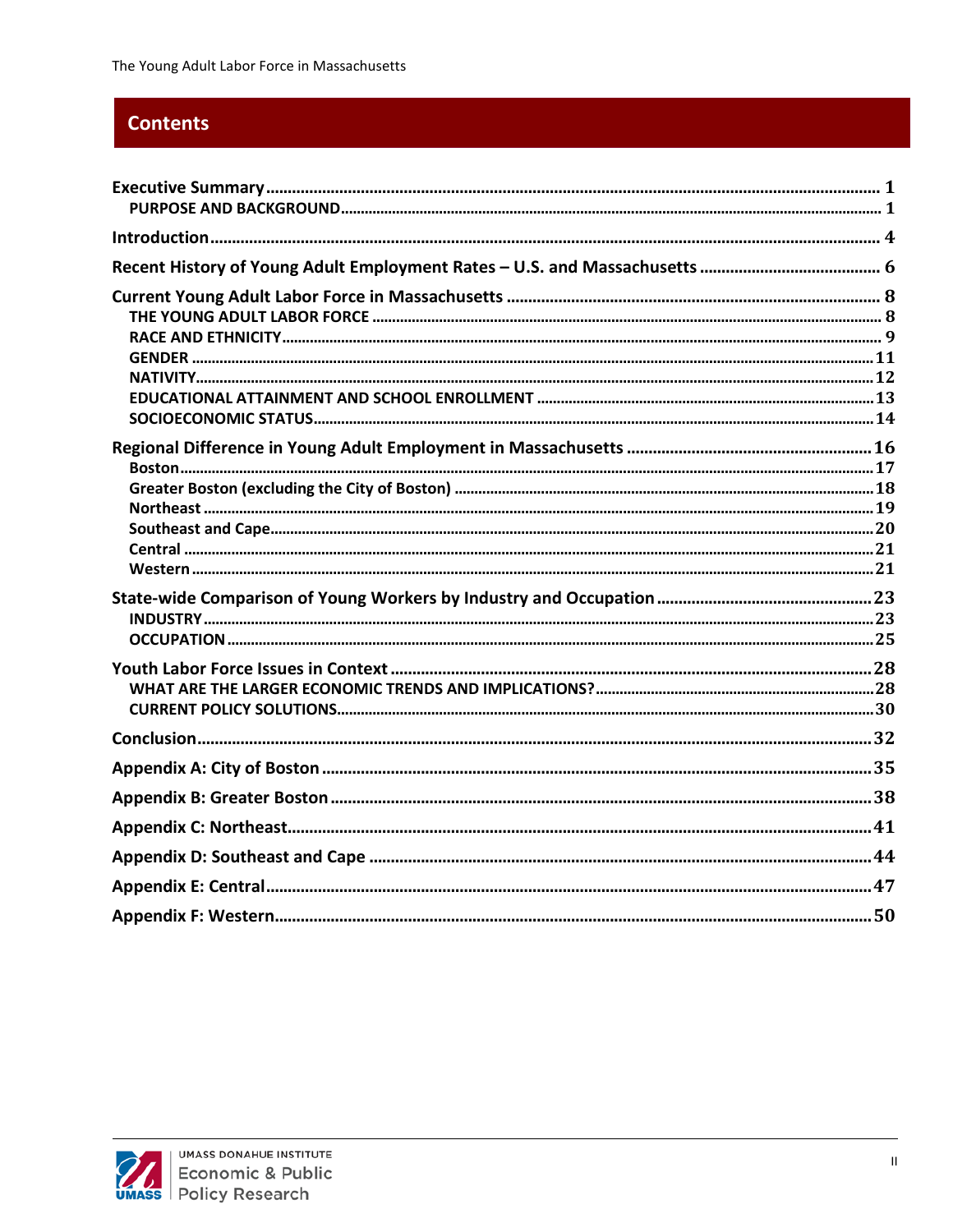# **Tables and Figures**

| Figure 10. Employment Rate by School Enrollment and Educational Attainment for 16 to 19 Year-olds  13 |  |
|-------------------------------------------------------------------------------------------------------|--|
|                                                                                                       |  |
|                                                                                                       |  |
|                                                                                                       |  |
|                                                                                                       |  |
|                                                                                                       |  |
|                                                                                                       |  |
|                                                                                                       |  |

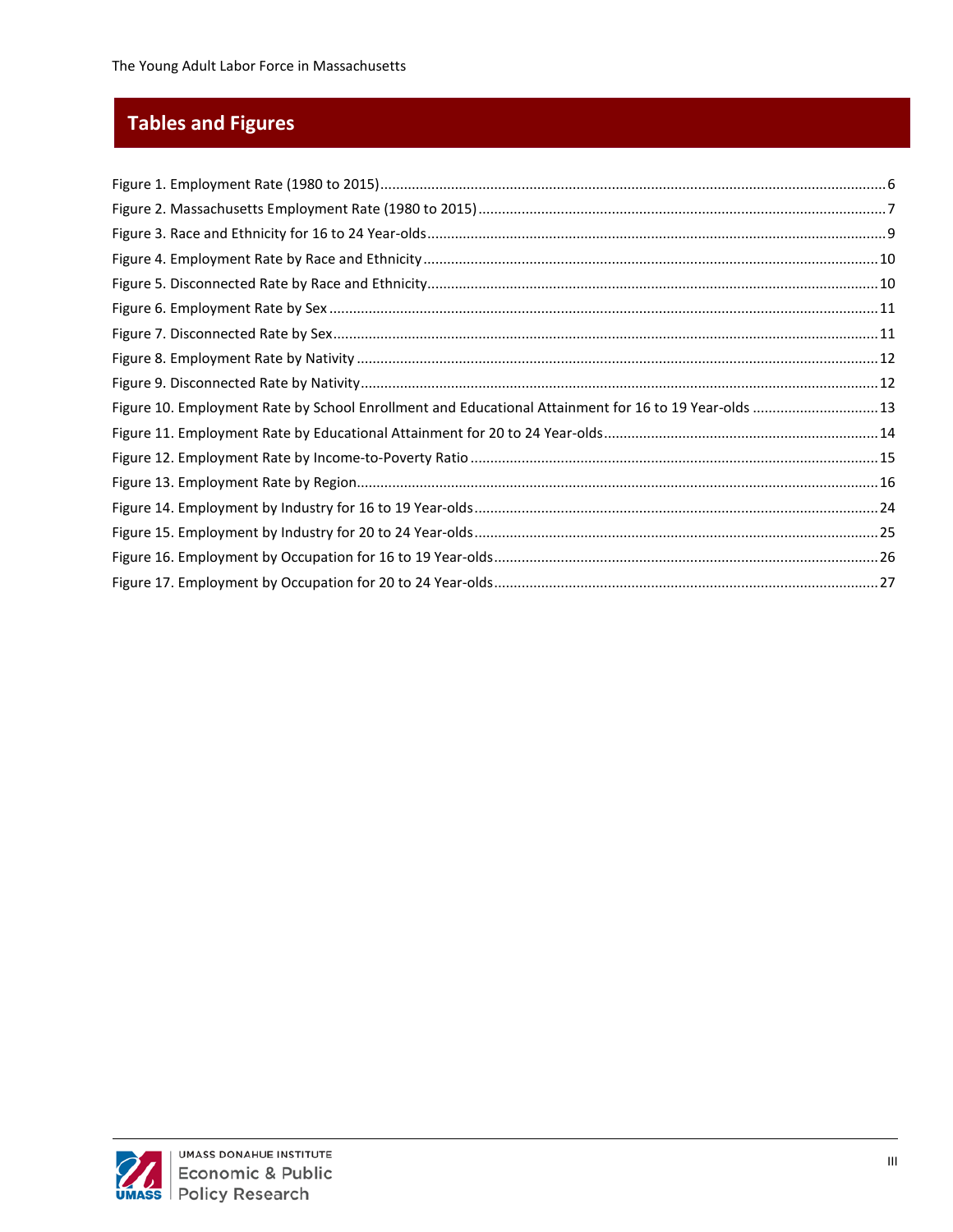# <span id="page-5-0"></span>**Executive Summary**

#### <span id="page-5-1"></span>**PURPOSE AND BACKGROUND**

The Economic and Public Policy Research (EPPR) group at the UMass Donahue Institute (UMDI) conducted research on the young adult labor force in Massachusetts. Research has shown that in recent years, labor force participation has declined among young adults (16 to 24 years old). There are a number of factors attributable to the decline in youth labor force participation in general, including increased college attendance, fewer young people working while enrolled in school, and competition with older and more experienced workers in the labor market. While some of these factors may be viewed as "positive" things, such as the rising number of young people going to college, research does show early participation in the labor market has positive long-term impacts on young people. These positive impacts include the development of hard and soft professional skills, networking opportunities, reduced risk of negative socioeconomic outcomes and criminal behavior, and improved lifelong earning potential. These benefits are being experienced by a smaller number of young people today than in the past. Perhaps most importantly, labor market connectivity is more common for young adults who are white, female, and native born, who have higher levels of education, and who are from more affluent households. With that, more historically disadvantaged populations are less likely to experience some of the benefits associated with early participation in the labor market.

Using data from the Current Population Survey (CPS), Decennial Census data, and the American Community Survey (ACS), our research confirms these trends as they relate to the young adult labor force in Massachusetts and uncovers important findings regarding demographic and regional trends in young adult labor force participation in the state.

Key findings include:

- Young adult employment has been declining over the last 25 years in Massachusetts, much like the rest of the U.S.
- This trend has been particularly noteworthy since 2000 and especially since the Great Recession.
- While young adult employment has increased since the end of the Great Recession, employment rates are still below pre-recession levels and are far below rates observed during the 1980s and 1990s.
- In recent years, young adult employment rates have declined, while the employment rates for older workers (55 years and older) have increased, suggesting that younger workers are competing with older workers for opportunities in the labor market today.
- Employment rates tend to be lower for non-white racial and ethnic groups, young men, the foreignborn, as well as for individuals with limited educational attainment and those from lower income households.
- The regional labor market for young adults appears to be strongest in the Northeast and the Greater Boston regions.<sup>[1](#page-5-2)</sup>
- Young adults in Western and Central regions of Massachusetts (regions that include the Gateway Cities of Pittsfield, Springfield, Holyoke, Chicopee, Fitchburg, and Worcester) face tougher labor market conditions, with either low employment rates, high disconnected rates (a measure of those neither working nor enrolled in school), or both.

<span id="page-5-2"></span><sup>&</sup>lt;sup>1</sup> The employment rates for young adults in the city are actually among the lowest in the state. However, the employment rates for the Greater Boston region outside of the city are among the highest in Massachusetts.

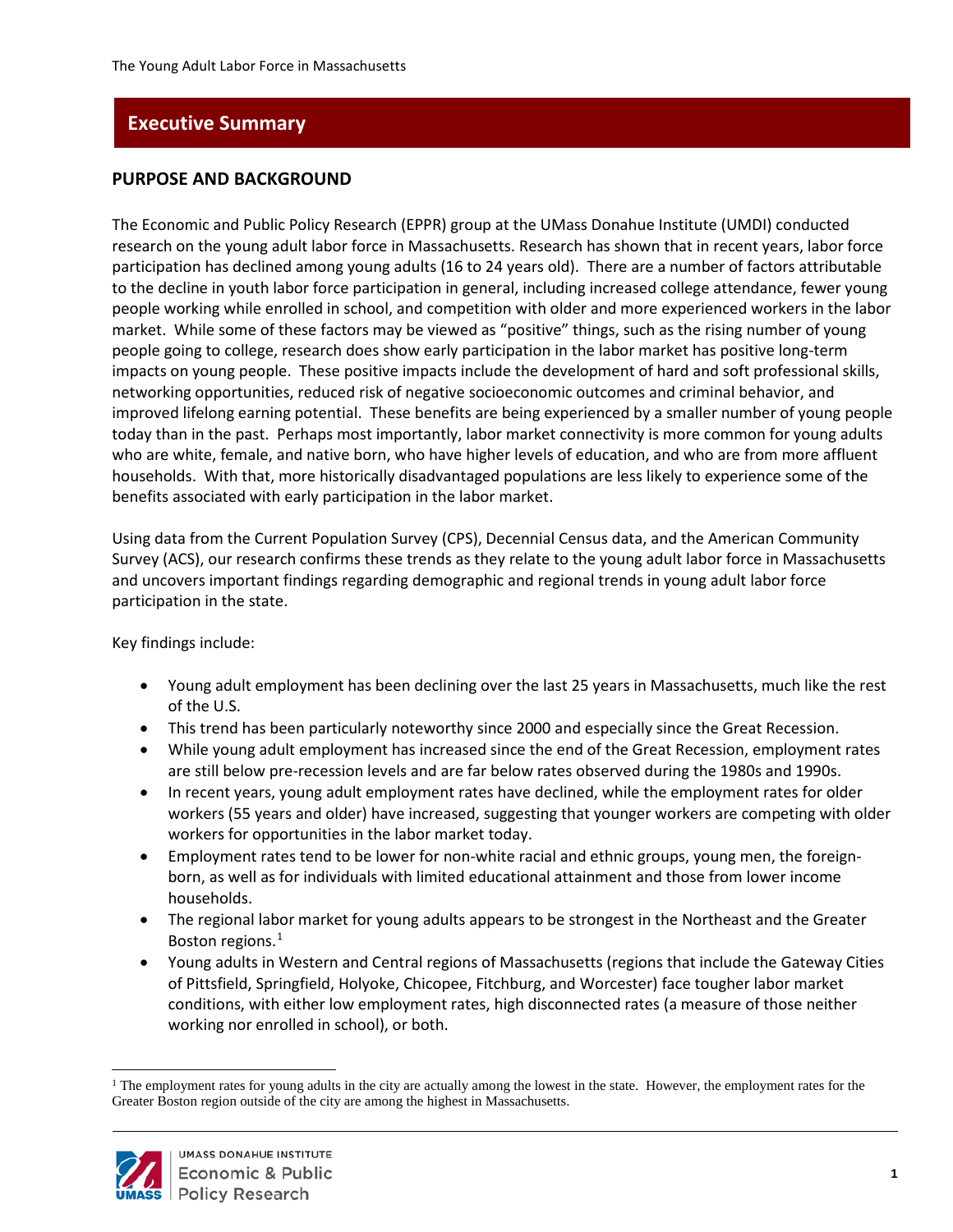• Young adults are concentrated in lower wage occupational fields such as food preparation and serving related occupations, office and administrative support, and sales and related occupations. This trend has increased since 2000 with reduced opportunities for young adults in traditionally blue-collar fields and high-skill knowledge industries.

Other notable statewide and regional observations:

### **STATEWIDE OBSERVATIONS**

- At 56.6 percent, white young adults 16 to 24 years old have a higher employment rate than other major racial groups (48.6 percent for black/African-Americans, 35.6 percent for Asians, and 49.3 percent for Hispanics).
- 16 to 24 year-olds Black/African-Americans (13.8 percent) and Hispanics (15.5 percent) have higher disconnected rates than their white (6.5 percent) and Asian (7.3 percent) peers.
- Young men, particularly teenagers, are less likely to be employed and more likely to be "disconnected" than young women. Male teenagers have an employment rate of 31.4 percent compared to 39.2 percent for female teenagers. Male teenagers have a disconnected rate of 6 percent compared to 2.9 percent for female teenagers.
- Foreign born young adults 20 to 24 years old are less likely to be employed than their native born counterparts (52.1 percent compared to 69.2 percent) and more likely to be "disconnected" (14.9 percent compared to 11.3 percent) than the native born.
- Employment rates for young adults are closely associated with educational attainment. Not until a young person has attained at least "some college" education do employment rates approach statewide averages. Employment rates are also extremely low for 20 to 24 year-old high school dropouts (51.3 percent), and low for high school graduates for both teenagers (16 to 19 year-olds) and young adults (20 to 24 year-olds) at 53.2 percent and 68.7 percent, respectively.
- Young adult employment is closely influenced by household income. Young adults living in poverty are far less likely to be employed than those coming from more affluent households.

## **REGIONAL OBSERVATIONS**

- The highest employment rates for young adults are found in the Southeast and Cape and in the Northeast, with 54.1 percent and 53.7 percent, respectively
- The highest disconnected rates in the state are in the Western, Central, and Southeast and Cape regions.
- The lowest disconnected rates are in the Greater Boston region and in the City of Boston. While this is not surprising as a large number of young adults come to Boston and its surrounding communities to attend college, the disconnected rate is significantly higher for black/African-American and Hispanic youth in Greater Boston and the City of Boston than for white youth.
- Labor market conditions for young adults are most concerning in the Western and Central regions. Western Massachusetts is home to both low employment rates and high disconnected rates, particularly among black/African-American and Hispanic residents.
- The Southeast and Cape region has both high employment and high disconnected rates for young adults. The region has the highest disconnected rates for young adults 20 to 24 years old in the state

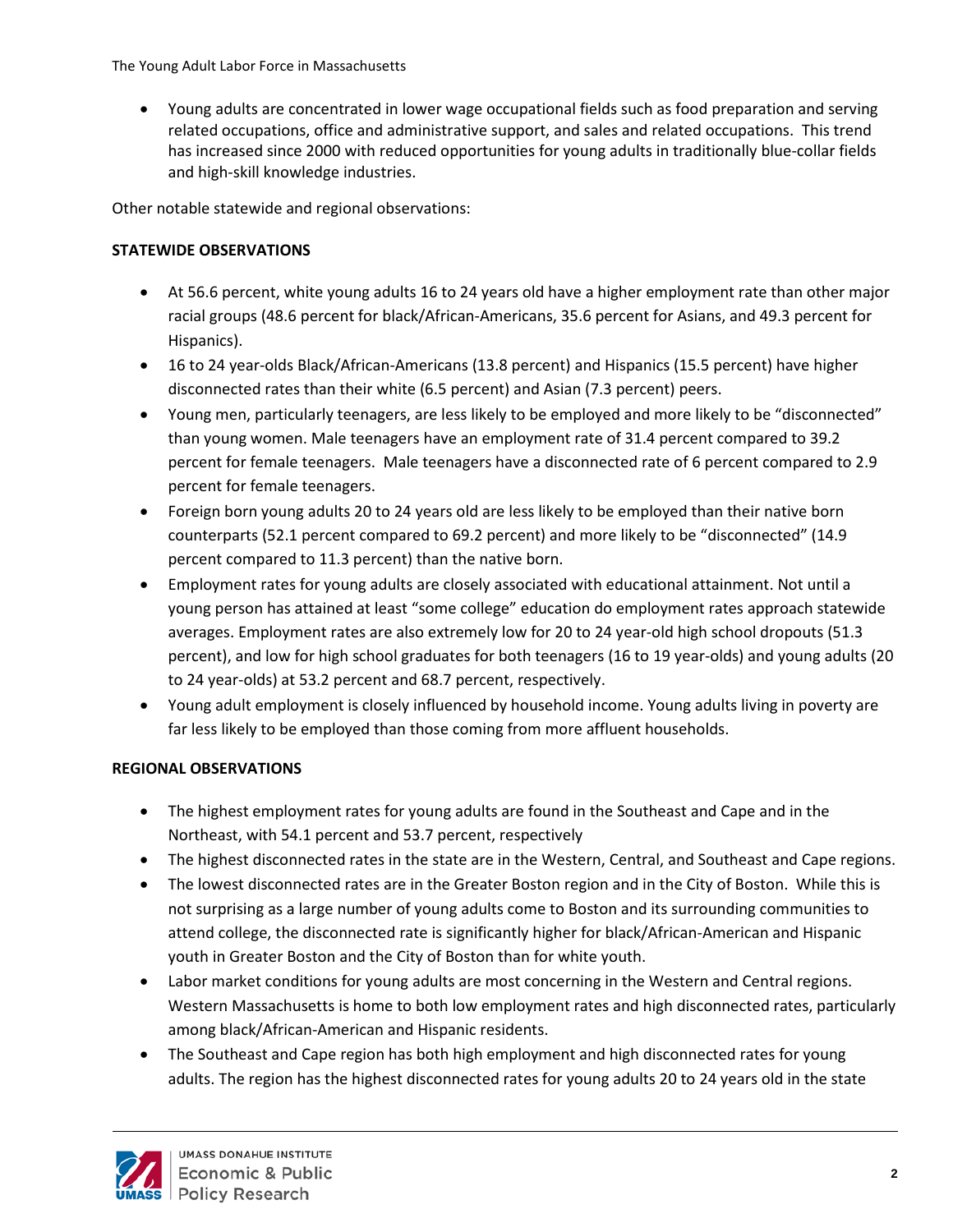(16.2 percent). The Southeast and Cape region has the highest disconnected rates for whites (13.8 percent) and black/African Americans (24.3 percent) 20 to 24 year-olds in the state. The disconnected rate for Hispanics 20 to 24 years old is also high at 27.8 percent (second highest in the state for the Hispanic group, only behind Western Massachusetts at 35.8 percent).

- The employment rate for young adults 20 to 24 years old is the same in both Boston and Western Massachusetts (58.8 percent compared to 64.3 percent statewide). However, Boston has the lowest disconnected rate for this population in the state (10.1 percent). The state average for this age group is 12.9 percent.
- In Massachusetts, Boston has the highest employment rate for teenaged high school dropouts (47.1) percent for the region compared to 27.6 percent statewide). However, employment rates are lower in Boston than in the other regions of the state for all other levels of educational attainment for teenagers.
- Young adults with only a high school education have a more difficult time finding employment in Western Massachusetts than their peers across the state. Teenagers in the Western region with only a high school education have an employment rate of 45.2 percent compared to 57.7 percent statewide. Young adults in their early 20s with only a high school education have an employment rate of 60.5 percent compared to 65.9 percent statewide.
- At 35.8 percent, the disconnected rate in Western Massachusetts is particularly high for Hispanics 20 to 24 years old, the highest for any racial/ethnic group in this analysis.

The analysis in this report uncovers some of the critical issues facing the young adult labor force in the Commonwealth. While some of the declines in young adult labor market participation are undoubtedly related, in part, to increased emphasis on higher education, there remain a number of concerning trends in young adult labor employment. In particular, as evidenced by shifts in employment rates over the last 15 years, young adults do appear to be competing with older workers for job opportunities in the state. Young adult employment in Massachusetts is closely associated with key demographic characteristics (i.e. white, female, native born, better educated, and from more affluent households). Beyond that, the data show more difficult labor market conditions in particular regions of the state, most notably the Western and Central parts of Massachusetts. These regions feature several Gateway Cities that have lagged behind state averages in economic performance for years. Conversely, labor market conditions for young adults appear more favorable in Greater Boston and the Northeast region.

These issues should be of great concern to public policy makers and job training professional. As evidenced by low employment rates and high disconnected rates, young adults from either historically disadvantaged social groups, or regions of the state that have lagged behind economically, would appear to be less likely to experience the benefits associated with early labor force participation (i.e. skill development, networking, etc.). In addition, with the impending retirement of the baby boomer generation over the next 20 years, the Commonwealth (as well as other states) will need to find suitable replacement labor. The relatively low employment rates and, in some cases, high disconnected rates for young adults in the Commonwealth signal an important opportunity for identifying and growing young talent for the state's labor force who can help fill critical labor gaps in the future. This is both a quality of life issue for young adults in the state, as well as an issue of maintaining the economic strength of the Commonwealth in the coming years.

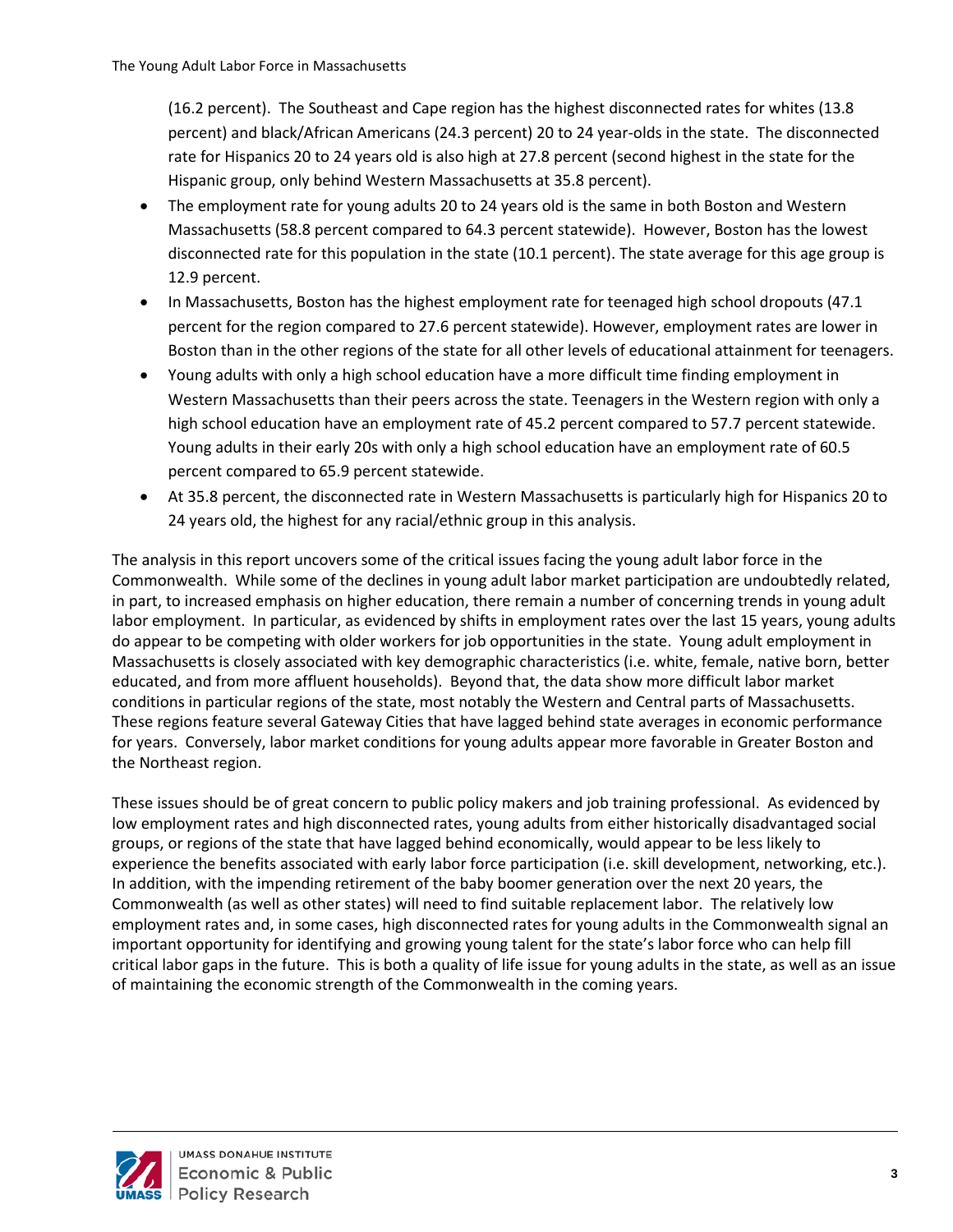# <span id="page-8-0"></span>**Introduction**

Studies have shown that labor force participation rates and employment rates for teenagers and young adults have declined over the last several decades. These declines are owed to several factors including, fewer students working while attending school, more young people attending college, and competition from older and more experience workers.<sup>2</sup> Previous studies have suggested youth labor force participation is important for a variety of reasons. Teenagers and young adults participating in the workforce develop occupational employment skills earlier in life than those who do not join the labor force until later. Early participation in the labor force also provides opportunity for networking and developing professional connections, which are particularly important among low-income residents. It has also been shown that disconnected youth<sup>[3](#page-8-2)</sup> are at an increased risk of negative socioeconomic outcomes, and research has also shown that early employment leads to a higher lifelong earning potential.<sup>[4](#page-8-3)</sup> Labor market connectivity is associated with educational attainment, race, nativity, and socioeconomic status. A March 2014 report from The Brookings Institute reported that while employment has been difficult to secure among all young people, non-Hispanic white, those from higher income households, those with prior work experience, and those with higher education were more likely to be employed than their counterparts in the labor force.<sup>[5](#page-8-4)</sup>

The focus of this study is to examine historic and current young adult labor force trends in Massachusetts. Using the Current Population Survey (CPS), we examine long-range employment trends by age across all 50 states, comparing employment rates in Massachusetts to those of the other 49 states and to national averages. For the analysis of the current youth labor force in Massachusetts, this report uses the 2014 American Community Survey (ACS) Public Use Microdata Sample (PUMS) for statewide analysis. This analysis focuses on employment and disconnected rates for young adults in Massachusetts by:

- Race
- Gender
- Nativity Status
- Educational Attainment
- Household Income

Utilizing the 2010-2014 5-year ACS PUMS, the current research also looks at regional differences in young adult employment in Massachusetts. To examine differences among the regions of the Commonwealth, we have divided the state into the following six regions:

- Boston
- Greater Boston (excluding the City of Boston)
- Northeast
- Southeast and Cape
- Central
- Western

http://www.bostonfed.org/economic/neppc/researchreports/2013/neppcrr1303.pdf

<span id="page-8-2"></span><sup>3</sup> The disconnected rate refers to the population that is neither employed nor enrolled in school.

<span id="page-8-3"></span><sup>4</sup> Belfield, C. and Leven, H., Rosen, R. (January 2012). *"The Economic Value of Opportunity Youth".* Retrieved July 27, 2016 from

Corporation for National and Community Service's website: http://www.serve.gov/newimages/council/pdf/econ\_value\_opportunity\_youth.pdf

<span id="page-8-4"></span><sup>5</sup> Sum, A. Khatiwada, I. Trubskyy, M. and Ross, M. with McHugh, W. and Palma.S. (March 2014). *"The Plummeting Labor Market Fortunes of Teens and Young Adults".* Retrieved July 18, 2016 from The Brookings Institute website:

http://www.brookings.edu/~/media/Research/Files/Reports/2014/03/14-youth-workforce/Youth\_Workforce\_Report\_FINAL.pdf?la=en



 $\overline{a}$ 

<span id="page-8-1"></span><sup>2</sup> Dennett, J., Modestino, A. (December 2013). *"Uncertain Futures? Youth Attachement to the Labor Market in the United States and New England"*. Retrieved July 14, 2016 from Federal Reserve Bank of Boston website: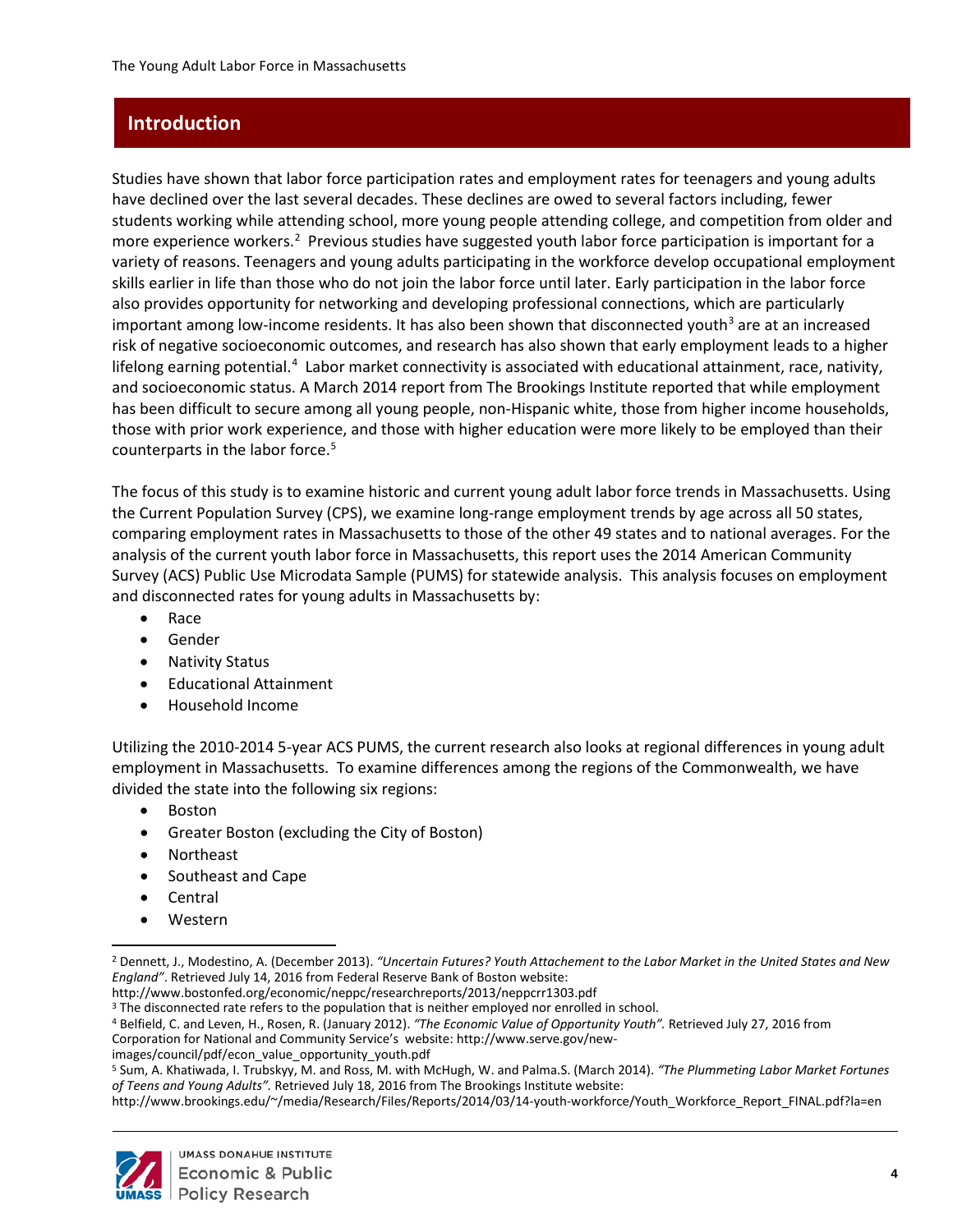We also use the 2000 Census PUMS and the 2014 ACS PUMS to see how the employment distribution by industry and occupation within the youth labor force has changed over time.

Our analysis shows that, much like the rest of the nation, young adult employment rates in Massachusetts have declined over the last 25 years. While the employment rates for the working population ages 16 to 65 in Massachusetts have remained fairly consistent between 1980 and 2015, the state's employment rate for young adults 16 to 24 years old has dropped from 58 percent in 1980 to just over 46 percent in 2015. We also see significant differences in labor market attachment in Massachusetts by race, sex, nativity, socioeconomic status, and educational attainment, with racial minorities, young men, the foreign born, lower income residents, and those with limited educational attainment all participating in the labor market at lower levels than their counterparts in the population.

The report has five main sections:

- The recent history of young adult employment in the U.S. and Massachusetts;
- The current youth labor force in the Commonwealth;
- Regional difference in young adult employment in the state;
- Statewide comparison of young workers by industry and occupation;
- Contextualizing the current study with other research and other larger economic issues.

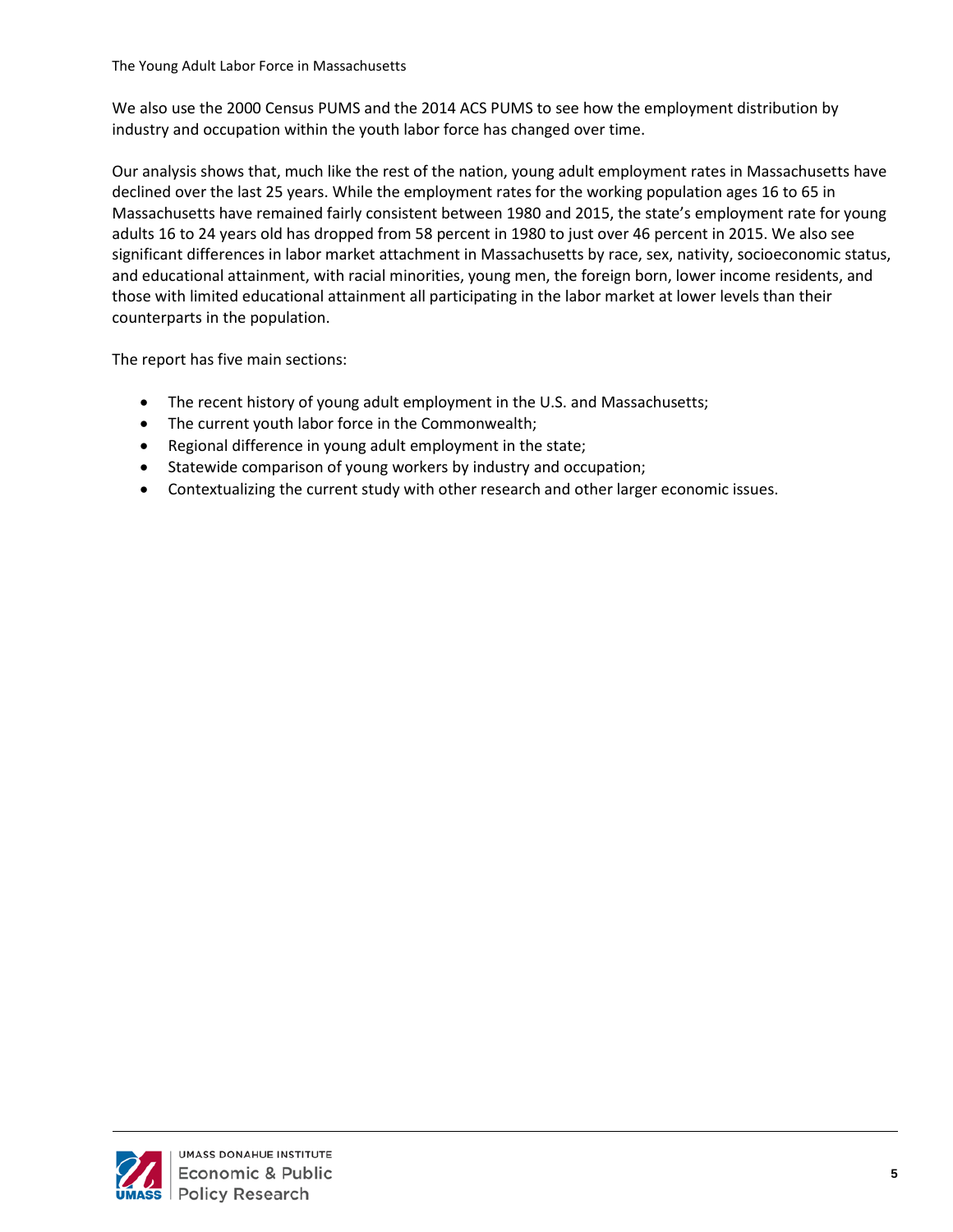# <span id="page-10-0"></span>**Recent History of Young Adult Employment Rates – U.S. and Massachusetts**

One clear way of showing how young adult labor force connectivity and participation has changed in recent years is through examining employment rates, both for young adults and the population at large. For the purposes of this research, we are defining the "young adult" labor force as individuals between the ages of 16 and 24.[6](#page-10-1) The **employment rate**, or the population-to-employment ratio, is the number of employed individuals in a group divided by the total number of individuals in that same group. The employment rate will be low for groups where there are significant numbers of unemployed individuals or individuals who are not participating in the labor force (i.e. individuals unemployed and not looking for work). Conversely, the employment rate will be higher for populations with low unemployment and high labor force participation rates. In general, employment rates are higher for adults 25 to 54 year old, and lower for younger and older adults.

Using data from the Current Population Survey (CPS), we see in **figure 1** below that employment rates for prime working age adults (16 to 64) has been fairly stable over the last 35 years (fluctuating with economic expansion and contraction). Over the same time period, though, young adult employment has dropped precipitously.

For the U.S., the trend really appears to take shape in the early 2000s, as the young adult employment rate fell from nearly 58 percent in 2001 to just under 51 percent in 2008. Youth employment in the U.S. bottoms out in 2010, falling to approximately 43 percent. The latest declines in youth employment are undoubtedly related to employment loss during the Great Recession. In recent years, U.S. youth employment has increased slightly, up to 46.5 percent in 2015. That said, young adult employment in the U.S. is a full 10 percentage points lower today than in 1980 and nearly 11 percentage points lower than in 2000.



#### **Figure 1: Employment Rate (1980 to 2015) Figure 1. Employment Rate (1980 to 2015)**

Source: Current Population Survey (CPS) 1980-2015, UMass Donahue Institute, Economic Public Policy Research Group

While the general trend in youth employment in Massachusetts is similar to the U.S. overall, there are some noteworthy differences. During the 1980s, Massachusetts was one of the leading states in youth employment, normally ranking in the top 10. During the 1990s, Massachusetts showed significant volatility in youth

<span id="page-10-1"></span><sup>6</sup> In various places throughout this report, we will further disentangle this age group and report on individuals 16-19 and 20-24 separately.



 $\overline{a}$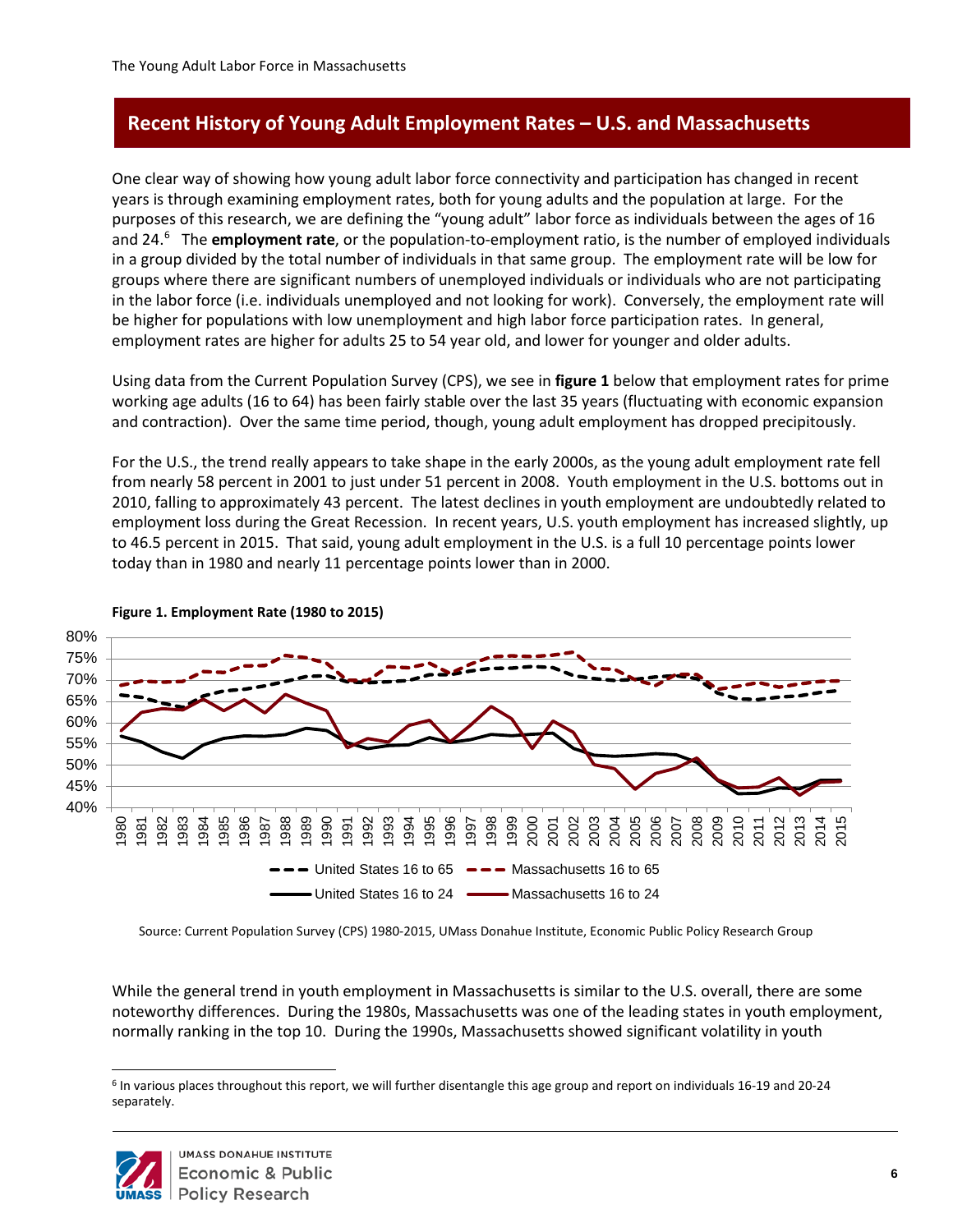employment and generally fell to the middle of the pack of U.S. states overall. Today the employment rate in Massachusetts is just over 26 percent for teenagers and almost 61 percent for young adults, ranking the Bay State 34<sup>th</sup> and 35<sup>th</sup>, respectively, among all U.S. states.

The observed shifts in employment rates for young adults in Massachusetts raises the question---how have employment rates shifted for other age cohorts in the state? As we see in **figure 2** below, the employment rates for adults 25 to 54 years old have not changed much over the last 35 years. On the other hand, we see that as the employment rates for teenagers and young adults in their early 20s decreased, the employment rates for older workers 55 to 64 years old and 65 and over, have increased.





Source: Current Population Survey (CPS) 1980-2015, UMass Donahue Institute, Economic Public Policy Research Group

Since 2007, we see that teenagers 16 to 19 years old have experienced the most drastic decline in employment rates, followed by 20 to 24 year-olds. Interestingly, since 2007, while each age cohort has experienced some decline in employment rates, employment among those 65 years and older has steadily increased from 14.4 percent in 2007 to just over 23 percent in 2015. This is a striking contrast to the ten percent point drop in employment rates for teenagers during the same time period. These data are consistent with the notion that older workers are competing with younger workers in the labor market at large. This does not necessarily mean that older workers are taking the jobs historically held by younger workers (i.e. entry level positions), but rather that the decline in employment rates for younger workers coincides with gains in employment rates for workers 55 years of age and older.

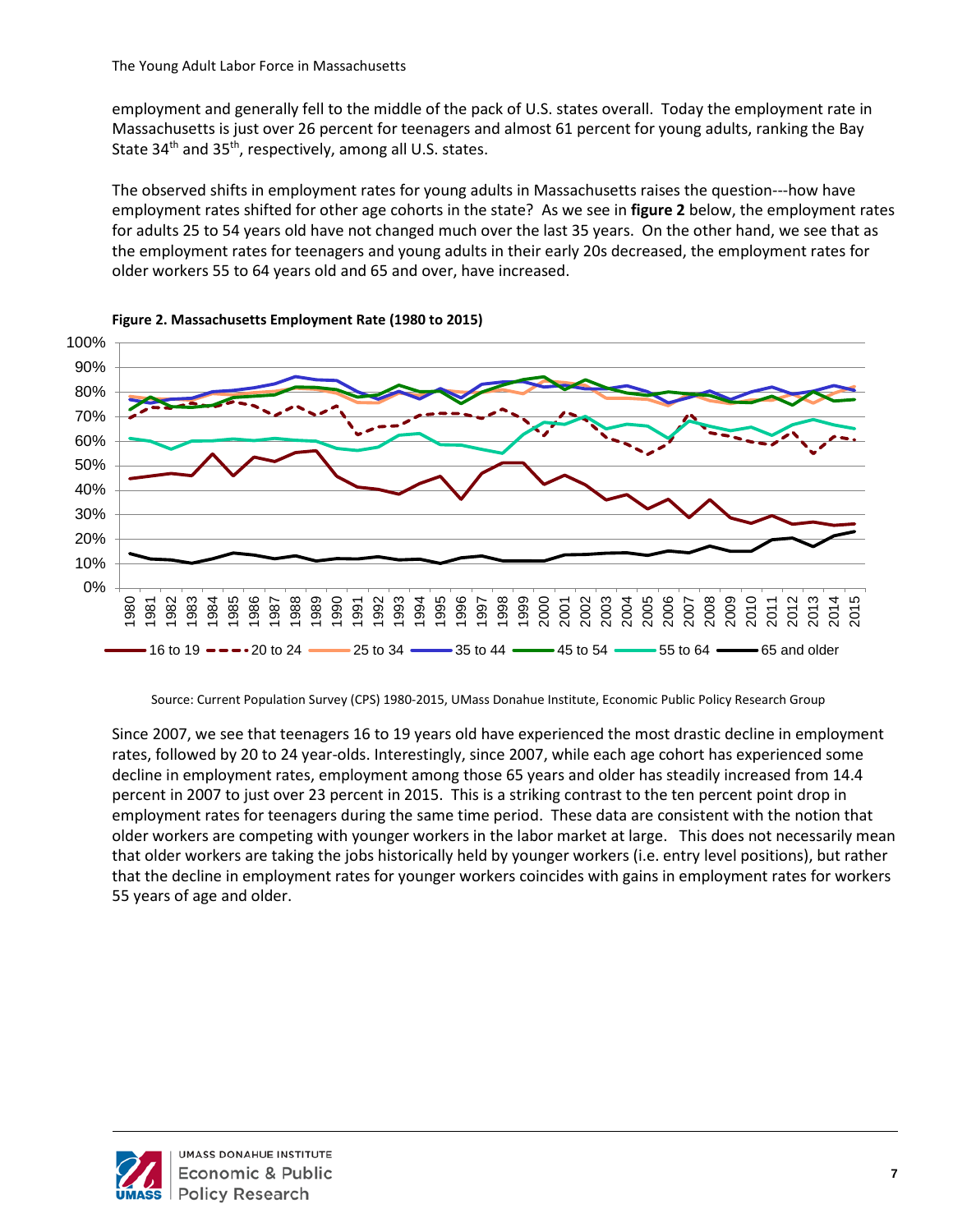<span id="page-12-0"></span>In this next section, we will look at the current young adult labor force in Massachusetts and examine differences in labor market attachment for various segments of the young adult population. To do this analysis, we used data from the 2014 American Community Survey (ACS) Public Use Microdata Sample (PUMS).<sup>[7](#page-12-2)</sup> Overall, **we see significant differences in labor market attachment in the state by race, gender, nativity, socioeconomic status, and educational attainment.** Most notably:

- Employment rates are higher for white young adults and lower for the other major racial/ethnic groups.
- Young black/African-Americans and Hispanics are much more likely to be "disconnected" from the labor market (i.e. neither employed nor enrolled in school) than their white and Asian counterparts.
- Young men, particularly teenagers, are less likely to be employed and more likely to be "disconnected" than young women.
- Foreign born young adults 20 to 24 years old are less likely to be employed and more likely to be "disconnected" than the native born.
- Educational attainment is closely associated with employment rates for young adults in Massachusetts. Young adult employment rates do not approach state averages until a young person has attained at least "some college" education. Employment rates are extremely low for high school dropouts and low for high school graduates for both teenagers and young adults in their early 20s.
- Household income is closely associated with young adult employment. Young adults living in poverty are far less likely to be employed than their more affluent counterparts.

As noted earlier, these differences can have important implications for public policy makers and job training professionals when considering the long-term benefits of labor force participation for young adults. As these data suggest, the benefits of early labor market participation are more likely to be experienced by white young adults, the native born, the more affluent, and those with higher levels of education.

## <span id="page-12-1"></span>**THE YOUNG ADULT LABOR FORCE**

As we see in **figure 3**, the employed young adult population looks somewhat similar to the young adult population. In general, there is a higher concentration of whites among the employed young adult population than the total young adult group (70 percent compared to 66 percent, respectively). Conversely, there are lower concentrations of each racial minority group among the employed young adult population than in the young adult population overall. The most notable difference occurs among the Hispanic<sup>[8](#page-12-3)</sup> population, which make up approximately 15 percent of the young adult population in the state, but less than 13 percent of employed young adults. Likewise, Asians make up seven percent of the young adults in the state, but less than five percent of employed youth.

<span id="page-12-3"></span><sup>8</sup> Hispanic is not a racial category reported by the U.S. Census Bureau. For this analysis, we isolated those individuals who self-identified as "Hispanic" with the Census, and subtracted them from the official "race" categories. In that, individuals who identified as "white" and "Hispanic", "black" and "Hispanic", and "other" and "Hispanic" were considered as only "Hispanic" in this study.



<span id="page-12-2"></span> $\overline{a}$ <sup>7</sup> There are differences in data collection methods and sampling between the CPS (used earlier in the report) and the ACS. As a result, there are differences in the employment rates between the two databases. For this reason, ACS and CPS data should not be compared with each other. For more information on the differences between the CPS and ACS, please see:

https://www.census.gov/hhes/www/laborfor/laborguidance092209.html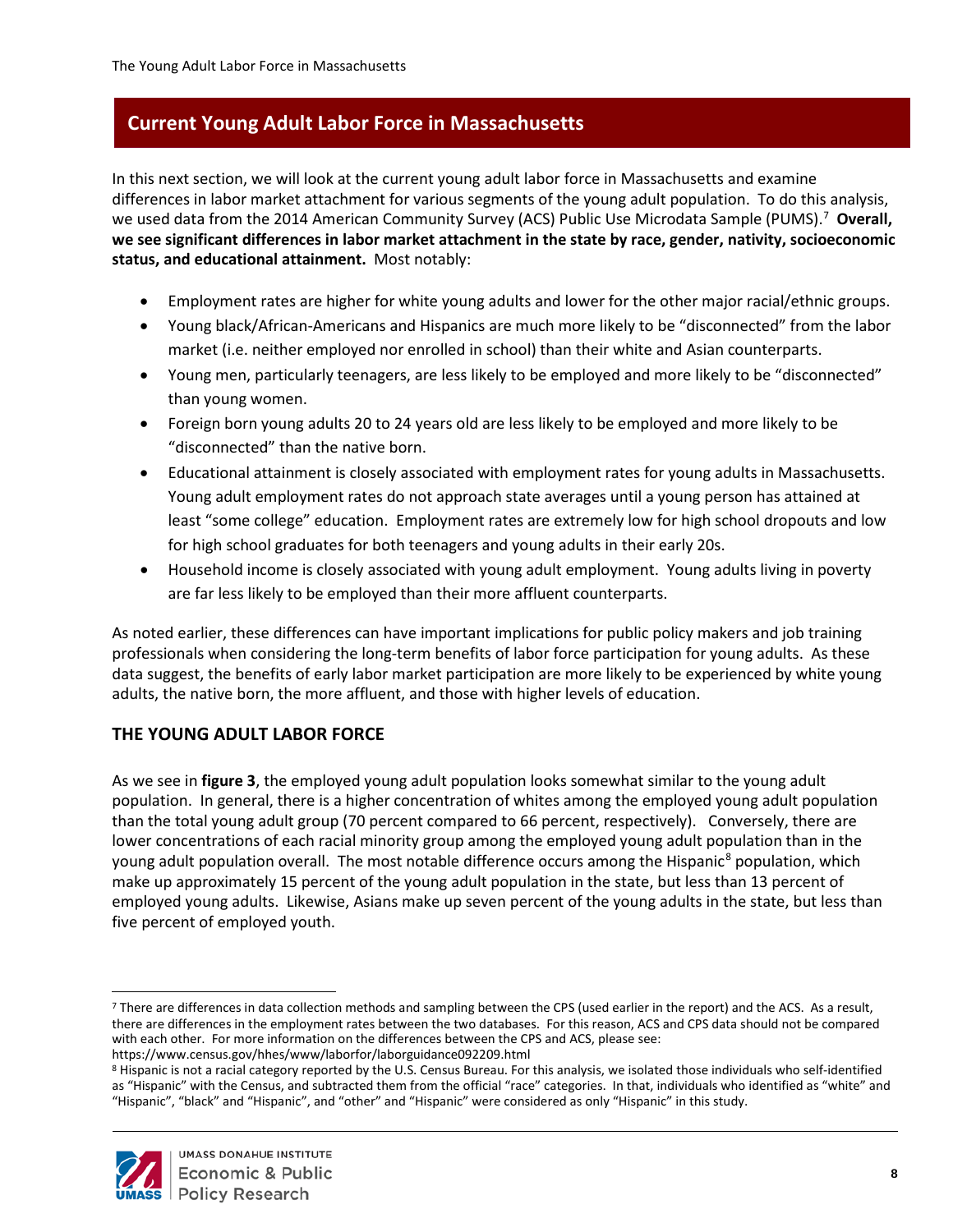



Source: 2014 American Community Survey (ACS), Public Use Microdata Sample, UMass Donahue Institute, Economic Public Policy Research Group

Next, we consider differences in employment and disconnected rates for various demographic groups in the Commonwealth. As noted earlier, the employment rate is the percent of employed individuals within the population. The **disconnected rate** measures the percentage of individuals who are neither employed nor currently enrolled in school. For most youth, the late teens and early twenties represent prime human capital building years as they increase their levels of education and gain more substantive work experience. Youth that are "disconnected" are often referred to as "opportunity youth" because their disconnection represents a loss of economic opportunity and their reconnection can bring economic and social benefits.<sup>[9](#page-13-1)</sup> As we will see in the following analyses, there are clear relationships between different demographic and socioeconomic groups and labor market connectivity.

#### <span id="page-13-0"></span>**RACE AND ETHNICITY**

As we see in **figure 4**, the employment rates for minority young adults are significantly lower than for whites in Massachusetts. The employment rate for white young adults 16 to 24 years old is nearly 57 percent, compared to approximately 49 percent for both black/African-American and Hispanic young adults, and nearly 36 percent for Asian. These data are consistent with the data in **figure 3** that showed a higher concentration of whites among the employed young adult population in the state. As expected, the employment rates are lower for 16 to 19 year-olds than for 20 to 24 year-olds, though the general trend regarding race and employment holds for both age groups.

<span id="page-13-1"></span> $\overline{a}$ <sup>9</sup> Belfield, C. and Leven, H., Rosen, R. (January 2012). *"The Economic Value of Opportunity Youth".* Retrieved July 27, 2016 from Corporation for National and Community Service's website: http://www.serve.gov/newimages/council/pdf/econ\_value\_opportunity\_youth.pdf

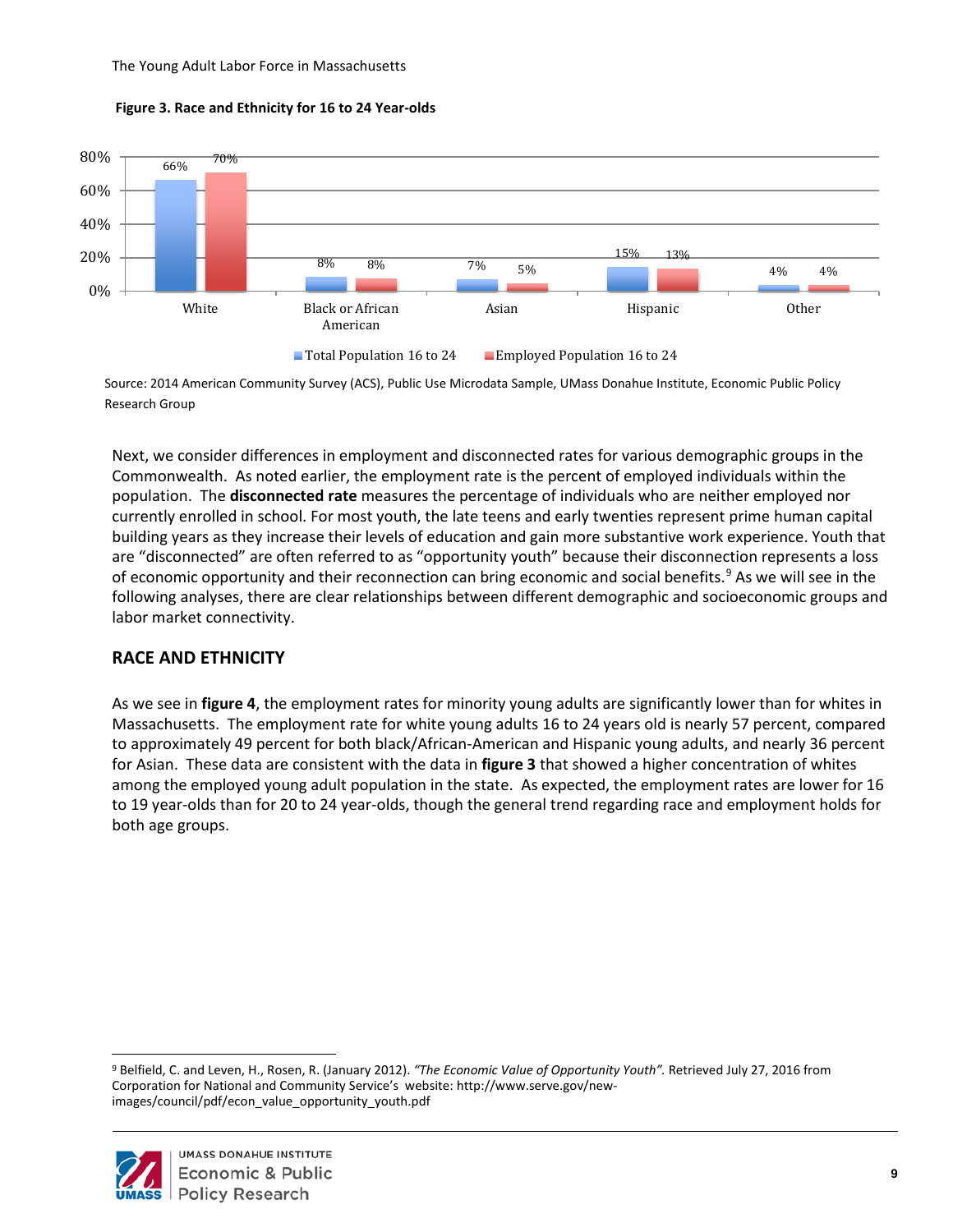



Source: 2014 American Community Survey (ACS), Public Use Microdata Sample, UMass Donahue Institute, Economic Public Policy Research Group

In **figure 5**, we see substantial differences in the disconnected rates by racial group. Statewide, 8.6 percent of the young adult population 16 to 24 years old is "disconnected".<sup>10</sup> However, the disconnected rates for black/African-American and Hispanic young adults are more than 1.5 times the state average (13.8 percent and 15.5 percent, respectively). They are also higher than that of Asian 16 to 24 year-olds (7.3 percent), and more than two times higher than that of white young adults (6.5 percent). These trends hold for 16 to 19 year-olds and 20 to 24 year-olds, with the disconnected rates for black/African-Americans and Hispanics being higher than those for whites and Asians.



#### **Figure 5. Disconnected Rate by Race and Ethnicity**

Source: 2014 American Community Survey (ACS), Public Use Microdata Sample, UMass Donahue Institute, Economic Public Policy Research Group

Taken together, the differences between white and Asian young adults and their black/African-American and Hispanic counterparts are concerning. While the Asian population has low employment rates, the

<span id="page-14-0"></span><sup>&</sup>lt;sup>10</sup> While beyond the scope of this work, the research team did look at the disconnected rates for young adults in Massachusetts from 2007 through the recently released 2015 ACS. As expected, the young adult disconnected rate increased during the Great Recession and has decreased during the recovery. That said, with low unemployment rates statewide and potential concerns about long-term labor shortages, disconnected youth can be a prime source of increased labor supply in the future. Moreover, young adult labor market disconnectity has potential long-term ramifications in terms individual skill acquisition, networking, earnings, and general labor market attachment.

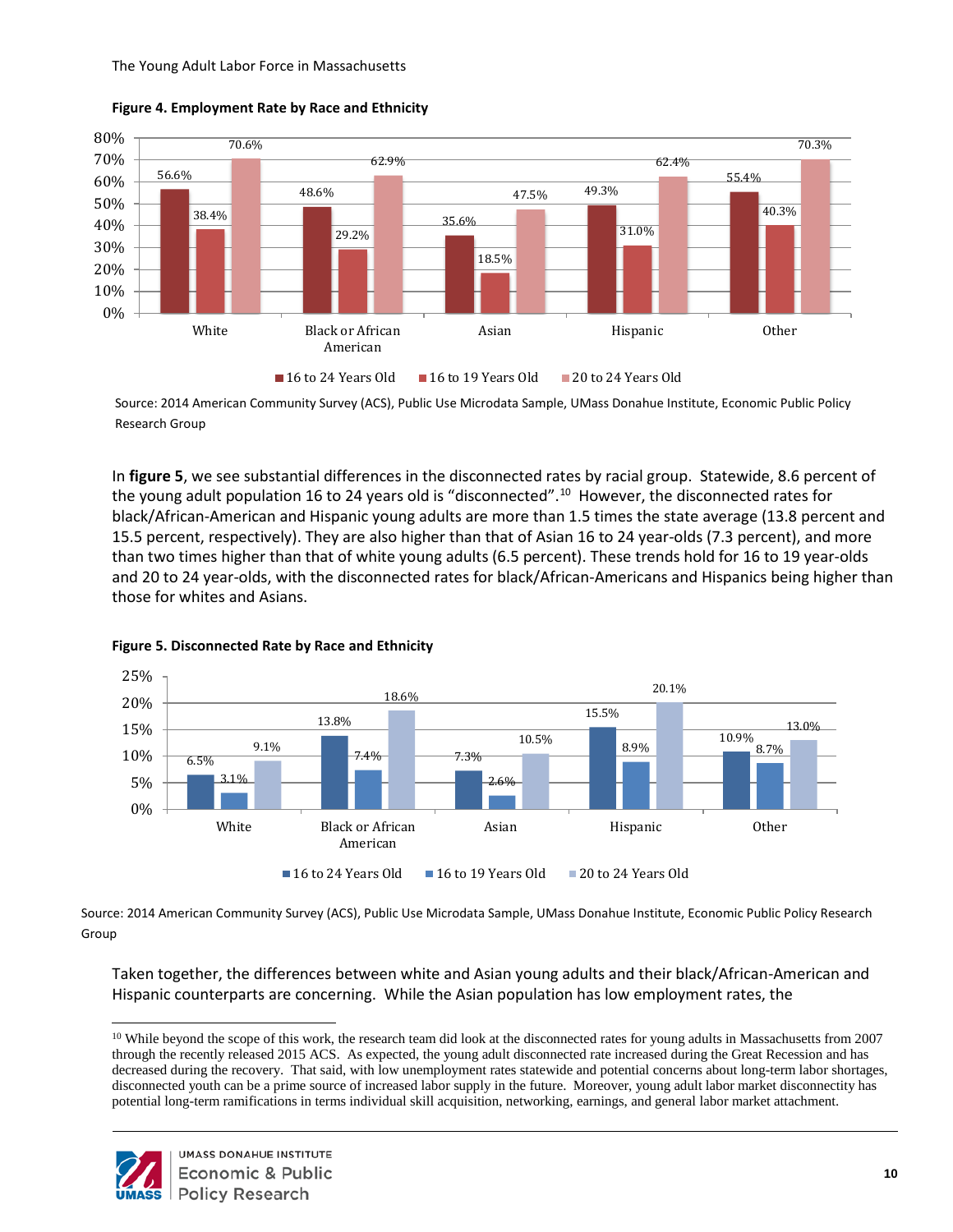correspondingly low disconnected rate suggests a significant portion of the non-employed Asian population is enrolled in school. On the other hand, the low employment rates for black/African-Americans and Hispanics coupled with the high disconnected rates raise major concerns about labor market disconnectivity among these groups. Historically, the black/African-American and Hispanic populations in Massachusetts have lagged behind whites and Asians on a number of key socioeconomic indicators such as educational attainment, household income, and poverty status.

#### <span id="page-15-0"></span>**GENDER**

Young women are employed at higher rates than young men. In **figure 6**, we see that the employment rate for young women 16 to 24 years old was approximately 57 percent, compared to 50 percent for young men. The pattern was consistent across the different young adult age groups, with 39.2 percent of young women 16 to 19 years old being employed compared to 31.4 percent of their male counterparts, and 70.3 percent of young women 20 to 24 years old being employed, compared to 63.8 percent of similarly aged young men.



#### Figure 8: Employment Rate by Sex and Sex and Sex and Sex and Sex and Sex and Sex and Sex and Sex and Sex and Sex and Sex and Sex and Sex and Sex and Sex and Sex and Sex and Sex and Sex and Sex and Sex and Sex and Sex and S **Figure 6. Employment Rate by Sex**

Source: 2014 American Community Survey (ACS), Public Use Microdata Sample, UMass Donahue Institute, Economic Public Policy Research Group

The analysis in **figure 7** shows that the disconnected rates for young men are higher than for young women. The most notable difference occurs with teenagers, as 6 percent of 16 to 19 year-old males are disconnected, compared to just 2.9 percent for females. **These data show that teenage males are more than twice as likely to be out of school and out of work as their female counterparts.**



#### **Figure 7. Disconnected Rate by Sex**

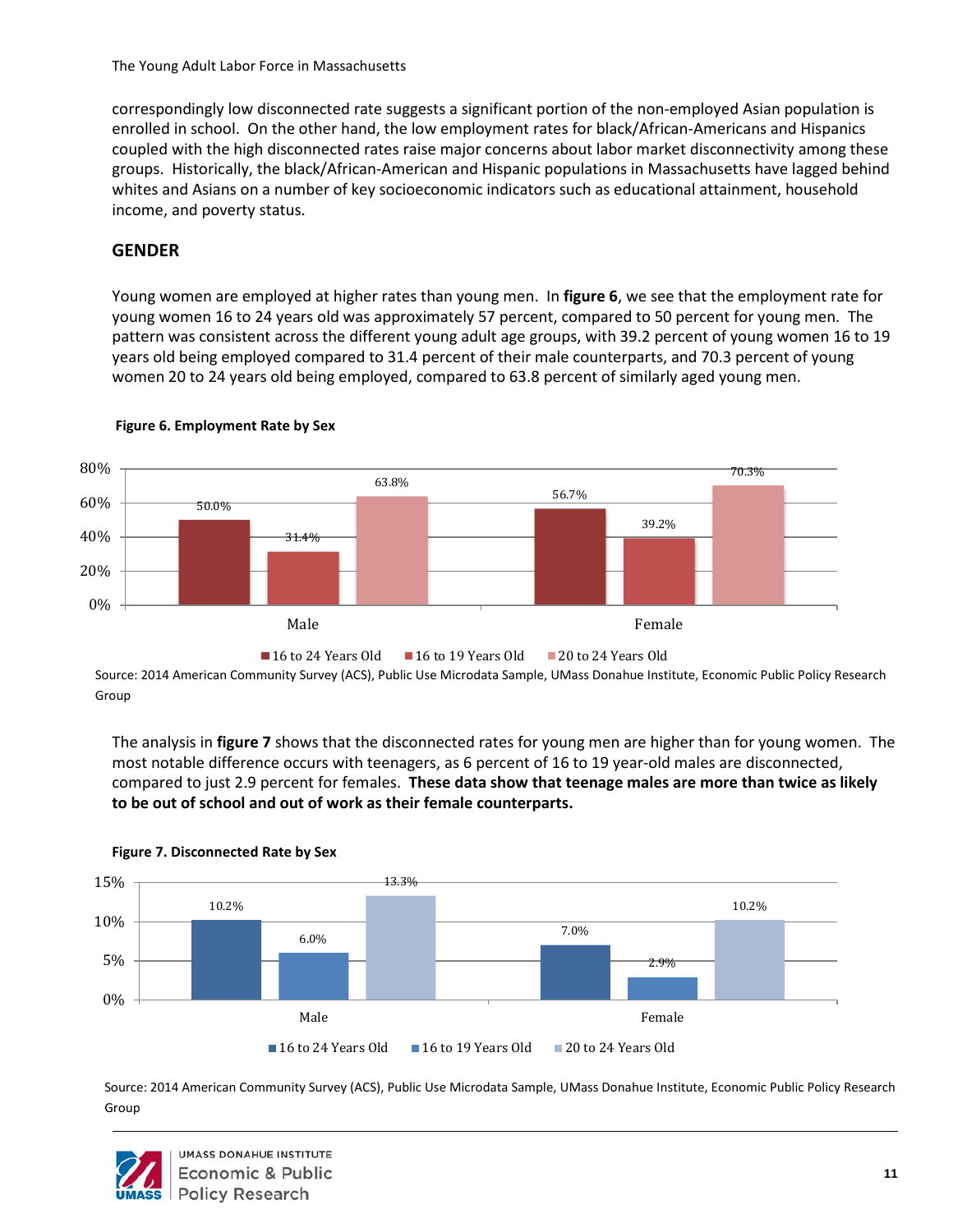## <span id="page-16-0"></span>**NATIVITY**

**Figure 8** shows higher employment rates for native born youth than for foreign born youth in Massachusetts. While roughly a six percent difference exists between native born and foreign born employment rates for teens, the starkest difference is seen among young adults in their early 20s. The employment rate for native born young adults is 69.2 percent, compared to just 52.1 percent for the foreign born.





Source: 2014 American Community Survey (ACS), Public Use Microdata Sample, UMass Donahue Institute, Economic Public Policy Research Group

In **figure 9**, we see that the disconnected rates for native and foreign born teenagers is fairly similar (4.3 percent for native born and 6.1 percent for foreign born). However, we see a larger difference in the disconnected rate for 20 to 24 year-olds. Approximately 11.3 percent of native born 20 to 24 year-olds are "disconnected", compared to 14.9 percent of the foreign born. These data, coupled with the low employment rate for foreign born 20 to 24 year-olds, raise concerns about the overall labor market connectivity of foreign born young adults. Interestingly, of 20 to 24 year-olds enrolled in school, foreign born young adults are more likely to be enrolled in a private school or college than native born young adults.



#### **Figure 9. Disconnected Rate by Nativity**

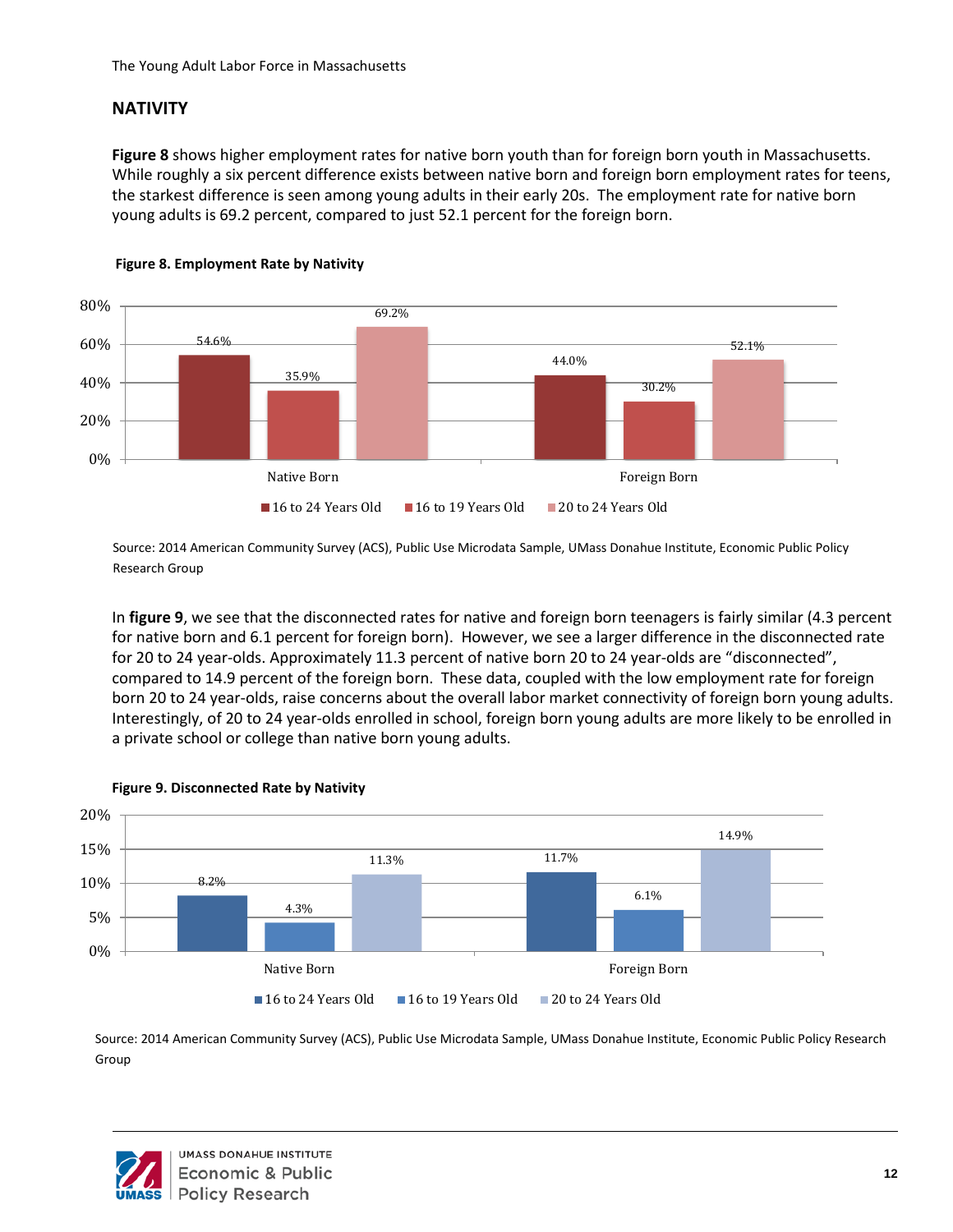### <span id="page-17-0"></span>**EDUCATIONAL ATTAINMENT AND SCHOOL ENROLLMENT**

As expected, there is a close relationship between employment and education for young adults in Massachusetts. **Figure 10** below shows employment rates for teenagers in Massachusetts by different levels of education and school enrollment. For this analysis, we split teenagers into five different groups:

- High school dropouts
- Current high school students
- High school graduates, not currently enrolled in school
- Some college attainment, not currently enrolled in school
- Current college students

Not surprisingly, teenagers currently enrolled in school tend to have low employment rates. Currently enrolled high school students have an employment rate of 28.1 percent. Currently enrolled college students have an employment rate of just over 43 percent. For those teenagers not enrolled in school, employment is closely associated with educational attainment. Teenage high school dropouts have an employment rate of less than 38 percent, compared to 53.2 percent for high school graduates, and nearly 77 percent for teenagers with some college attainment who are not currently enrolled. Comparatively, the employment rate for all workers 16 to 64 years old is just over 72 percent. These data show that teenagers with even just some college education are much more likely to be employed than their less educated counterparts, and have higher employment rates than the state average for people 16 to 64 years old.



#### **Figure 12: Employment Rate by School Enrollment and Figure 10. Employment Rate by School Enrollment and Educational Attainment for 16 to 19 Year-olds Educational Attainment for 16 to 19 Year-olds**

Source: 2014 American Community Survey (ACS), Public Use Microdata Sample, UMass Donahue Institute, Economic Public Policy Research Group

**Figure 11** below focuses on young adults 20 to 24 years old who are no longer enrolled in school. As the graphic shows, as educational attainment increases, employment rates for young adults 20 to 24 years old increases. For those with less than a high school education, only one in every two were employed during 2014. For those with a high school diploma but no completed years of college, the employment rate was nearly 69 percent. Young adults 20 to 24 years old with post-secondary education have high employment rates overall, including 89 percent for those with an associate's degree and nearly 91 percent for those with a bachelor's degree.

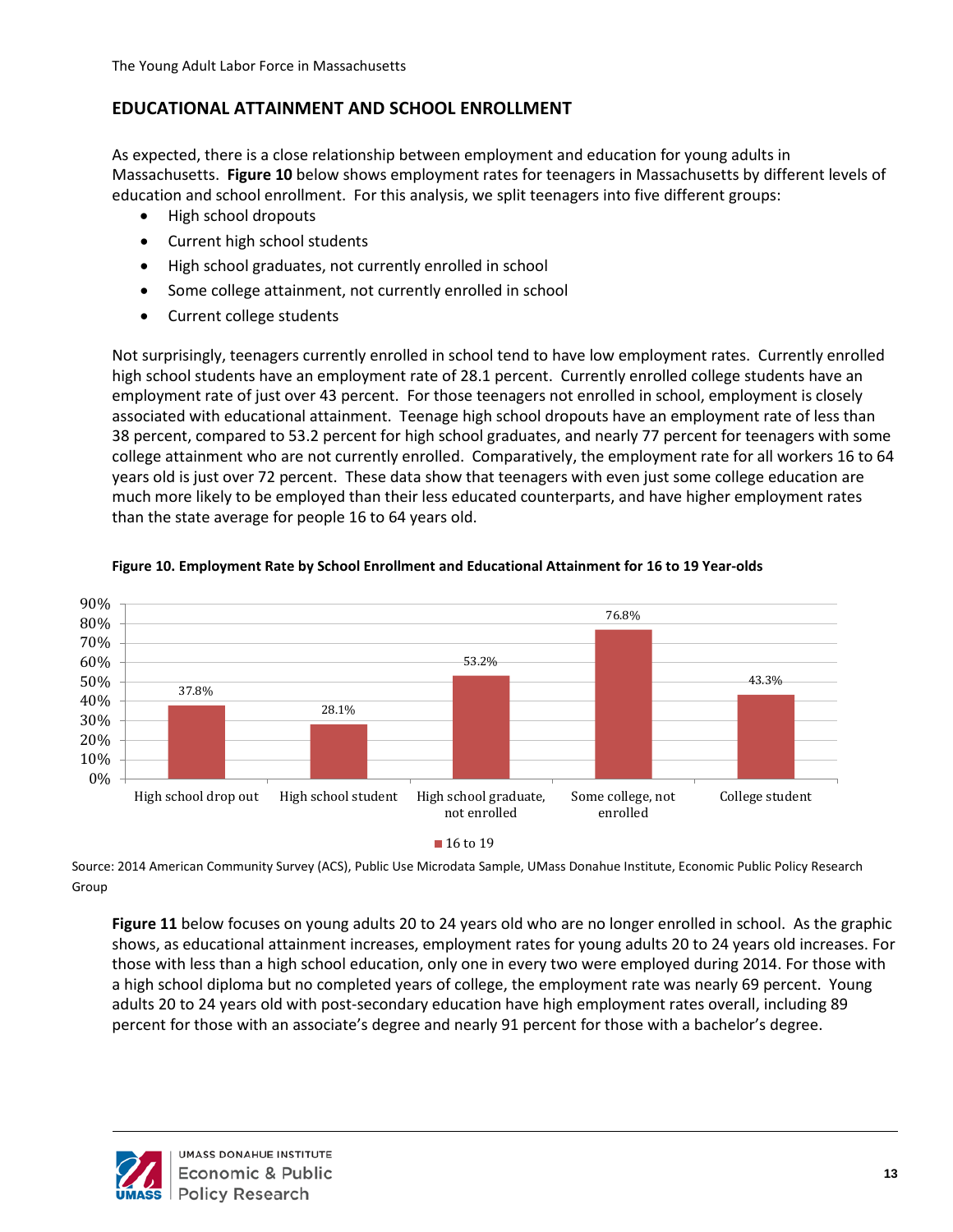



Source: 2014 American Community Survey (ACS), Public Use Microdata Sample, UMass Donahue Institute, Economic Public Policy Research Group

# <span id="page-18-0"></span>**SOCIOECONOMIC STATUS**

There is a clear correlation between socioeconomic status and employment for teenagers and young adults in Massachusetts. **Figure 12** below shows employment rates for young adults by household income-to-poverty ratio.<sup>11</sup> Those in the "50% or below" category are young adults living in households with incomes half the poverty line or below. Those in the "51% to 100%" category are young adults living in households with incomes just over half the poverty line to the poverty line. Those in the "101% to 200%" category are those over poverty up to two times the poverty line, and so on.

For teenagers 16 to 19 years old living in the two "at or below the poverty line" categories, the employment rates are 21.5 percent and 22.9 percent. This employment rate climbs nearly 10 percentage points for those living just above the poverty line to three times above the poverty line. The employment rate for teenagers living in households making between three times and four times the poverty line is more than twice that of teenagers living in poverty.

The employment rate for young adults 20 to 24 years old residing in households with incomes below 50 percent of the poverty line, a measure of deep poverty, is 32.6 percent; however, unlike the employment rate for teenagers young adult employment rate increases by roughly two times for those between the poverty line and 51 percent of it (the second income-to-poverty category). From this income to poverty ratio category, the young adult employment rate continues to rise and is more than two times the employment rate for teenagers. This makes sense for young adults 20 to 24 years old as some of these individuals are likely full-time fixtures in the labor market and primary earners in a household, so the relationship between employment and household income is expected to some extent. Interestingly, though, teenagers would not typically be thought of as primary earners for a household, so their income is not expected to be a substantial factor in household income. The data above shows that there is a clear class component to how teenagers are able to participate in the labor

<span id="page-18-1"></span> $\overline{a}$ <sup>11</sup> Income-to-poverty ratio is a calculation provided by the U.S. Census Bureau and is included in the ACS. This is a particularly useful measure in that it accounts for household size in calculating the income-to-poverty ratio. That said, income-to-poverty is a strong proxy to household income in this analysis and the concepts will be used interchangeably.

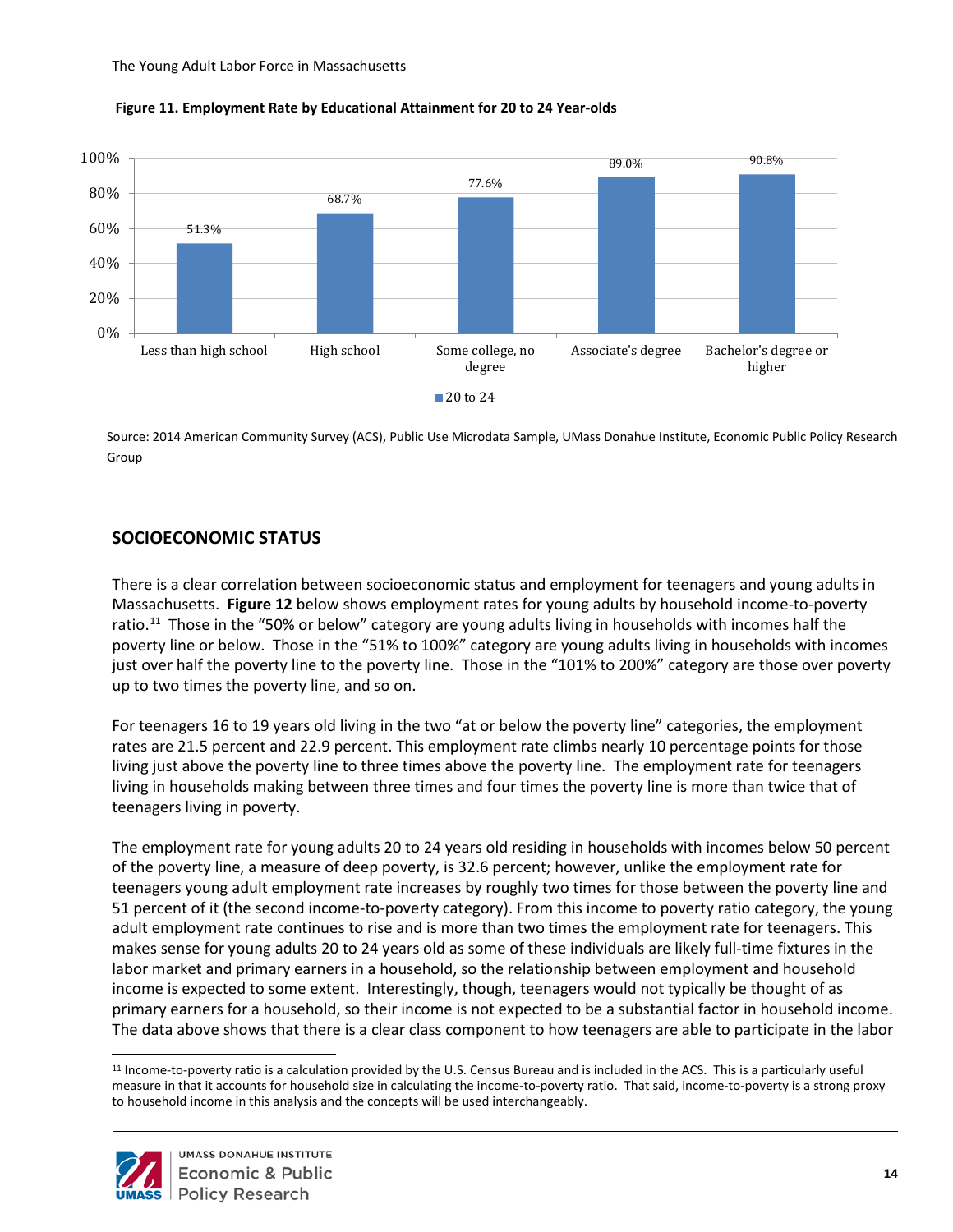market, and that teens from more affluent backgrounds have an easier time finding employment than less affluent teens. However, this disparity is not a reflection of desires to work among low-income teens.



**Figure 14: Employment Rate by Income to Poverty Ratio Figure 12. Employment Rate by Income-to-Poverty Ratio**

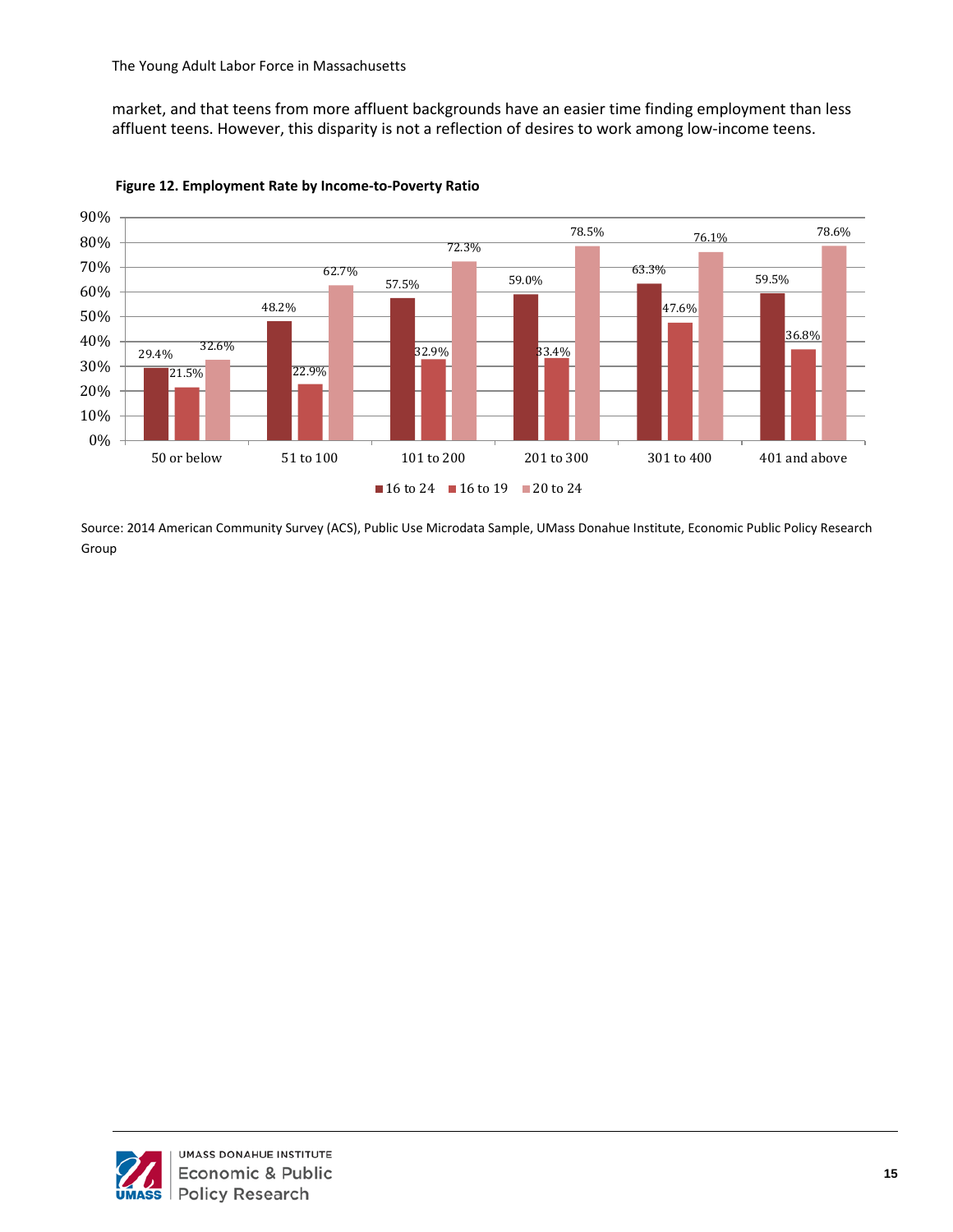# <span id="page-20-0"></span>**Regional Difference in Young Adult Employment in Massachusetts**

#### **REGIONALLY SPECIFIC LABOR MARKET DIFFERENCES**

While this report has focused on the young adult labor force statewide, the reality is that workers engage in regional labor markets. Economic growth and demographic changes in Massachusetts have occurred in different patterns across the state. In particular, the growth of the life sciences and technology sectors, coupled with the concentration of colleges and universities in the eastern part of the state have led to different patterns of economic growth in Greater Boston than other parts of the state. This is particularly true in the state's "Gateway Cities", or mid-size, post-industrial cities, such as Springfield, Holyoke, or New Bedford, where economic growth, educational attainment, and labor force participation lags significantly behind state averages. With that in mind, the following section considers regionally specific trends in young adult employment and labor market connectivity in the state.

To do this analysis, we used data from the 2010-2014 ACS Public Use Microdata Sample (PUMS).<sup>12</sup> We split the state into six regions: Boston, Greater Boston (excluding the city), Northeast, Southeast and the Cape, Central, and Western.<sup>13</sup>



#### **Figure 13. Employment Rate by Region**

<span id="page-20-1"></span>Source: 2010-2014 American Community Survey (ACS), Public Use Microdata Sample, UMass Donahue Institute, Economic Public Policy Research Group

12 The 2010-2014 ACS is a 5-year average of data collected by the ACS. There are advantages and disadvantages to using a multi-year version of the ACS. The disadvantage is that the data are collected over several years and are not as sensitive to changes that occur in short periods of time during the data collection. For example, the 2010-2014 ACS employment rate for 16-24 year-olds is lower than what we see in the 2014 1-year sample. The reason is that the 2010-2014 data were partially collected during the tail end of the recession. The advantage, however, is that the 5-year collection has a larger sample size. Because we split the data by region, we opted to use the 5-year sample to make sure we had large samples of young adults in each region. The 1-year data from earlier in the report should not be compared to the 5-year data in this section.<br><sup>13</sup> The regions used for this work are based on the regions developed by *Mass*Benchmarks, the Journal of the Massachusetts economy.

<span id="page-20-2"></span>Due to geographic limitations and sampling concerns, we combined the MassBenchmarks regions of Pioneer Valley and Berkshires to create the "Western" region, and we combined the Southeast with the Cape and the Islands. For more information on *Mass*Benchmarks please see[: http://www.massbenchmarks.org/](http://www.massbenchmarks.org/)



 $\overline{a}$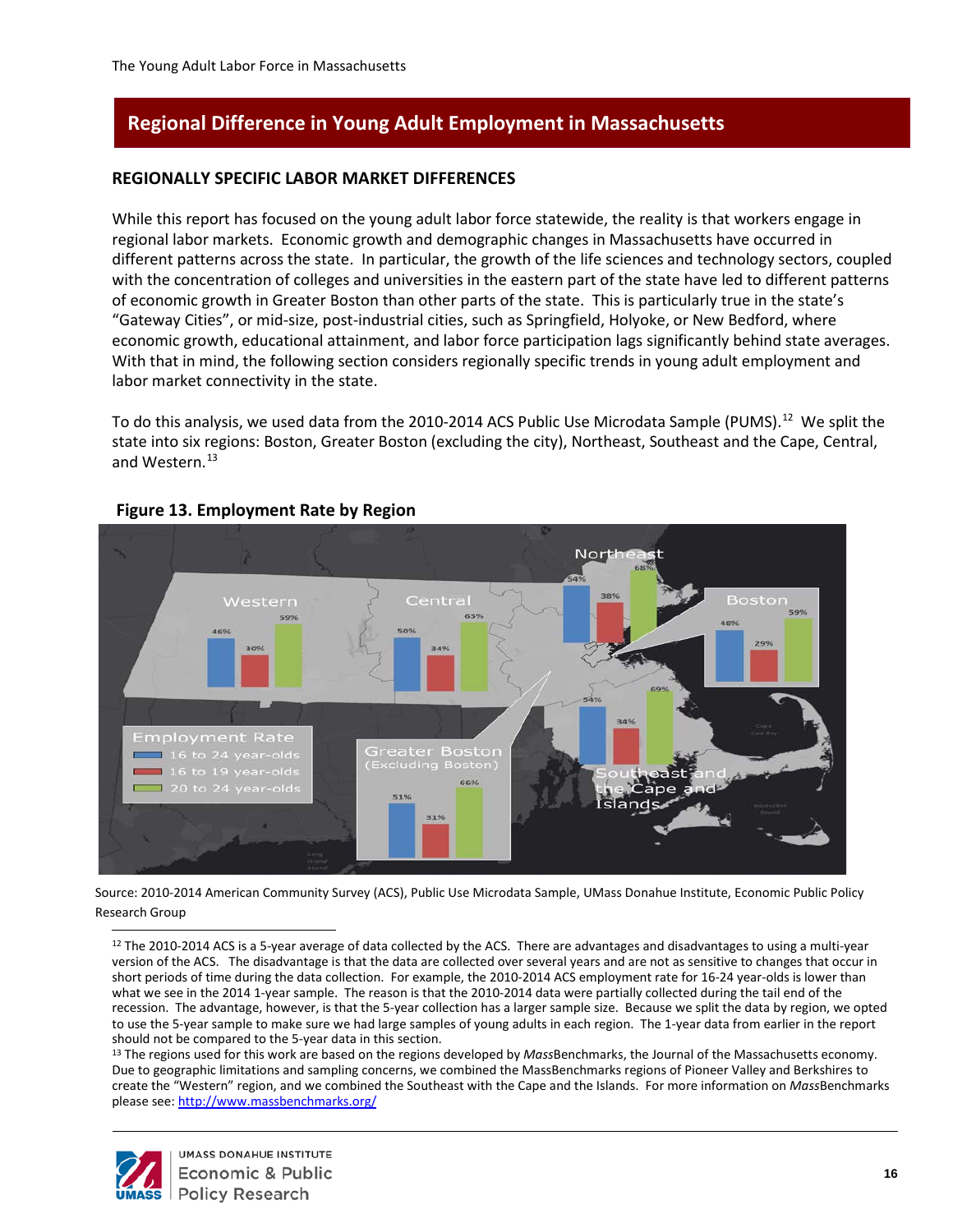Key regional observations include:

- Overall, young adult employment is highest in Southeast and Cape and in the Northeast.
- The disconnected rates are highest in the Western, Central, and Southeast and Cape regions. The lowest disconnected rates are in the Greater Boston region and in the City of Boston. While this is not surprising as a large number of young adults come to Boston and its surrounding communities to attend college, the disconnected rate is higher for black/African-American and Hispanic youth in Greater Boston and the City of Boston than for white youth.
- Employment rates were lowest for young adults in the Western and Central regions. Western Massachusetts is home to both low employment rates and high disconnected rates, particularly among black/African-American and Hispanic residents.
- The Southeast and Cape region has both high employment and high disconnected rates for young adults. The region has the highest disconnected rates for young adults 20 to 24 years old in the state (16.2 percent). The Southeast and Cape region has the highest disconnected rates for whites (13.8 percent) and black/African Americans (24.3 percent) 20 to 24 year-olds in the state. The disconnected rate for Hispanics 20 to 24 years old is also high at 27.8 percent (second highest in the state for the Hispanic group, only behind Western Massachusetts at 35.8 percent).
- The employment rate for young adults 20 to 24 years old is the same in both Boston and Western Massachusetts (58.8 percent compared to 64.3 percent statewide). However, Boston has the lowest disconnected rate for this population in the state (10.1 percent). The Western region has the second highest disconnected rate in the state for 20 to 24 year-olds (15.7 percent). The state average for this age group is 12.9 percent.
- The highest employment rate for teenaged high school dropouts in that state is found in Boston. For all other levels of educational attainment for teenagers, the employment rates are lower in Boston than in the other regions of the state.
- Young adults with only a high school education in Western Massachusetts have a difficult time finding employment compared to their peers across the state.
- For Hispanics 20 to 24 years old, the disconnected rate was particularly high in the Western region at 35.8 percent, the highest for any racial/ethnic group in this analysis.

The following sections will highlight regional specific characteristics of the youth labor force in Massachusetts. Our analysis focuses on those ways in which the regional young adult labor force deviates from the state or stands out as unique among the regions. For more data on each specific region, please see the corresponding appendices at the end of the report.

#### <span id="page-21-0"></span>**Boston**

Employment rates for young adults in Boston are among the lowest regionally in the state. Of the six regions analyzed, Boston had the second lowest employment for young adults 16 to 24 years old (48.4 percent, ahead of only Western Massachusetts at 45.6 percent), the lowest employment for teenagers (29.3 percent) and the lowest for 20 to 24 year-olds tied with Western Massachusetts (58.8 percent). Part of this relates to the city's high concentration of racial and ethnic minorities, low income residents, foreign born residents, and college students (all of which demonstrated low employment rates in earlier sections of this report). Beyond that, employment rates are at or below the state averages for most of the key demographic groups in this study (e.g.

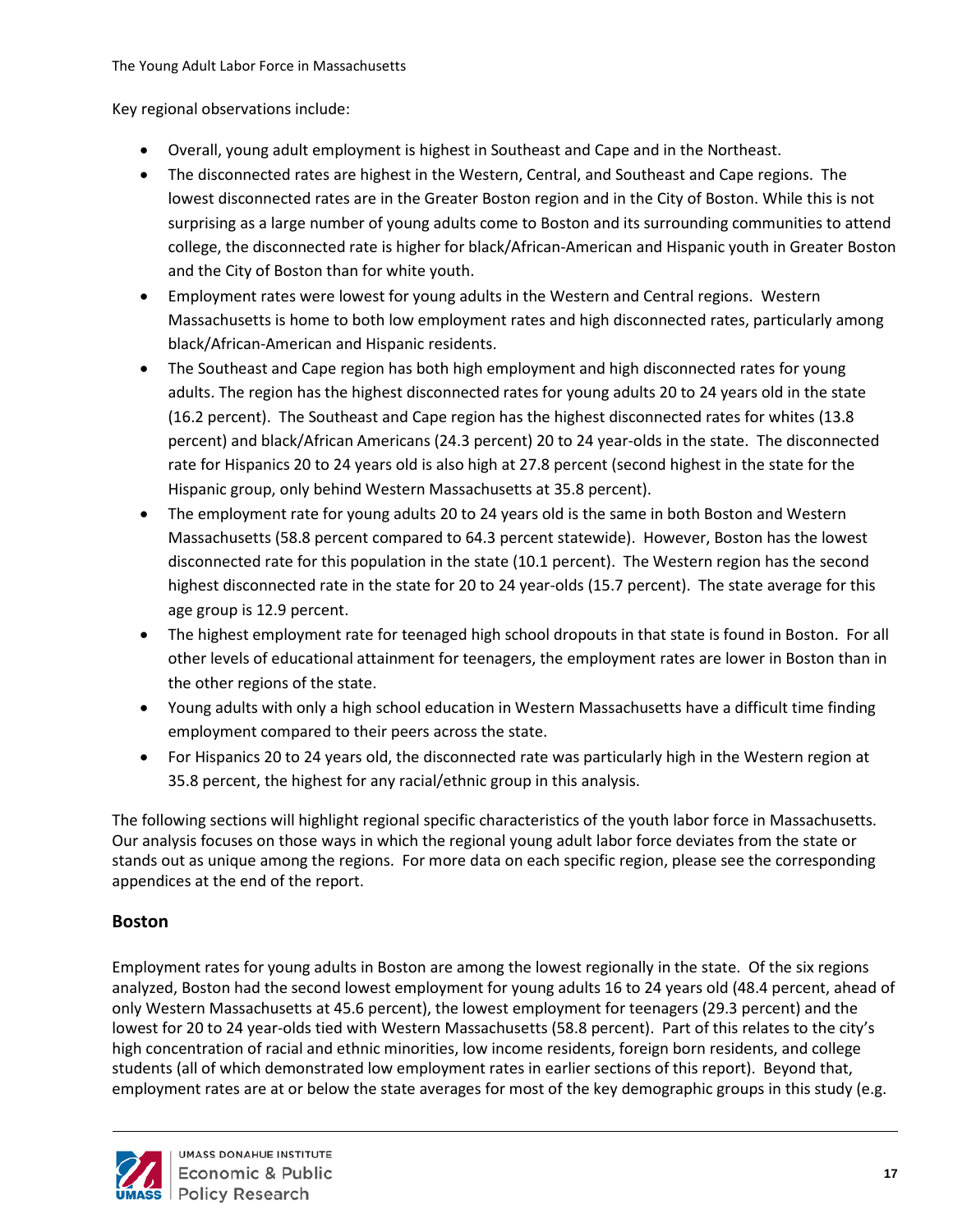racial groups, gender, and nativity status). Interestingly, Boston has the lowest disconnected rate in the state for 20 to 24 year-olds (10.1 percent), as well. This speaks to the high concentration of college students living in the city; however, the disconnected rate remains high for black/African-American and Hispanic young adults in the City (18.5 and 21.3 percent, respectively). Other key observations regarding the young adult labor force in Boston include:

- Employment rates are particularly low for teenagers in the city. Employment rates for white teenagers, black teenagers, and male teenagers in general were among the lowest in the state.
- The employment rate for teenaged high school dropouts is actually the highest in the state. For all other levels of educational attainment for teenagers, the employment rates are lower in Boston than the other regions of the state.
- For 20 to 24 year-olds in Boston no longer enrolled in school, the employment rates are the lowest in the state for all educational attainment categories except for college graduates. College graduates 20 to 24 years old in Boston have the highest employment rates in the state. This speaks to the concentration of knowledge-based industries and the competitive labor market in the region that place a strong preference on college graduates in the labor market.
- The disconnected rates for white and Asian young adults (16 to 24 years old) are low compared to state averages. This, again, speaks to the high concentration of college students in the city.

See **Appendix A** for more information on young adult labor force trends in Boston.<sup>14</sup>

## <span id="page-22-0"></span>**Greater Boston (excluding the City of Boston)**

In the remaining Greater Boston region (excluding the city), we see employment rates for young adults similar to the statewide averages. The region has the same employment rate for young adults 16 to 24 years old as the state overall, at just under 51 percent. The employment rate for teenagers in Greater Boston (excluding the city) is slightly lower than the state average, 31 percent versus 33 percent, respectively. Conversely, the employment rate is slightly higher for 20 to 24 year-olds, 65.8 percent versus 64.3 percent, respectively. Key observations regarding the young adult labor force in Greater Boston (excluding the city) include:

- Employment rates tend to be higher for racial minorities in the region than the corresponding statewide averages. This is especially true for black/African-American and Hispanic teenagers and young adults. In fact, for both age categories, Greater Boston has the highest employment rates for black/African-Americans and Hispanics statewide, with regional rates for 16 to 24 year-old black/African-Americans of 53.1 percent (compared to 44.1 percent statewide) and 51.5 percent for Hispanic 16 to 24 year-olds (compared to 45.9 percent statewide).
- While 16 to 24 year-old Asians have the lowest employment rate (39.8 percent) and labor force participation rate (46.2 percent) compared to the other racial/ethnic categories in Greater Boston, of those who are not in the labor force, Asians are the most likely to be enrolled in school. Asians are also more likely to be enrolled in private institutions.

<span id="page-22-1"></span><sup>&</sup>lt;sup>14</sup> When comparing Boston data with the other regions in this report, readers should bear in mind that the other regions include the combination of urban, suburban, and rural places, whereas the Boston data includes only the city itself. With that, there are some differences we would expect to see simply due to the different types of geographies. That said, given Boston's importance as a population and job center for the state and the Boston PIC's focus on Boston residents, it was imporant to isolate Boston to better understand the context of young adult employment in the city.

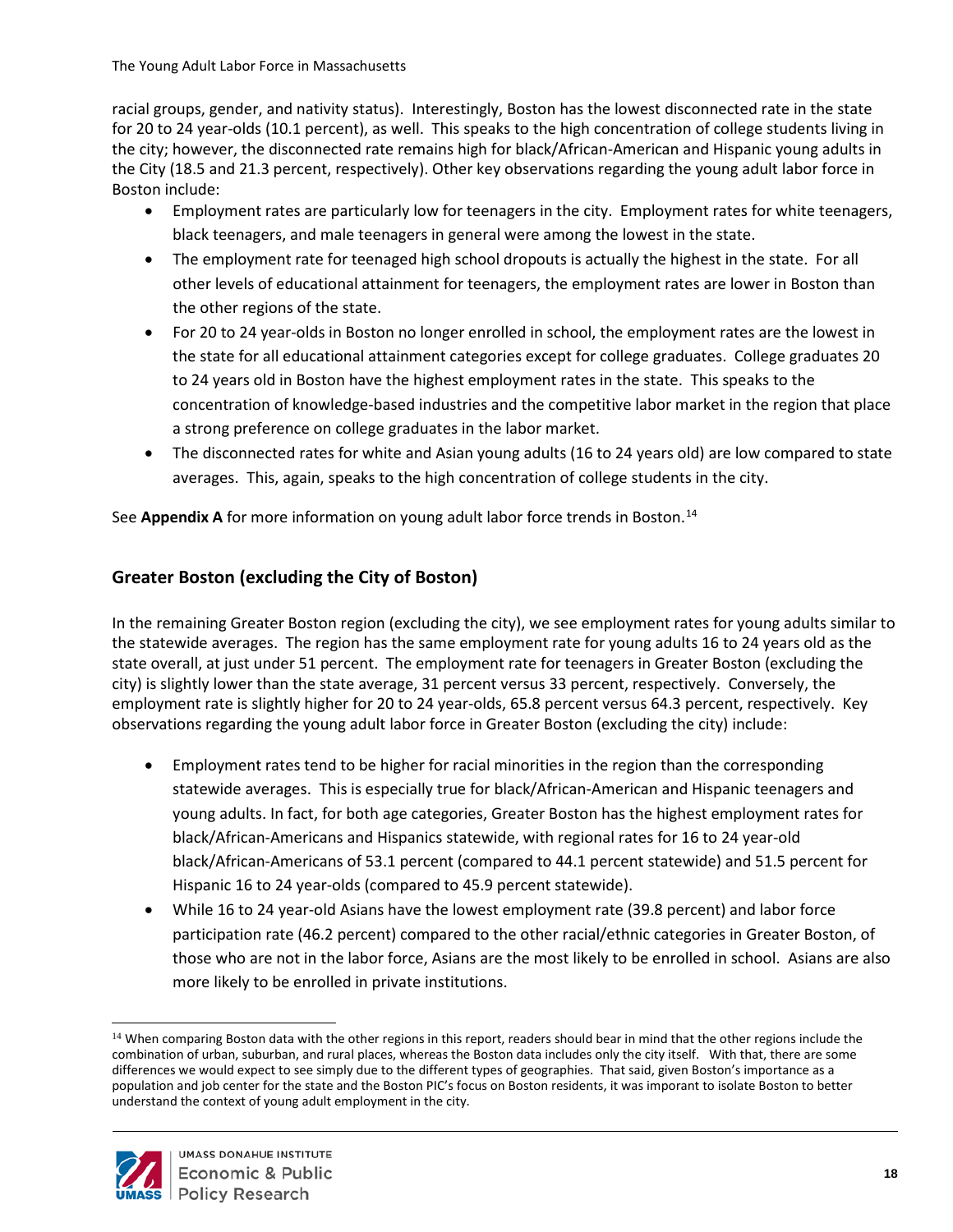- Greater Boston has the second highest employment rate for 16 to 19 year-old high school dropouts (33 percent) in Massachusetts, second only to the city itself. The employment rate for 16 to 19 year-old high school graduates who are not enrolled in school (60.4 percent) is the second highest statewide, following the Northeast region.
- The employment rates by educational attainment for 20 to 24 year-olds are at or higher than the statewide averages in all educational attainment categories.
- The disconnected rates in Greater Boston are lower than the state averages overall for all demographic groups. That said, the disconnected rates for Hispanics and black/African-Americans are high when compared to other racial groups within the region. Black/African-American 16 to 24 year-olds have a disconnected rate of 9.2 percent, and Hispanics have a rate of 12.8 percent, compared to 6.2 percent for white 16 to 24 year-olds in the region.

See **Appendix B** for more information on young adult labor force trends in Greater Boston (excluding the city).

#### <span id="page-23-0"></span>**Northeast**

Employment rates in the Northeast are frequently higher than the statewide averages for Massachusetts. This is especially the case for teenagers, for whom we see consistently higher than average employment rates across demographic groups. In the Northeast, the employment rate for 16 to 19 year-olds is nearly 38 percent compared to 33.3 percent for the state, and 20 to 24 year-olds have an employment rate of 68 percent, compared to 64.3 percent for the state. Key observations regarding the young adult labor force in the Northeast include:

- The employment rates of white teenagers (40.1 percent), male teenagers (35.3 percent), and native born teenagers (38.6 percent) stand out among all regions as the highest rates for each demographic.
- For 16 to 19 year-olds, the Northeast has the highest employment rates for high school students (30.7 percent), high school graduates who are not enrolled in school (69.8 percent), and for college dropouts (78.3 percent).
- Black/African-American employment rates for 16 to 24 year-olds in the Northeast are the lowest among all racial groups in the region, at just under 39 percent. Moreover, employment rates for black/African-American young adults 16 to 24 years old (and specifically 20 to 24 year-olds) are among the lowest in the state, ahead of only the Western Massachusetts region.
- While the disconnected rate for white young adults 20 to 24 years old is on par with the statewide average for 20 to 24 year-olds, the disconnected rates for black/African-American and Hispanic young adults in the Northeast are higher than the statewide average, and more than twice as high as the rate for whites in the region (22.6 percent, 26 percent, and 9.7 percent, respectively). This is particularly concerning as the Northeast is home to both Lowell and Lawrence, two Gateway Cities with significant minority populations.

See **Appendix C** for more information on young adult labor force trends in the Northeast.

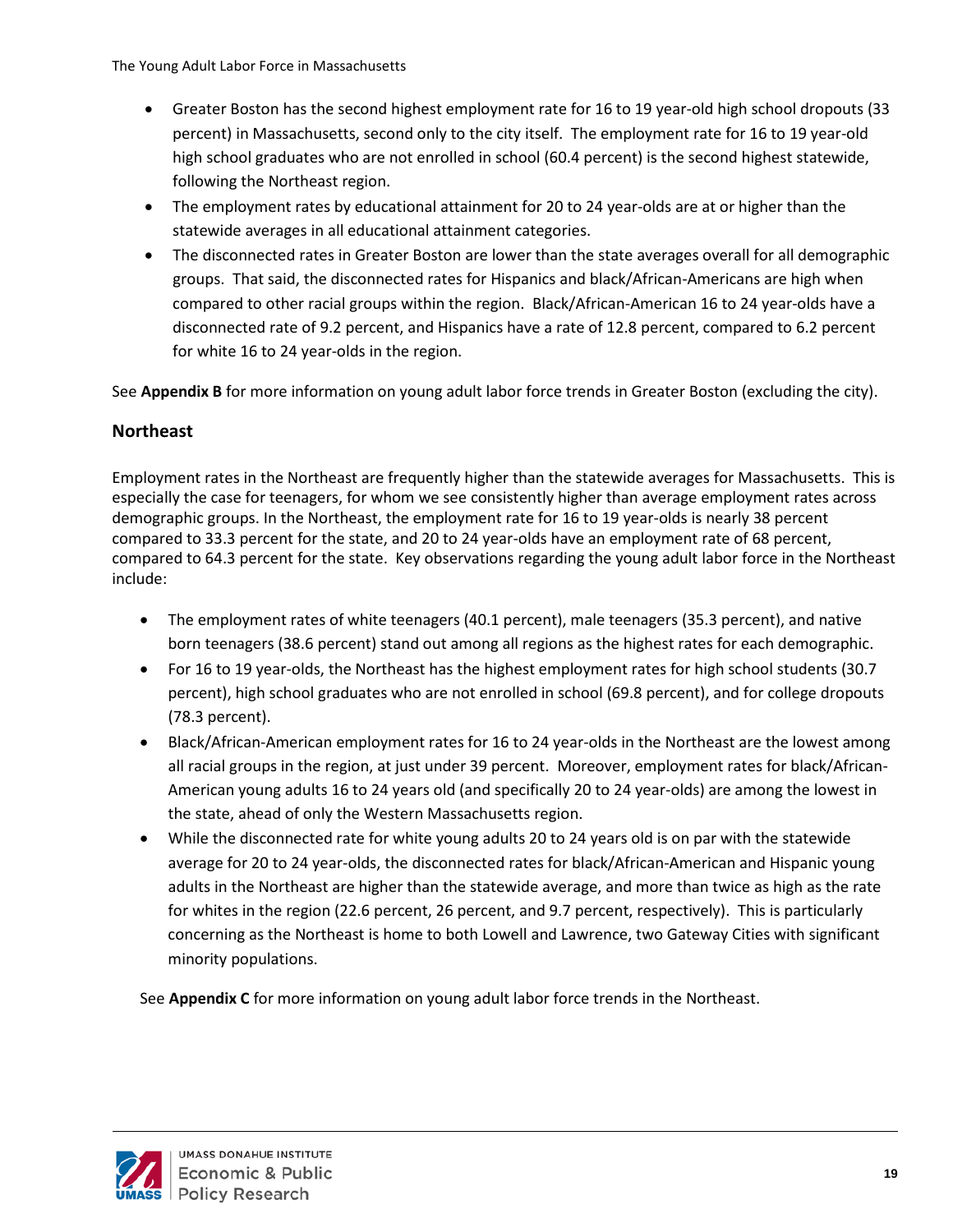### <span id="page-24-0"></span>**Southeast and Cape**

Overall, the Southeast and Cape, which includes such cities as New Bedford and Fall River as well as the Cape, has the highest employment rates for 16 to 24 year-olds in Massachusetts (54.1 percent). The employment rate for 20 to 24 year-olds in the Southeast and Cape region is the highest in the state (68.8 percent). The employment rate for 16 to 19 year-olds in the Southeast and Cape region is the second highest in the state (tied with the Central region at 33.6 percent), trailing the Northeast (37.9 percent). Interestingly, young adults in the Southeast and Cape region have high disconnected rates as well. This signals that, while young adults in the Southeast and Cape region are more likely to be employed than their peers across the state, those that are not employed have an elevated likelihood of not being in school either. Key observations regarding the young adult labor force in the Southeast and Cape include:

- The high employment rate for young adults in the Southeast and Cape region is driven largely by high employment rates for whites. The employment rates for every other major racial/ethnic group in the Southeast and Cape is actually lower than the state average for each respective group.
- While the Southeast and Cape has the highest employment rates for 16 to 24 year-olds in Massachusetts, its disconnected rate is higher than the state average (11.6 percent for the region compared to 9.4 percent statewide). The disconnected rate is higher for each racial/ethnic group in the region than the state average, most notably for Asians and black/African-Americans.
- At 19.6 percent, the disconnected rate for Asians 20 to 24 years old in the Southeast and Cape is the highest among Asians of the same age in Massachusetts, and it is more than three times higher than the rate for Asian 20 to 24 year-olds in Boston.
- The Southeast and Cape region has both high employment and high disconnected rates for young adults. The region has the highest disconnected rates for young adults 20 to 24 years old in the state (16.2 percent). The Southeast and Cape region has the highest disconnected rates for whites (13.8 percent) and black/African Americans (24.3 percent) 20 to 24 year-olds in the state. The disconnected rate for Hispanics 20 to 24 years old is also high at 27.8 percent (second highest in the state for the Hispanics in this age group, behind Western Massachusetts at 35.8 percent).
- The Southeast and Cape boasts the highest employment rates for young adults in their early 20s for both men and women (66.1 percent and 71.7 percent, respectively) and the highest for native born 20 to 24 year-olds (69.4 percent).
- The employment rates for young adults in extreme poverty (in households making 50% or less of the poverty line) are higher in the Southeast and Cape than the state overall. This is particularly true among teenagers, as just over 28 percent of teenagers living in extreme poverty households are employed in the Southeast and Cape, compared to less than 20 percent statewide.

See **Appendix D** for more information on young adult labor force trends in the Southeast and the Cape.

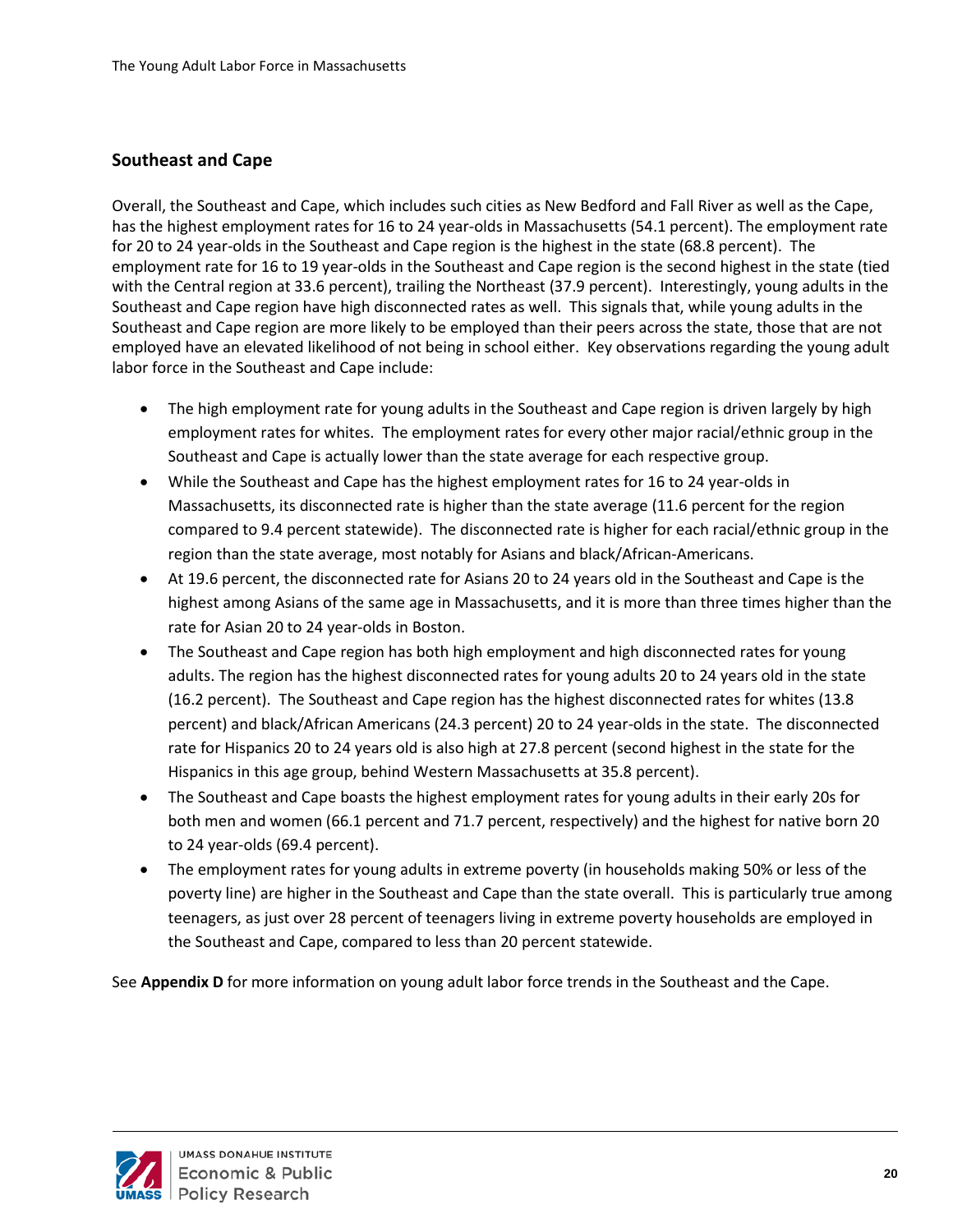## <span id="page-25-0"></span>**Central**

In general, the employment rates for young adults in the Central region, which includes the city of Worcester, are similar to the state averages. Key observations regarding the young adult labor force in the Central region include:

- The Central region has the third highest disconnected rate among regions for young adults (10.6) percent), trailing Western Massachusetts and the Southeast and Cape.
- At 3.1 percent, black/African-American teenagers have the lowest disconnected rate in the region, and the lowest disconnected rate of black/African-American teens across all regions. This rate is lower than the statewide rate for black/African-American teenagers of 7.3 percent.
- The most alarming disconnected rate in the region is for Hispanics 20 to 24 years old. At 25 percent, this group has the highest disconnected rate within the region. Black/African-American 20 to 24 year-olds have the second highest disconnected rate in the region (23 percent).
- Among 16 to 19 year-olds who are not in the labor force, Hispanics have the lowest school enrollment rate (88.9 percent)
- Teenaged high school dropouts in Central Massachusetts have the lowest employment rate among their peers statewide (20.3 percent compared to 27.6 percent statewide).
- Likewise, 20 to 24 year-olds in Central with less than a high school education have the lowest employment rate among their peers statewide (38.5 percent compared to 47.6 for the state).
- Both teenagers and young adults living in extreme poverty in Central have the lowest employment rates in the state. The employment rate for teenagers is 11.9 percent compared to 19.6 statewide, and the rate for young adults is 29.6 percent, compared to 32.6 percent statewide. Employment rates for the remaining income to poverty ratio levels are comparable to the state averages.

See **Appendix E** for more information on young adult labor force trends in the Central region.

#### <span id="page-25-1"></span>**Western**

Western Massachusetts, which includes Springfield, Holyoke, as well as the Berkshires and Pioneer Valley regions, has some of the toughest labor market conditions for young adults in the state. The region is home to both the lowest employment rates and highest disconnected rates in the Commonwealth. These trends are driven by the low employment rates across all three age categories for black/African-Americans, Hispanics, and the native born populations, as well as extremely high disconnected rates for black/African-Americans and Hispanics. Key observations regarding the young adult labor force in Western Massachusetts include:

• Employment rates are particularly low for young adults 20 to 24 years old in the Western region. The employment rates are among the lowest statewide for each racial/ethnic group, including 44 percent for black/African-American (compared to 58.2 percent statewide), 41.4 percent for Asian (compared to 49.7 percent statewide), and 50.2 percent for Hispanic (compared to 58 percent statewide).

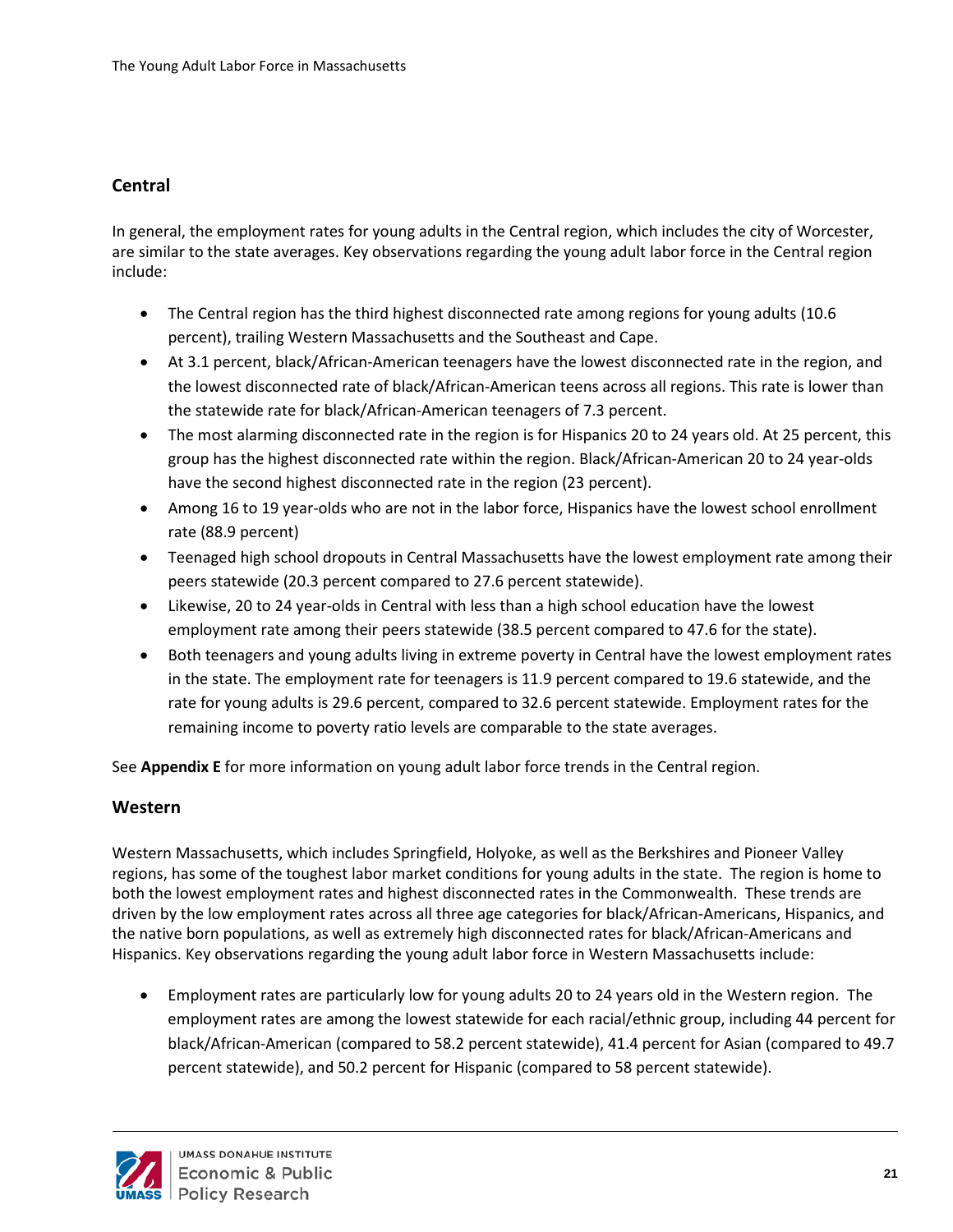- The region has the highest disconnected rate (11.8 percent) among all regions for young adults 16 to 24 years old, compared to 9.4 percent for the state.
- The disconnected rates that raise the greatest concern in the region are for Hispanic teenagers (17.7) percent compared to 10 percent statewide), and Hispanic young adults (35.8 percent compared to 24.6 percent statewide). The disconnected rate for Hispanics in their early 20s is the highest in the state for any racial/ethnic group in any region.
- Just under 56 percent of males 20 to 24 years old in Western Massachusetts are employed, compared to over 62 percent statewide. Only 59.3 percent of the native born 20 to 24 year-olds in the Western region are employed, compared to over 65 percent statewide.
- Young adults with only a high school education in Western Massachusetts have a difficult time finding employment compared to their peers across the state. Among teenagers who have graduated high school, but are no longer enrolled in school, those in the Western region have the second lowest employment rate in the state (45.2 percent compared to 57.7 percent statewide). Similarly, 20 to 24 year-olds in Western Massachusetts with only a high school diploma have an employment rate of just 60.5 percent (compared to 65.9 percent statewide). Only in Boston (at 56.7 percent) is the employment rate for 20 to 24 year-olds with only a high school education lower than in Western Massachusetts.
- o Employment rates at all education levels are lower in Western Massachusetts than the statewide averages.

See **Appendix F** for more information on young adult labor force trends in the Western region.

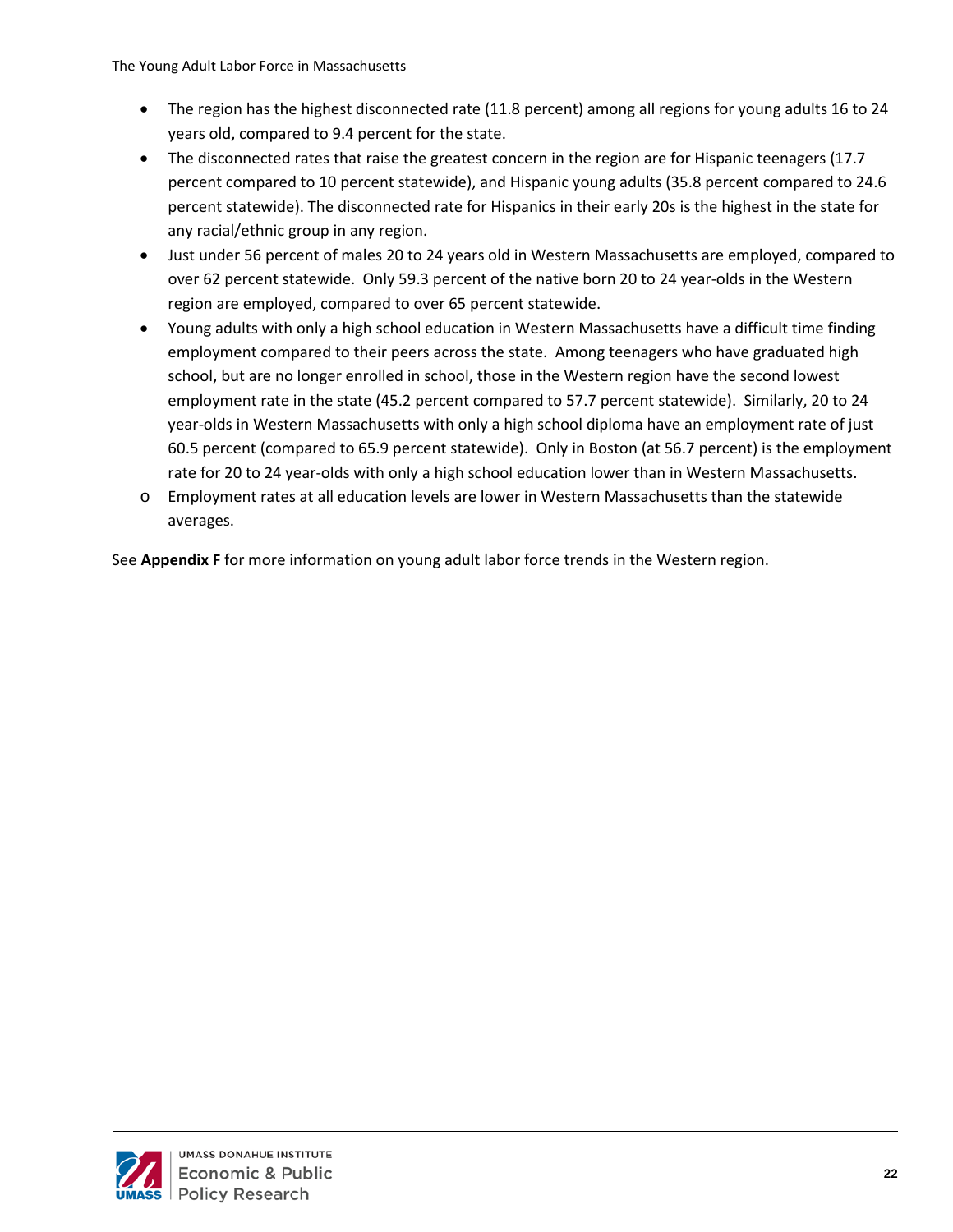# <span id="page-27-0"></span>**State-wide Comparison of Young Workers by Industry and Occupation**

In this next section, we look at the employment distribution by industry and occupation for the young adult labor force in Massachusetts in 2000 and in 2014 to get a sense of how what young people do for work has changed over time. To do this we use data from the 2000 Census, Public Use Microdata Sample (PUMS), and the 2014 American Community Survey (ACS) PUMS. Overall, we see stark employment differences for teenagers and young adults between technical and non-technical fields. Most notably:

- Higher employment in industries and occupations that typically provide part-time employment.
- Lower employment in Massachusetts' largest industries and occupations: healthcare and finance.
- Employment for teenagers decreasing between 2000 and 2014 in industries where higher education is typically required.

#### <span id="page-27-1"></span>**INDUSTRY**

**Figure 14** compares employment by industry for teenage workers in Massachusetts in 2000 and 2014. Teenagers most typically work in retail trade, accommodation and food services, educational services, health care & social assistance, and arts, entertainment & recreation. The proportion of teenagers working in each of these industries is higher today than in 2000, except for in the retail trade industry, and the proportion of teens working in the arts, entertainment & recreation industry has more than doubled from 2000 to 2014. Since 2000, we have seen a decline in teenagers working in blue-collar industries such as manufacturing, construction, administrative support waste management, and remediation services, and transportation and warehousing. A smaller proportion of teenagers are working in information today than in 2000, as well.

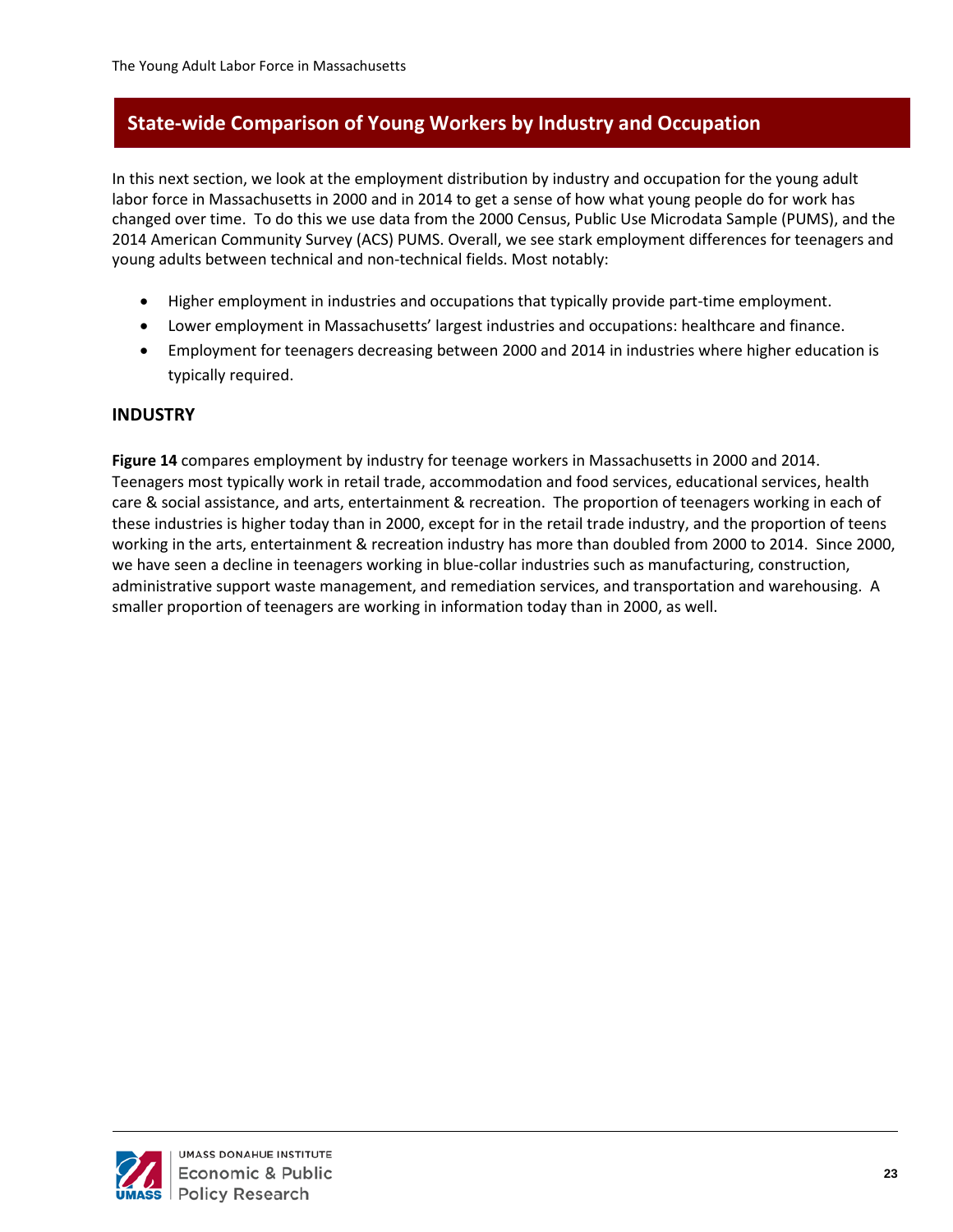#### **Figure 14. Employment by Industry for 16 to 19 Year-olds**



Source: 2000 Census, 2014 American Community Survey (ACS), Public Use Microdata Sample, UMass Donahue Institute, Economic Public Policy

For young adults 20 to 24 years old, key industries include retail trade, accommodation and food services, educational services, and health care & social assistance. As we see in **figure 15** below, each of these industries employs a higher percentage of 20 to 24 year-olds today than in 2000. As with teenagers, we see a smaller percentage of young adults working in blue-collar fields such as manufacturing, construction, and transportation & warehousing. Interestingly, a smaller percentage of 20 to 24 year-olds are working in finance & insurance, professional, scientific, and technical services, and information today than in 2000. This may signal that these industries prefer workers with more skill and/or graduate degrees, which would be less common among this age group, than in the past.

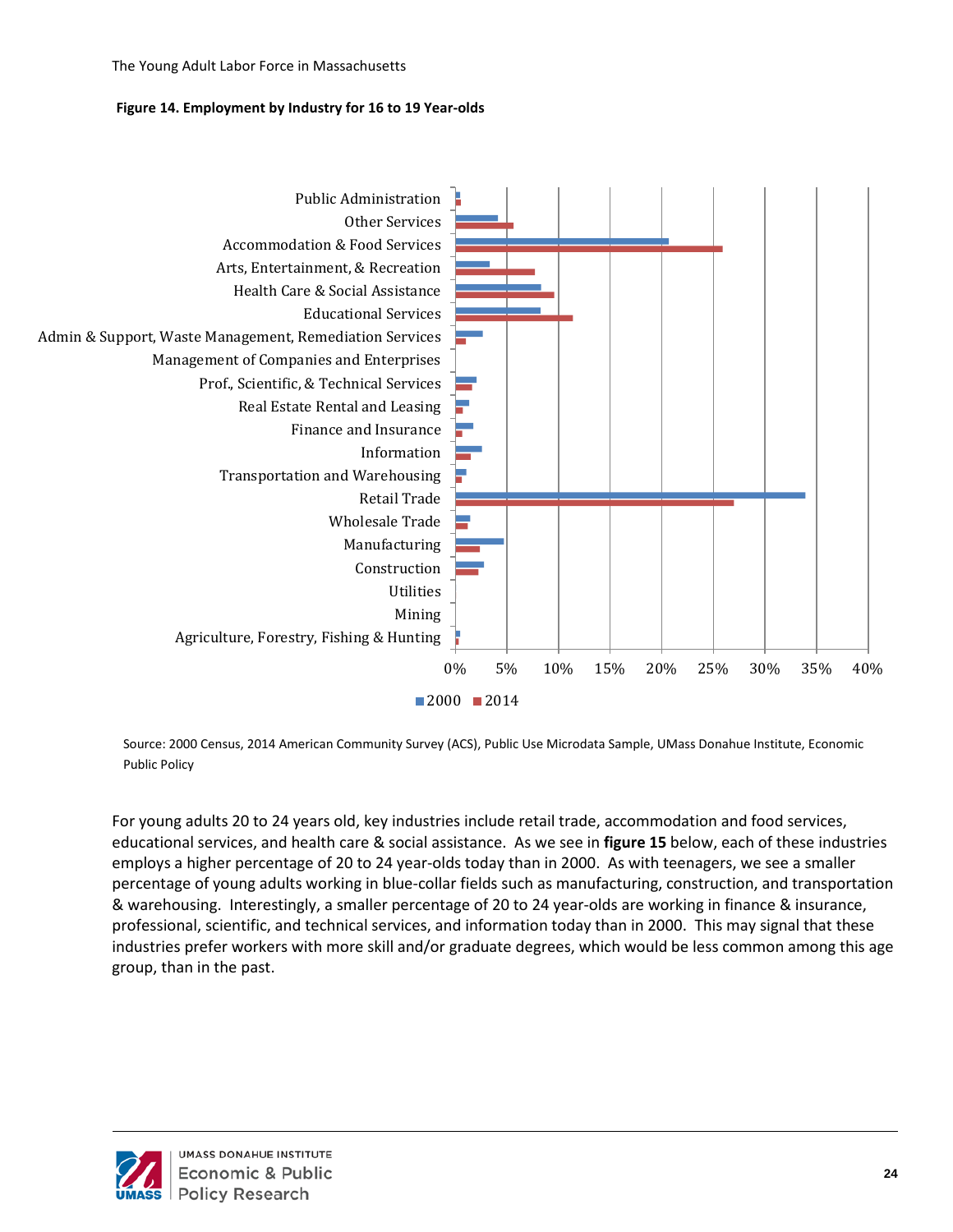#### **Figure 15. Employment by Industry for 20 to 24 Year-olds**



Source: 2000 Census, 2014 American Community Survey (ACS), Public Use Microdata Sample, UMass Donahue Institute, Economic Public Policy Research Group

## <span id="page-29-0"></span>**OCCUPATION**

As we see in **figure 16** below, the majority of teenage workers in the state today work in food preparation, sales, and office and administrative support occupations. We also see a significant increase in the proportion of teenaged workers in personal care and service occupations since 2000. In large part, these data reflect the key industries for teenaged workers as well. Similar to the industry analysis, we see a smaller percentage of teenagers working in traditionally blue-collar fields like transportation and materials moving, production, installation, maintenance, and repair, and construction and extraction.

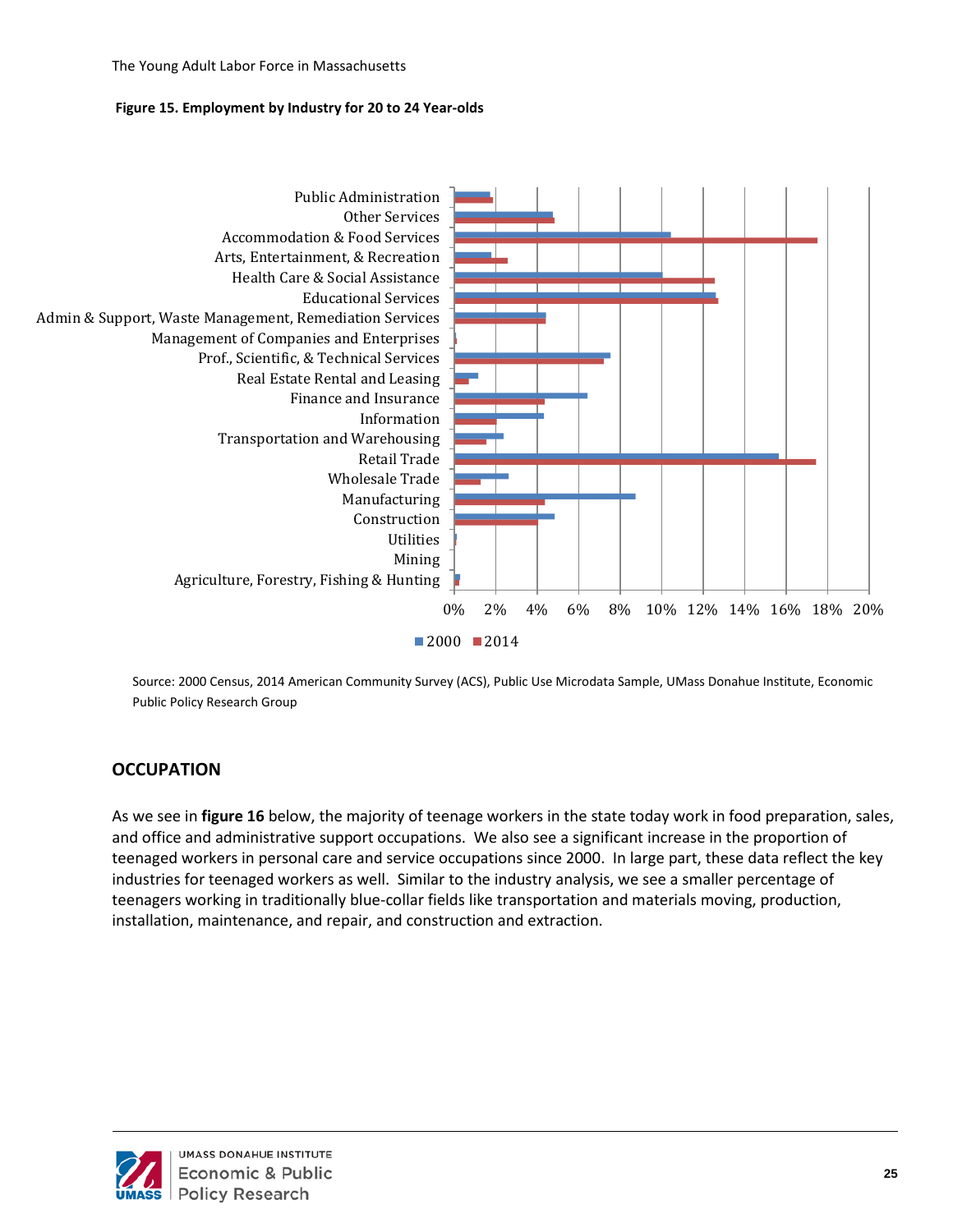#### **Figure 16. Employment by Occupation for 16 to 19 Year-olds**



Source: 2000 Census, 2014 American Community Survey (ACS), Public Use Microdata Sample, UMass Donahue Institute, Economic Public Policy Research Group

For 20 to 24 year-olds, **figure 17** shows that food preparation and serving related, sales, and office and administrative support are the most common occupations for young adults. As with teenagers, the proportion of 20 to 24 year-olds working in personal care and service occupations grew since 2000 and we see a smaller percentage of young adults working in traditionally blue-collar fields like transportation and materials moving, production, installation, maintenance, and repair, and construction and extraction.

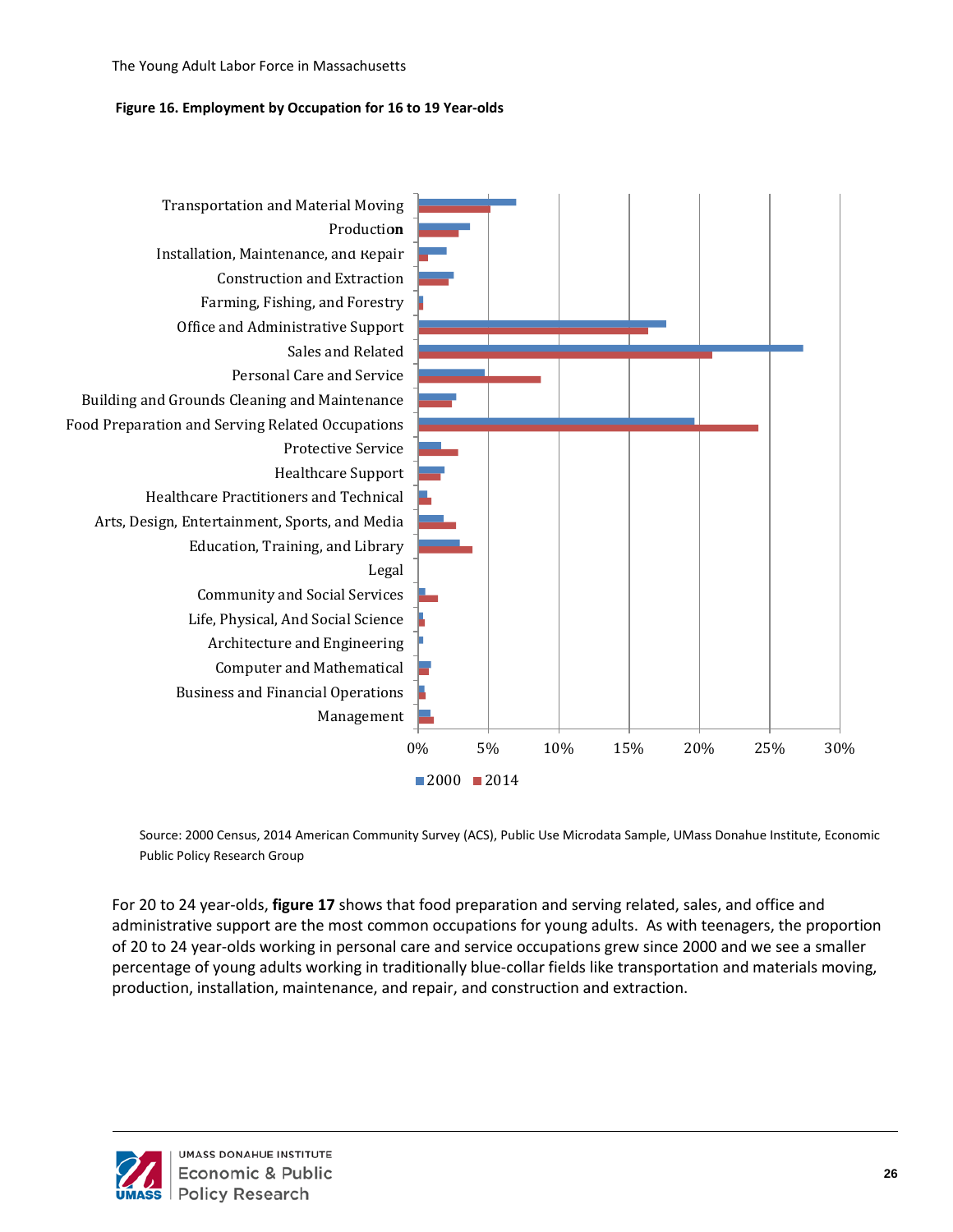#### **Figure 17. Employment by Occupation for 20 to 24 Year-olds**



Source: 2000 Census, 2014 American Community Survey (ACS), Public Use Microdata Sample, UMass Donahue Institute, Economic Public Policy Research Group

As **figures 14 through 17** show, there is a high concentration of young people working in food service related industries and occupations. These jobs are the most common for young people and the proportion working in these fields has grown since 2000. Conversely we see a small proportion of young people working in both traditionally blue-collar fields and in high-skill knowledge industries. In the case of the former, it is likely due to shifts in the industrial makeup of the state overall. In the case of the latter, skill requirements in these fields may be shifting towards workers with greater experience and graduate training, which would be less common for young adults.

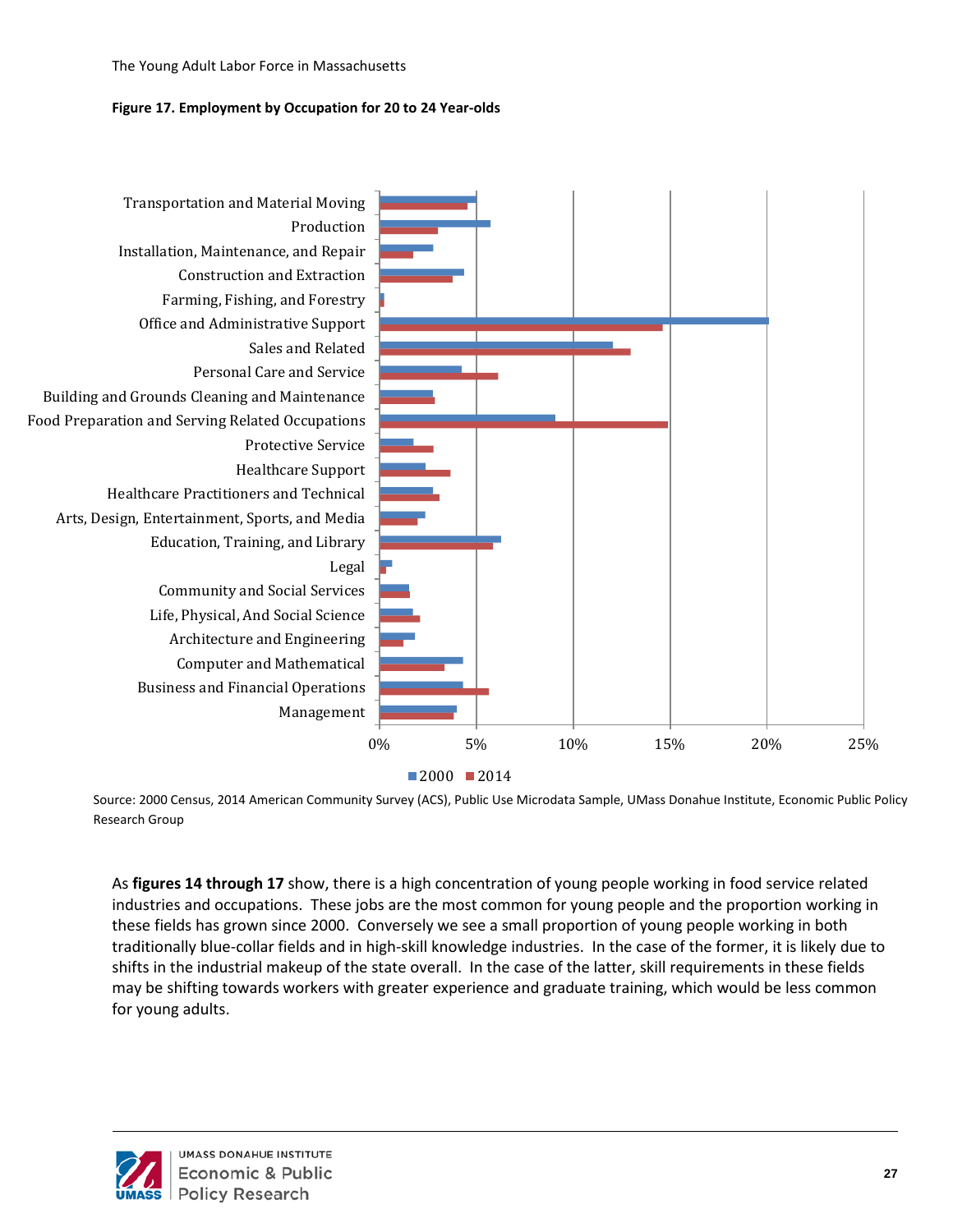# <span id="page-32-0"></span>**Youth Labor Force Issues in Context**

### <span id="page-32-1"></span>**WHAT ARE THE LARGER ECONOMIC TRENDS AND IMPLICATIONS?**

Youth labor force participation rates have changed substantially over the past 20 years and these changes are related to several other labor market issues. From changing educational requirements, to the "greying" of the workforce, to perceptions about teens' and young adults' willingness to work, a number of factors have conspired to dramatically change the face of youth employment not only in Massachusetts, but across the country.

Between 2000 and 2010, the Massachusetts labor force continued to age. A 2012 report by the Boston Federal Reserve found that the share of the labor force aged 55 and over increased from 14.4 percent in 2000 to 20.5 percent in 2010.[15](#page-32-2) During the same period, the share of the labor force aged 16 to 24 remained virtually flat, increasing only slightly from 12.9 percent in 2000 to 13.2 percent in 2010. Over a similar time period, the employment rate for teens in Massachusetts has dropped from 54.3 percent in 1999 to 26.8 percent in 2012, while the employment rate for those 55 and older has increased from 33.3 percent in 1999 to 40.7 percent in 2012.[16](#page-32-3)

On a national level, a study of youth employment levels by the Brookings Institute found that those age 55 and over were more likely to be working in 2011 than in 2000, while people under age 55 were less likely to be working in 2011 than in 2000 (with teens and young adults experience the biggest declines).<sup>17</sup> This inversion of employment levels for teens and those 55 years and older has occurred thanks to a number of coinciding factors. Many older employees delayed their retirement due to lost savings and lower investment returns resulting from the 2008 financial crisis and recession. At the same time, higher average earnings for older employees have increased the opportunity cost of retiring and leaving the labor force. And with their work experience and education levels, some older employees have found themselves to be more attractive and competitive job candidates. Furthermore, when the option is available, many employers prefer to hire older workers instead of young workers based on preconceptions about the experience and work ethic of teens.

As with older workers, immigrants, too, are often seen as a better hiring option than teens or young adults due to perceived availability and willingness to work. There is also some evidence that at least part of the decline in the teen employment rate is due to the fact that fewer unemployed teens are actively looking for work.<sup>18</sup>

Up until now in Massachusetts, the state's aging population has not been a particular obstacle to employers or to growing the skilled workforce. As more and more Baby Boomers reach retirement age, however, Massachusetts will have difficulty replacing these older, highly educated workers. Because the cohort of residents aged 25 to 44 is numerically smaller than that of the Baby Boomers, there are not enough younger workers to replace the number of retiring and soon-to-retire Baby Boomers, even when accounting for the

<span id="page-32-4"></span><sup>17</sup> Sum, A., Khatiwada, I., Trubskyy, M., Ross, M., McHugh, W., & Palma, S. (2014, March 14). *The Plummeting Labor Market Fortunes of Teens and Young Adults* (Rep.). Retrieved May 10, 2016, from Brookings Institution website:

<span id="page-32-5"></span>http://www.brookings.edu/research/interactives/2014/labor-market-metro-areas-teens-young-adults <sup>18</sup> [http://www.bloomberg.com/news/articles/2015-08-07/why-american-teens-aren-t-working-summer-jobs-anymore;](http://www.bloomberg.com/news/articles/2015-08-07/why-american-teens-aren-t-working-summer-jobs-anymore) http://www.marketplace.org/2015/09/07/economy/employers-shying-away-hiring-teens-summer



<span id="page-32-2"></span> $\overline{a}$ <sup>15</sup> Clifford, R. (2012, October). *Labor Market Trends in the Boston/Metro North Region* (Rep.). Retrieved May 10, 2016, from Federal Reserve Bank of Boston website: http://www.bostonfed.org/economic/neppc/labor-market-trends-in-massachusetts-regions/bostonmetro-north/boston-metro-north-full.pdf

<span id="page-32-3"></span><sup>16</sup> Harrington, P., Snyder, N., Berrigan, A., & Knoll, L. (2013, April). *Signaling Success: Boosting Teen Employment Prospects* (Rep.). Retrieved May 10, 2016, from Commonwealth Corporation website: http://commcorp.org/resources/detail.cfm?ID=988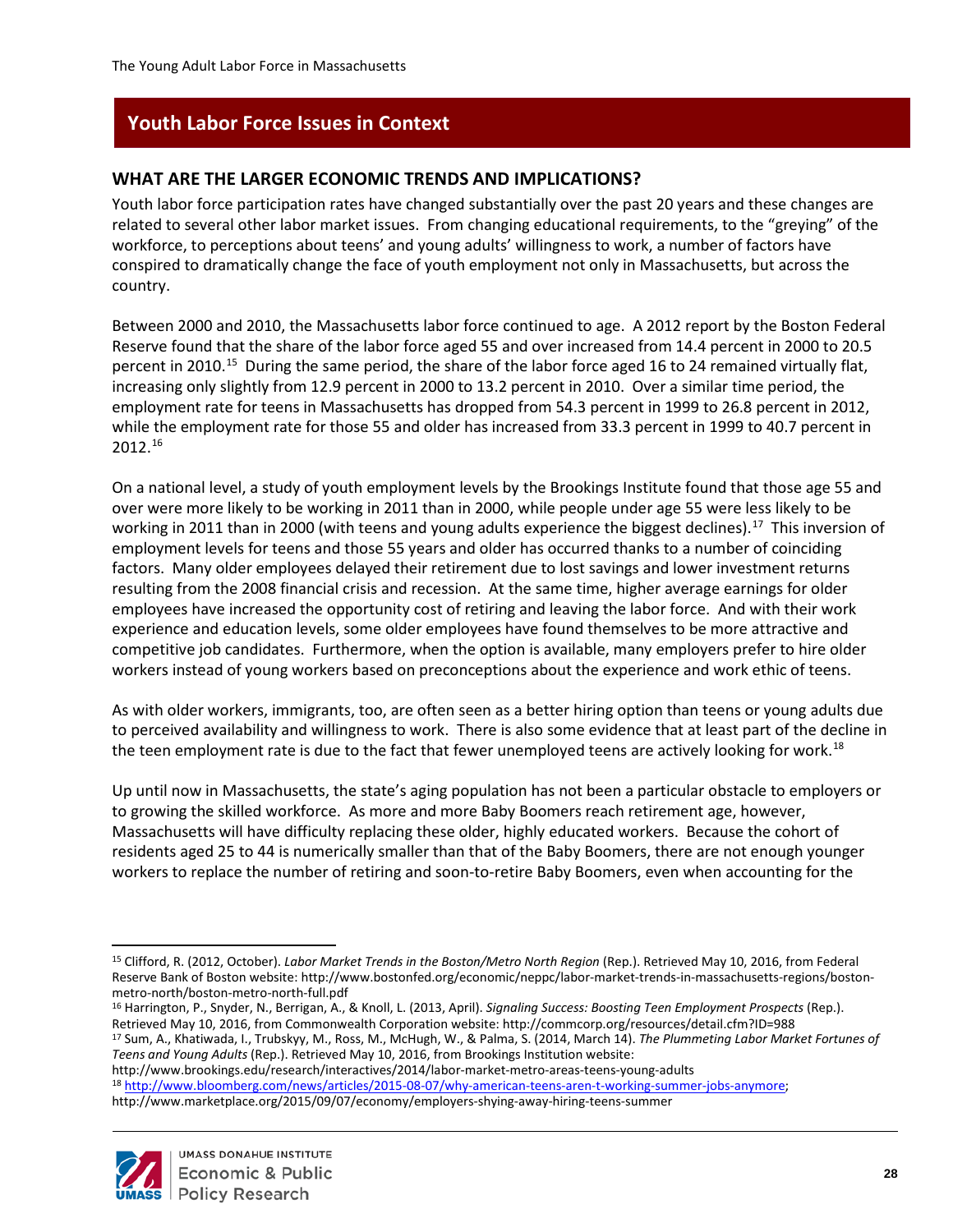higher level of education in the younger population.<sup>[19](#page-33-0)</sup> However, a 2012 report by Dennett and Modestino found that some demographic groups, especially women, are investing more heavily in their education, thus entering the workforce later in life.<sup>[20](#page-33-1)</sup> As such, while low employment rates among teenagers and young adults may continue, some groups will enter the work force at a later age, with a more substantive educational background than younger workers.

In fact, the educational level of the Massachusetts labor force in general increased between 2000 and 2010. The share of the labor force with a bachelor's degree or higher increased from 37.1 percent in 2000 to 41.2 percent in 2010. At the same time, the share with less than a high school degree decreased from 11.5 percent down to 8.7 percent, which is indicative of the larger shift in educational requirements for the  $21^{st}$  $21^{st}$  century labor force.<sup>21</sup>

There are also racial and ethnic components to these trends as well. In Massachusetts in 2010, a study by Northeastern University's Center for Labor Market Studies found 36 percent of white, non-Hispanic teens were employed, while only 25 percent of Asian and Hispanic, and 23 percent of black teens were employed.<sup>[22](#page-33-3)</sup> Family income also shows an inverse relationship to teen employment rates. In families with household income between \$100,000 and \$150,000, 39 percent of teens were employed, whereas in households with family incomes under \$20,000 only 20 percent of teens were employed. These discrepancies are only magnified when race and family income are considered in the population of high school students. In 2010, less than seven percent of low-income black and Hispanic high school students were employed as compared to 32 percent of upper middle income white students.

A review of recent studies and literature shows a clear linkage between periods of youth unemployment and sustained loss of lifetime earnings. A study by Mroz and Savage indicates that six months of unemployment at age 22 can result in eight percent lower wages at age 23, six percent lower wages at 26, and three to four percent lower wages at age 31.[23](#page-33-4) Overall, a young person who has been unemployed for six months can expect to earn \$28,000 (2014 dollars) less over the next ten years than if they hadn't been unemployed.

In addition to periods of youth unemployment, educational attainment can seriously affect the lifetime earnings of American workers. As the share of the population with a bachelor's degree or higher continues to increase, the annual earnings of high school dropouts decreases. In 2014 the median annual income of male high school dropouts aged 25 and older was \$21,701. In 1991, that number was \$24,989 and in 1971 was \$39,473 (2014 dollars).[24](#page-33-5)

The Brookings Institute study reached two major conclusions about youth employment nationally. The first is that variables such as "age, gender, race/ethnicity, education, family income, and local employment rates all have statistically significant effects on the probability of youth employment. Female teens were more likely to be employed than males, and younger teens, especially those aged 16 and 17, were less likely to be employed

<span id="page-33-5"></span><span id="page-33-4"></span><sup>23</sup> Mroz, T. A., & Savage, T. H. (2006). The Long-Term Effects of Youth Unemployment. *Journal of Human Resources*, 41(2), 259-293. Retrieved May 9, 2016, from https://www.researchgate.net/publication/227637196 The Long-Term Effects of Youth Unemployment <sup>24</sup> U.S. Census Bureau. (2014). Historical Income Tables P-16 and P-17. Retrieved May 10, 2016, from https://www.census.gov/hhes/www/income/data/historical/people/



<span id="page-33-0"></span> $\overline{a}$ <sup>19</sup> Melnik, M., Koshgarian, L., Hodge, D., Wong, H., & Wallace, R. (2014, September). *At the Apex: The 2030 Educational Attainment Forecast and Implications for Bay State Policymakers* (Rep.). Retrieved May 10, 2016, from UMass Donahue Institute website: http://www.donahue.umassp.edu/our-publications/at-the-apex-the-2030-educational-attainment-forecast-and-implications-for-b <sup>20</sup> Dennett, J., Modestino, A. (December 2013). *"Uncertain Futures? Youth Attachement to the Labor Market in the United States and New England"*. Retrieved July 14, 2016 from Federal Reserve Bank of Boston website:

<span id="page-33-1"></span>http://www.bostonfed.org/economic/neppc/researchreports/2013/neppcrr1303.pdf

<span id="page-33-2"></span><sup>21</sup> Clifford, R. (2012, October). *Labor Market Trends in the Boston/Metro North Region*.

<span id="page-33-3"></span><sup>22</sup> Sum, A., Gillis, D., & Palma, S. (2012, March 26). *The Continued Crisis in Teen Employment in the U.S. and Massachusetts: The Absence of Any Teen Job Growth in the Recovery from the Great Recession, Low Income and Minority Youth Fare Worst* (Rep.). Retrieved May 10, 2016, from Center for Labor Market Studies Northeastern University website: http://www.northeastern.edu/clms/wpcontent/uploads/March-26-2012-Teen-Employment-Report1.pdf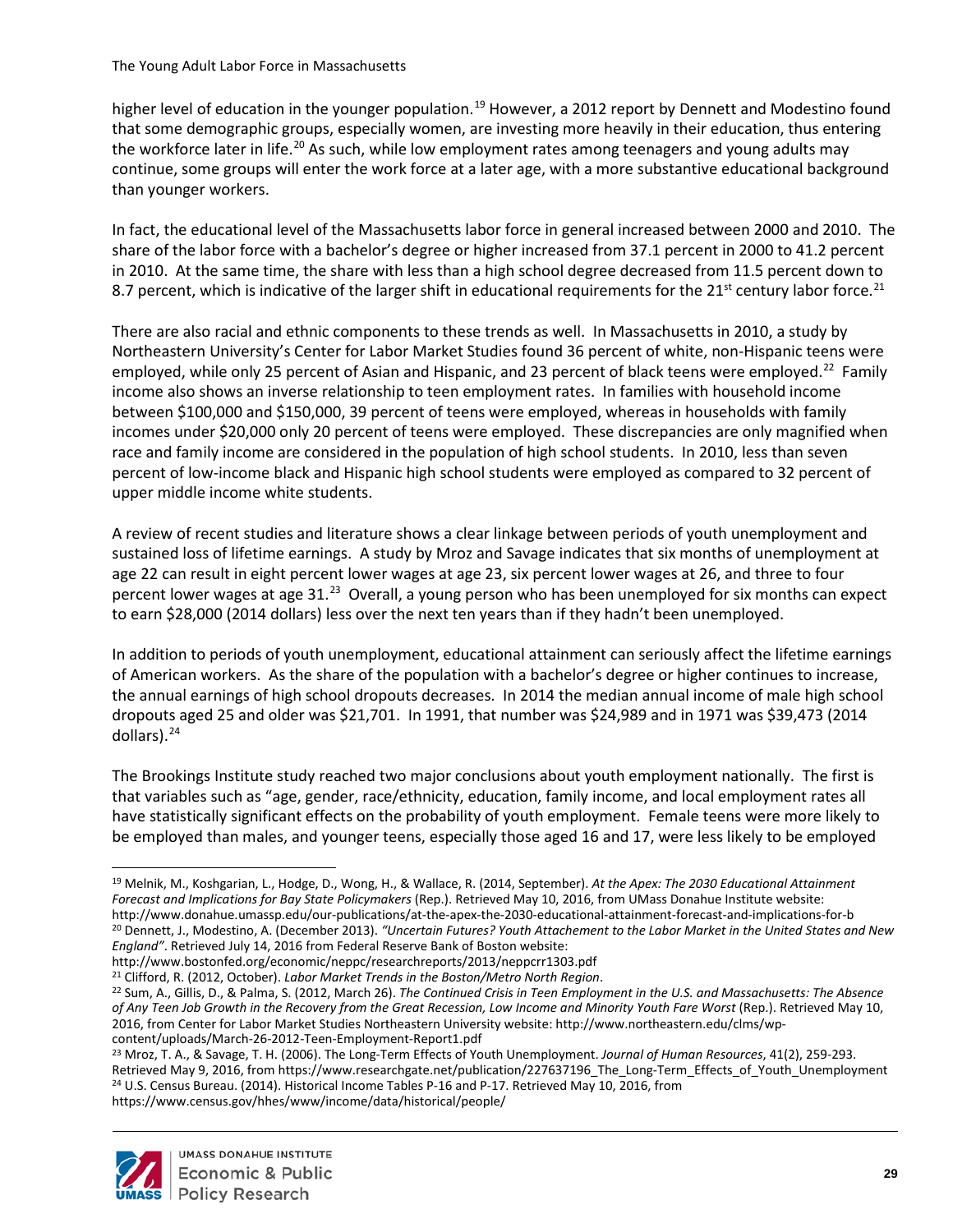than 19 year-olds. Blacks, Hispanics, and Asians were less likely to be employed than whites. High school students and those with at least one year of post-secondary experience or a two- or four-year degree were more likely to be employed than high school graduates not enrolled in school. Higher household incomes and higher local teen employment rates were both associated with increased employment."<sup>[25](#page-34-1)</sup>

Secondly, in line with previous work, the Brookings study found strong statistical links between current employment and recent employment history in teens, reaching the conclusion that "the more weeks worked in the previous year, the greater the probability of employment in the next year." Those youth with more than one week of employment in the previous year had between a 33 and 86 percentage point higher chance of being currently employed. Extrapolating this finding, it suggests that the recent, high levels of consistent youth unemployment are likely to continue to suppress youth employment levels into the future.

Further data from the Massachusetts Department of Elementary and Secondary Education point to the skills mismatch facing entrants to the labor market across the U.S., but also in Massachusetts.<sup>26</sup> In 2012, there were 120,000 vacant job openings in the Commonwealth, while at the same time there were 240,000 unemployed job seekers, indicating that some firms were having trouble finding experienced and skilled workers for specific occupations. Given the existence of this mismatch between the jobs for which firms are hiring and the skill sets of the people looking for jobs, participation in some formal career development program along with early exposure to the workplace can ameliorate the skills mismatch.

# <span id="page-34-0"></span>**CURRENT POLICY SOLUTIONS**

Youth employment and school-to-career and other similar programs also provide benefits beyond just the economic benefits mentioned above. These opportunities offer youth the chance to develop skills critical to meeting employer requirements, such as communication and interpersonal skills. It can also provide professional contacts for references and job leads that can assist in future job searches.

Likewise, youth that are not employed or enrolled in high school face the most severe consequences in the labor market. Without the benefits of employment or schooling, these "disconnected youth" or "opportunity youth" face a higher risk of consistent unemployment, poverty, criminal activity and incarceration, and substance abuse.<sup>27</sup> For youth from low and middle income families, employment in high school has been shown to reduce the dropout rate, particularly among males, and generally helps young people understand and transition into the labor market. $^{28}$ 

School-to-career (STC) programs are one strategy that has shown to be effective in helping youth transition into post-high school employment. As identified in a working paper by the National Bureau of Economic Research, school-to-career programs have been shown to provide an approximately 11 percent increase in employment levels post-high school. Specifically, coop and apprenticeship programs increase post-high school employment chances while school enterprise and job shadowing programs are shown to increase the likelihood of college attendance.

<span id="page-34-4"></span><sup>28</sup> Sum, A., Gillis, D., & Palma, S. *The Continued Crisis in Teen Employment in the U.S. and Massachusetts.*



 $\overline{a}$ 

<span id="page-34-1"></span><sup>25</sup> Sum, A., Khatiwada, I., Trubskyy, M., Ross, M., McHugh, W., & Palma, S. (2014, March 14). *The Plummeting Labor Market Fortunes of Teens and Young Adults* (Rep.). Retrieved May 10, 2016, from Brookings Institution website:

http://www.brookings.edu/research/interactives/2014/labor-market-metro-areas-teens-young-adults

<span id="page-34-2"></span><sup>26</sup>*From Cradle to Career: Educating our Students for Lifelong Success* (Rep.). (2012, June). Retrieved May 10, 2016, from Massachusetts Department of Elementary and Secondary Education website: http://www.doe.mass.edu/ccr/ccrta/2012-06BESEReport.pdf

<span id="page-34-3"></span><sup>27</sup> Sum, A., Khatiwada, I., Trubskyy, M., Ross, M., McHugh, W., & Palma, S. *The Plummeting Labor Market Fortunes of Teens and Young Adults.*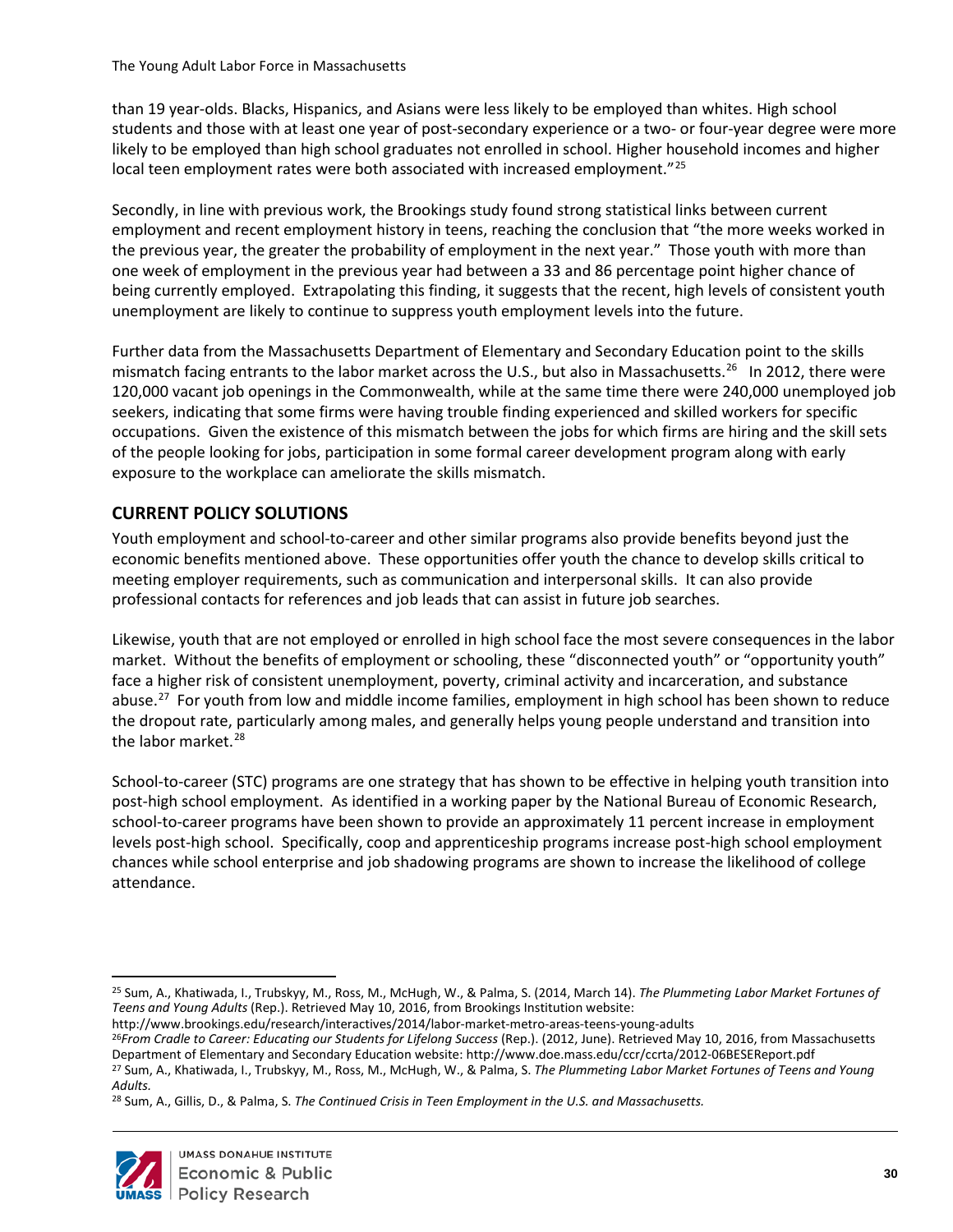Locally, there are a number of programs designed to help young adults enter and stay engaged in the Massachusetts labor force.<sup>29</sup> Building on the research connecting youth employment with higher employment levels later in life, the Commonwealth Corporation created the YouthWorks program to place youth ages 14 to 21 in summer employment and provide them with job-readiness training and coaching through the job search process. In 2015, almost 4,500 YouthWorks-placed youth completed summer jobs in 31 cities across the Commonwealth.[30](#page-35-1)

To similar ends, the Commonwealth Corporation developed Signal Success, "a comprehensive curriculum designed and tested by education and workforce development partners to help young people develop essential skills for future success. Students receive systematic instruction in core soft skills while engaging in meaningful future planning."[31](#page-35-2) Designed to be used by schools and community organizations to help youth be successful members of the labor force, over 18,500 young people have participated in the program since its founding in 2012.

In Boston, Mayor Walsh invests over \$4 million dollars from the city's budget to support summer employment opportunities for youth. In addition, while not restricted to only young adults, the Mayor's Office of Workforce Development has partnered with the local construction and hospitality and other sponsors to use Federal funds to create the Greater Boston American Apprenticeship Initiative, which aims to give low-income applicants without a college degree a pathway to well-paying jobs in these two industries.<sup>[32](#page-35-3)</sup>

Connecting Activities is a State Department of Elementary and Secondary Education initiative "designed to build connections between employers and schools so they can provide work experience and other career development opportunities to the youth of Massachusetts."<sup>[33](#page-35-4)</sup> The program, like others, combines work-based learning opportunities with training and education to prepare students for successfully participating in the work force. In Fiscal Year 2015, Connecting Activities placed almost 10,500 students in internships, and 7,677 students participated in work-readiness, career exploration, and internship training workshops.

<span id="page-35-4"></span><span id="page-35-3"></span><span id="page-35-2"></span><sup>32</sup> Montlake, S. (2016). *Good jobs without a degree? Boston's \$3 million test. Retrieved* May 05, 2016, from http://www.csmonitor.com/USA/Society/2016/0411/Good-jobs-without-a-degree-Boston-s-3-million-test <sup>33</sup> http://www.massconnecting.org/



<span id="page-35-0"></span> $\overline{a}$ <sup>29</sup> Neumark, D., & Rothstein, D. (2003, November). *School-To-Career Programs And Transitions To Employment And Higher Education* (Working paper). Retrieved May 10, 2016, from National Bureau Of Economic Research website: http://www.nber.org/papers/w10060 <sup>30</sup> http://commcorp.org/initiatives/program.cfm?ID=25

<span id="page-35-1"></span><sup>31</sup> http://signalsuccess.org/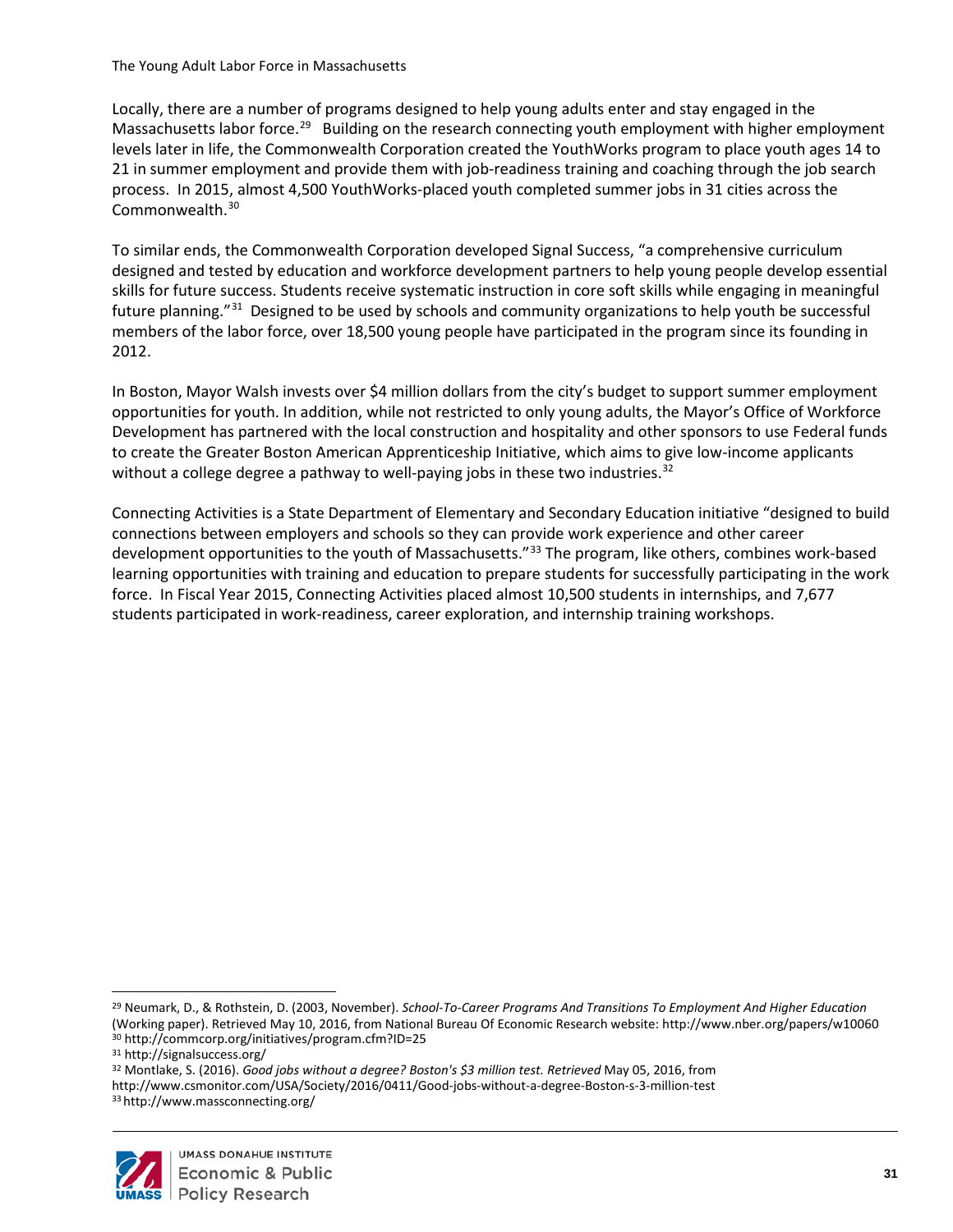# <span id="page-36-0"></span>**Conclusion**

The current research examined young adult historic young adult labor market trends in the U.S. and Massachusetts and examined disparities in labor market connectivity in the Commonwealth by selected key demographic characteristics and region. In general, the research found that:

Key findings include:

- Young adult employment has been declining over the last 25 years in Massachusetts, much like the rest of the U.S.
- This trend has been particularly noteworthy since 2000 and especially since the Great Recession.
- While young adult employment has increased since the end of the Great Recession, employment rates are still below pre-recession levels and are far below rates observed during the 1980s and 1990s.
- In recent years, young adult employment rates have declined, while the employment rates for older workers (55 years and older) have increased, suggesting that younger workers are competing with older workers for opportunities in the labor market today.
- Employment rates tend to be lower for non-white racial and ethnic groups, young men, the foreignborn, as well as for individuals with limited educational attainment and those from lower income households.
- The regional labor market for young adults appears to be strongest in the Northeast and the Greater Boston regions.<sup>[34](#page-36-1)</sup>
- Young adults in Western and Central regions of Massachusetts (regions that include the Gateway Cities of Pittsfield, Springfield, Holyoke, Chicopee, Fitchburg, and Worcester) face tougher labor market conditions, with either low employment rates, high disconnected rates (a measure of those neither working nor enrolled in school), or both.
- Young adults are concentrated in lower wage occupational fields such as food preparation and serving related occupations, office and administrative support, and sales and related occupations. This trend has increased since 2000 with reduced opportunities for young adults in traditionally blue-collar fields and high-skill knowledge industries.

Other notable statewide and regional observations:

#### **STATEWIDE OBSERVATIONS**

- At 56.6 percent, white young adults 16 to 24 years old have a higher employment rate than other major racial groups (48.6 percent for black/African-Americans, 35.6 percent for Asians, and 49.3 percent for Hispanics).
- 16 to 24 year-olds Black/African-Americans (13.8 percent) and Hispanics (15.5 percent) have higher disconnected rates than their white (6.5 percent) and Asian (7.3 percent) peers.
- Young men, particularly teenagers, are less likely to be employed and more likely to be "disconnected" than young women. Male teenagers have an employment rate of 31.4 percent compared to 39.2

<span id="page-36-1"></span><sup>&</sup>lt;sup>34</sup> The employment rates for young adults in the city are actually among the lowest in the state. However, the employment rates for the Greater Boston region outside of the city are among the highest in Massachusetts. The disconnected rates in both the city and the Greater Boston region outside of the city are among the lowest in the state.



 $\overline{a}$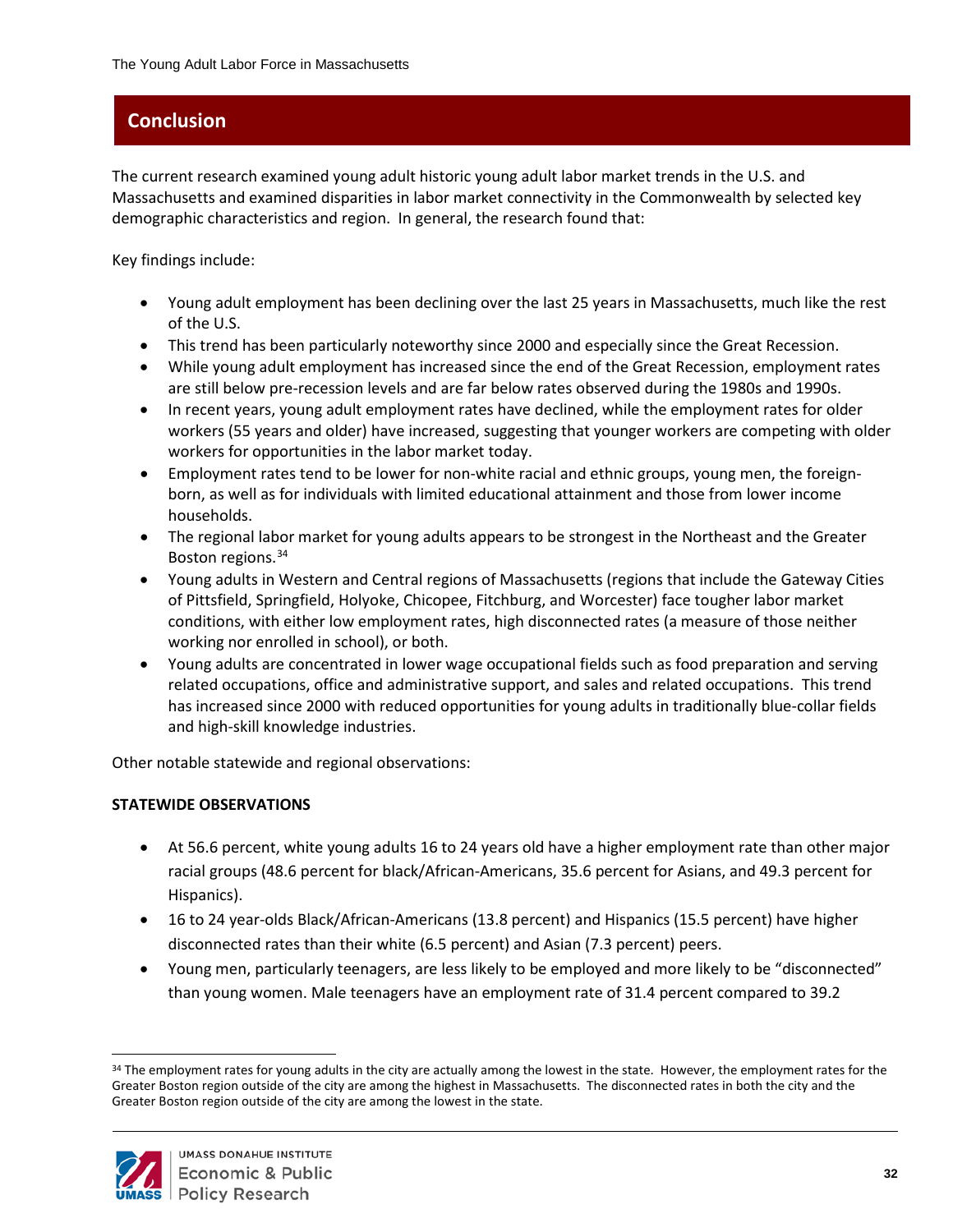percent for female teenagers. Male teenagers have a disconnected rate of 6 percent compared to 2.9 percent for female teenagers.

- Foreign born young adults 20 to 24 years old are less likely to be employed than their native born counterparts (52.1 percent compared to 69.2 percent) and more likely to be "disconnected" (14.9 percent compared to 11.3 percent) than the native born.
- Employment rates for young adults are closely associated with educational attainment. Not until a young person has attained at least "some college" education do employment rates approach statewide averages. Employment rates are also extremely low for 20 to 24 year-old high school dropouts (51.3 percent), and low for high school graduates for both teenagers (16 to 19 year-olds) and young adults (20 to 24 year-olds) at 53.2 percent and 68.7 percent, respectively.
- Young adult employment is closely influenced by household income. Young adults living in poverty are far less likely to be employed than those coming from more affluent households.

#### **REGIONAL OBSERVATIONS**

- The highest employment rates for young adults are found in the Southeast and Cape and in the Northeast, with 54.1 percent and 53.7 percent, respectively
- The highest disconnected rates in the state are in the Western, Central, and Southeast and Cape regions.
- The lowest disconnected rates are in the Greater Boston region and in the City of Boston. While this is not surprising as a large number of young adults come to Boston and its surrounding communities to attend college, the disconnected rate is significantly higher for black/African-American and Hispanic youth in Greater Boston and the City of Boston than for white youth.
- Labor market conditions for young adults are most concerning in the Western and Central regions. Western Massachusetts is home to both low employment rates and high disconnected rates, particularly among black/African-American and Hispanic residents.
- The Southeast and Cape region has both high employment and high disconnected rates for young adults. The region has the highest disconnected rates for young adults 20 to 24 years old in the state (16.2 percent). The Southeast and Cape region has the highest disconnected rates for whites (13.8 percent) and black/African Americans (24.3 percent) 20 to 24 year-olds in the state. The disconnected rate for Hispanics 20 to 24 years old is also high at 27.8 percent (second highest in the state for the Hispanic group, only behind Western Massachusetts at 35.8 percent).
- The employment rate for young adults 20 to 24 years old is the same in both Boston and Western Massachusetts (58.8 percent compared to 64.3 percent statewide). However, Boston has the lowest disconnected rate for this population in the state (10.1 percent). The state average for this age group is 12.9 percent.
- In Massachusetts, Boston has the highest employment rate for teenaged high school dropouts (47.1) percent for the region compared to 27.6 percent statewide). However, employment rates are lower in Boston than in the other regions of the state for all other levels of educational attainment for teenagers.
- Young adults with only a high school education have a more difficult time finding employment in Western Massachusetts than their peers across the state. Teenagers in the Western region with only a high school education have an employment rate of 45.2 percent compared to 57.7 percent statewide.

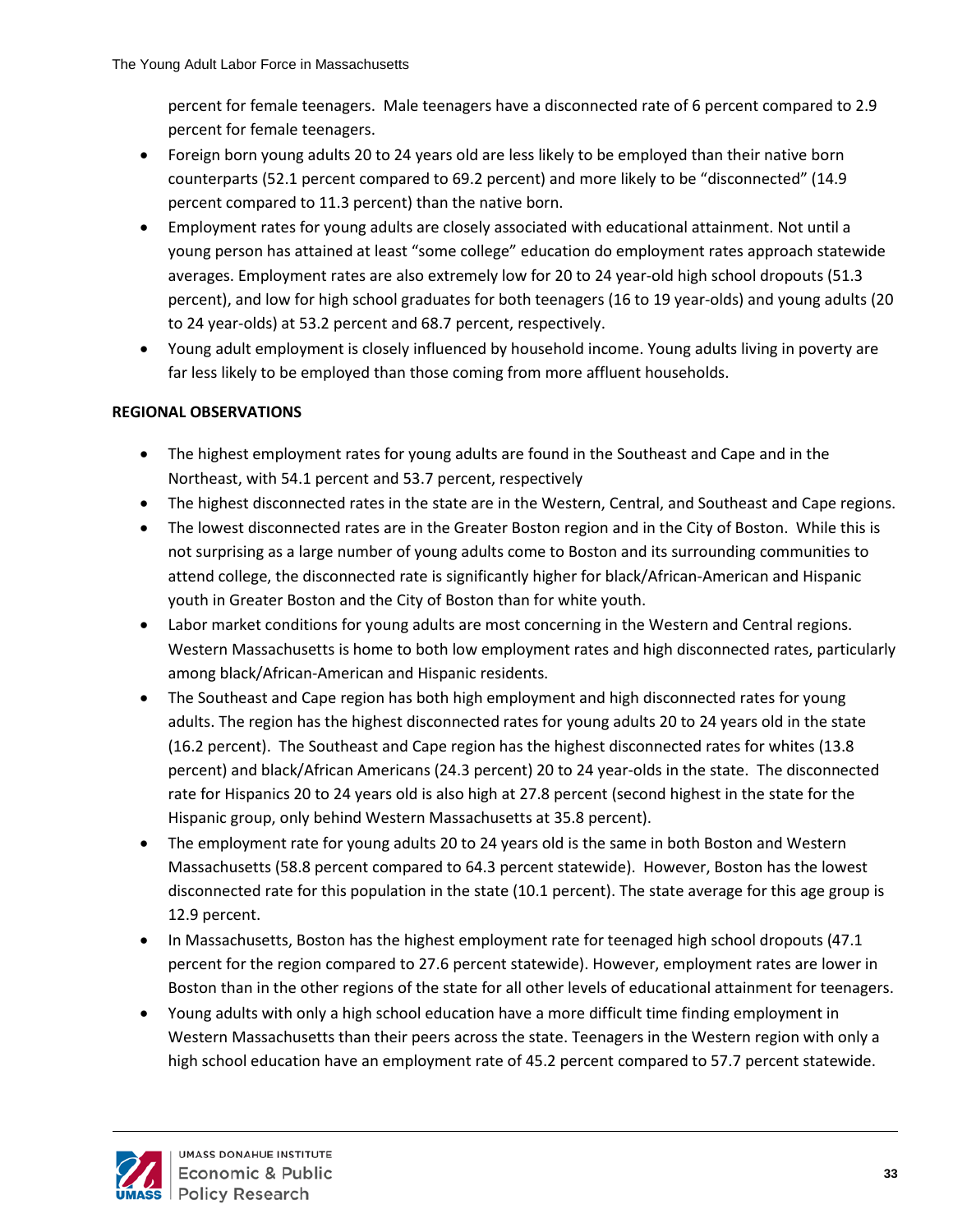Young adults in their early 20s with only a high school education have an employment rate of 60.5 percent compared to 65.9 percent statewide.

• At 35.8 percent, the disconnected rate in Western Massachusetts is particularly high for Hispanics 20 to 24 years old, the highest for any racial/ethnic group in this analysis.

As noted earlier in the report, while some of the declines in young adult labor market participation are related to increased emphasis on higher education, there remain a number of concerning trends in young adult labor employment. In particular, young adults do appear to be competing with older workers for job opportunities in the state. There appears to be weak labor market connectivity in Massachusetts for non-white racial and ethnic groups, males, foreign born residents, as well as those with limited educational attainment and those from less affluent households. Beyond that, the data show more difficult labor market conditions in particular regions of the state, most notably the Western and Central parts of Massachusetts. These areas feature several Gateway Cities, such as Springfield, Holyoke, and Worcester that have lagged behind state averages in economic performance for years. Conversely, labor market conditions for young adults appear more favorable in Greater Boston and the Northeast region.

These issues should be of great concern to public policy makers and job training professional for two key reasons:

- The social, demographic, and regional disparities associated with young adult employment; and
- With the impending retirement of the baby boomer generation, young adults represent a potential source of untapped labor supply for the state.

In particular, young adults from either historical disadvantaged social groups or regions appear to be less likely to experience the benefits associated with early labor force participation (i.e. skill development, networking, etc.). In addition, with the impending retirement of the baby boomer generation over the next 20 years, the Commonwealth (as well as other states) will need to find suitable replacement labor. The relatively low employment rates and, in some cases, high disconnected rates for young adults in the Commonwealth signal an important opportunity for identifying and growing young talent for the state's labor force who can help fill critical labor gaps in the future. This is both a quality of life issue for young adults in the state, as well as an issue of maintaining the economic strength of the Commonwealth in the coming years.

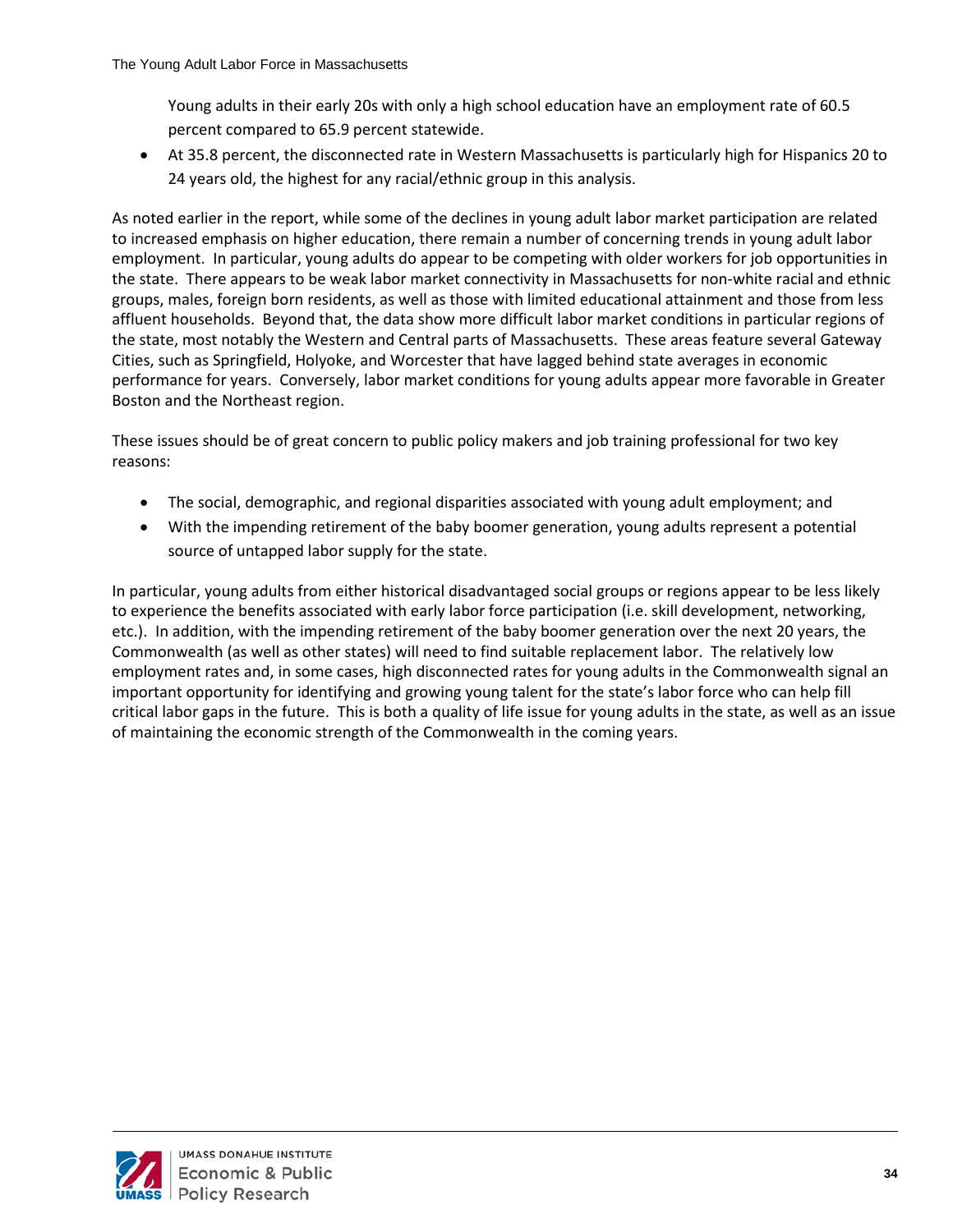# <span id="page-39-0"></span>**Appendix A: City of Boston**

|                                   | <b>State</b> | <b>Boston</b>             | <b>State</b> | <b>Boston</b> | <b>State</b> | <b>Boston</b> |
|-----------------------------------|--------------|---------------------------|--------------|---------------|--------------|---------------|
| <b>City of Boston</b>             |              | 16 to 24                  |              | 16 to 19      |              | 20 to 24      |
|                                   |              |                           |              |               |              |               |
| <b>Total</b>                      | 50.6%        | 48.4%                     | 33.3%        | 29.3%         | 64.3%        | 58.8%         |
| Race and Ethnicity                |              |                           |              |               |              |               |
| White                             | 53.5%        | 53.0%                     | 35.5%        | 32.2%         | 68.0%        | 62.6%         |
| Black/African-American            | 44.1%        | 43.4%                     | 25.4%        | 22.3%         | 58.2%        | 57.4%         |
| Asian                             | 39.7%        | 38.2%                     | 24.4%        | 25.6%         | 49.7%        | 45.3%         |
| Hispanic                          | 45.9%        | 46.8%                     | 30.4%        | 31.4%         | 58.0%        | 57.0%         |
| Other                             | 47.6%        | 50.4%                     | 34.3%        | 34.1%         | 60.3%        | 62.4%         |
| Sex                               |              |                           |              |               |              |               |
| Male                              | 47.8%        | 47.3%                     | 29.8%        | 23.4%         | 62.2%        | 60.0%         |
| Female                            | 53.3%        | 49.3%                     | 36.8%        | 34.4%         | 66.3%        | 57.8%         |
| Nativity                          |              |                           |              |               |              |               |
| Native born                       | 51.1%        | 49.5%                     | 33.9%        | 30.5%         | 65.4%        | 60.2%         |
| Foreign born                      | 46.4%        | 43.0%                     | 27.3%        | 23.5%         | 56.8%        | 52.8%         |
|                                   |              |                           |              |               |              |               |
|                                   |              | <b>Not in Labor Force</b> |              |               |              |               |
| <b>Percent Enrolled in School</b> | 87.1%        | 90.4%                     | 94.8%        | 96.7%         | 73.8%        | 84.2%         |
| Race and Ethnicity                |              |                           |              |               |              |               |
| White                             | 90.2%        | 94.7%                     | 96.2%        | 98.4%         | 78.8%        | 91.6%         |
| Black/African-American            | 80.6%        | 83.8%                     | 91.8%        | 94.2%         | 61.7%        | 68.3%         |
| Asian                             | 93.3%        | 96.3%                     | 96.6%        | 98.9%         | 89.7%        | 94.1%         |
| Hispanic                          | 73.2%        | 81.3%                     | 88.6%        | 94.0%         | 49.3%        | 65.5%         |
| Other                             | 84.4%        | 83.7%                     | 94.7%        | 94.8%         | 66.2%        | 68.1%         |
| Sex                               |              |                           |              |               |              |               |
| Male                              | 86.3%        | 89.9%                     | 94.0%        | 95.9%         | 72.6%        | 83.2%         |
| Female                            | 87.9%        | 90.9%                     | 95.6%        | 97.3%         | 75.0%        | 84.9%         |
| Nativity                          |              |                           |              |               |              |               |
| Native born                       | 87.5%        | 90.4%                     | 95.0%        | 96.8%         | 73.7%        | 83.7%         |
| Foreign born                      | 83.8%        | 90.7%                     | 93.2%        | 95.8%         | 74.0%        | 86.0%         |
|                                   |              |                           |              |               |              |               |

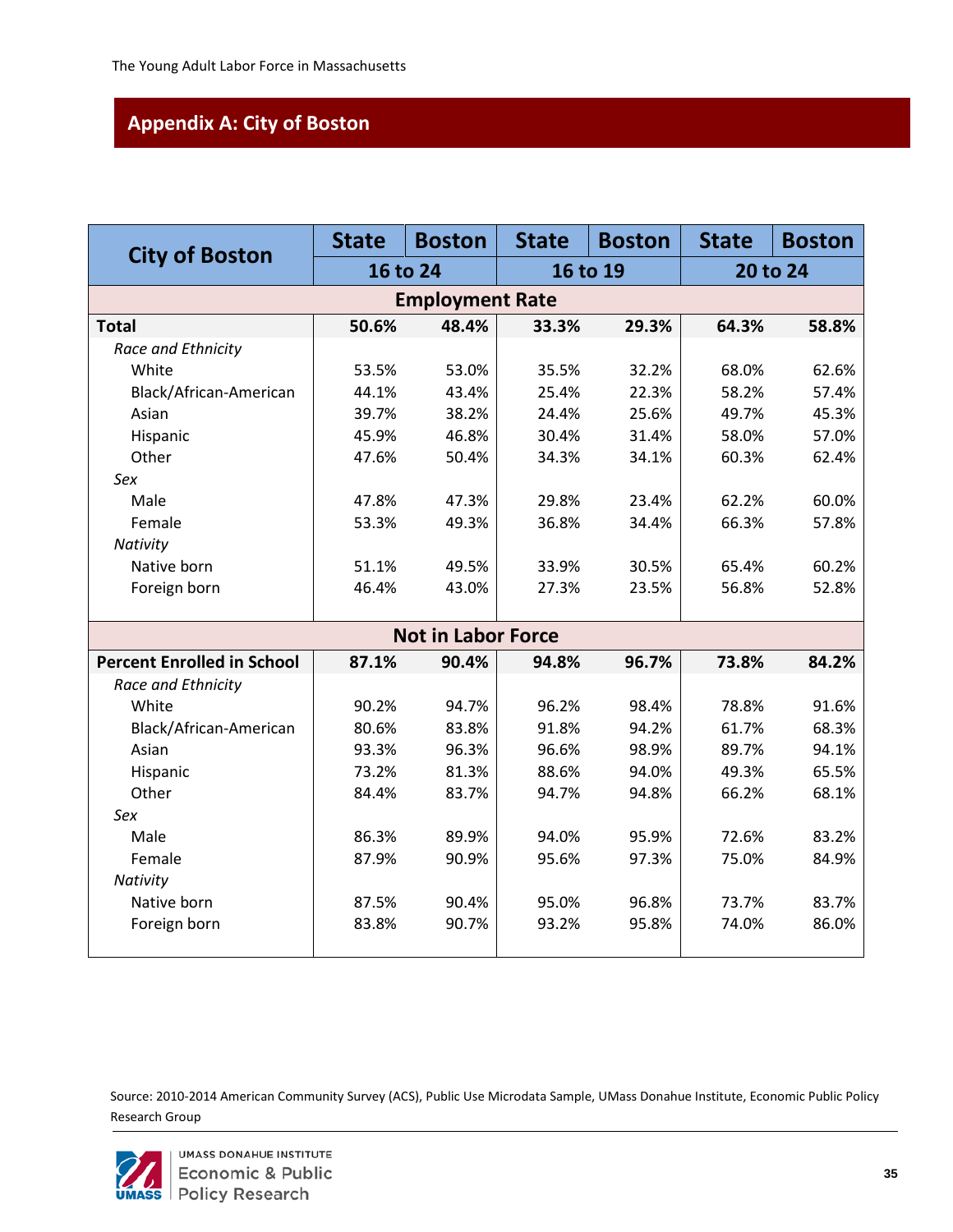|                                  | <b>State</b> | <b>Boston</b> | <b>State</b> | <b>Boston</b> | <b>State</b> | <b>Boston</b> |  |
|----------------------------------|--------------|---------------|--------------|---------------|--------------|---------------|--|
| <b>City of Boston</b>            |              | 16 to 24      | 16 to 19     |               | 20 to 24     |               |  |
| <b>Percent in Public School</b>  | 60.1%        | 30.1%         | 70.1%        | 40.3%         | 37.8%        | 18.4%         |  |
| Race and Ethnicity               |              |               |              |               |              |               |  |
| White                            | 58.4%        | 12.0%         | 67.9%        | 16.1%         | 36.6%        | 8.3%          |  |
| Black/African-American           | 74.2%        | 73.3%         | 80.5%        | 79.6%         | 58.6%        | 60.6%         |  |
| Asian                            | 44.7%        | 23.1%         | 60.1%        | 31.8%         | 27.2%        | 15.7%         |  |
| Hispanic                         | 72.3%        | 50.9%         | 81.5%        | 62.5%         | 46.8%        | 30.3%         |  |
| Other                            | 61.2%        | 33.7%         | 70.9%        | 42.4%         | 36.7%        | 16.7%         |  |
| Sex                              |              |               |              |               |              |               |  |
| Male                             | 62.9%        | 33.3%         | 71.9%        | 45.2%         | 42.2%        | 18.2%         |  |
| Female                           | 57.1%        | 27.3%         | 68.2%        | 35.5%         | 33.5%        | 18.4%         |  |
| Nativity                         |              |               |              |               |              |               |  |
| Native born                      | 61.0%        | 29.6%         | 70.1%        | 39.0%         | 39.4%        | 18.2%         |  |
| Foreign born                     | 53.1%        | 32.3%         | 70.5%        | 45.6%         | 30.3%        | 18.9%         |  |
|                                  |              |               |              |               |              |               |  |
| <b>Percent in Private School</b> | 39.9%        | 69.9%         | 29.9%        | 59.7%         | 62.2%        | 81.6%         |  |
| Race and Ethnicity               |              |               |              |               |              |               |  |
| White                            | 41.6%        | 88.0%         | 32.1%        | 83.9%         | 63.4%        | 91.7%         |  |
| Black/African-American           | 25.8%        | 26.7%         | 19.5%        | 20.4%         | 41.4%        | 39.4%         |  |
| Asian                            | 55.3%        | 76.9%         | 39.9%        | 68.2%         | 72.8%        | 84.3%         |  |
| Hispanic                         | 27.7%        | 49.1%         | 18.5%        | 37.5%         | 53.2%        | 69.7%         |  |
| Other                            | 38.8%        | 66.3%         | 29.1%        | 57.6%         | 63.3%        | 83.3%         |  |
| Sex                              |              |               |              |               |              |               |  |
| Male                             | 37.1%        | 66.7%         | 28.1%        | 54.8%         | 57.8%        | 81.8%         |  |
| Female                           | 42.9%        | 72.7%         | 31.8%        | 64.5%         | 66.5%        | 81.6%         |  |
| Nativity                         |              |               |              |               |              |               |  |
| Native born                      | 39.0%        | 70.4%         | 29.9%        | 61.0%         | 60.6%        | 81.8%         |  |
| Foreign born                     | 46.9%        | 67.7%         | 29.5%        | 54.4%         | 69.7%        | 81.1%         |  |
|                                  |              |               |              |               |              |               |  |
| <b>Disconnected Rate</b>         | 9.4%         | 7.8%          | 5.1%         | 3.6%          | 12.9%        | 10.1%         |  |
| Race and Ethnicity               |              |               |              |               |              |               |  |
| White                            | 7.3%         | 3.3%          | 3.9%         | 1.4%          | 10.1%        | 4.2%          |  |
| Black/African-American           | 13.8%        | 13.4%         | 7.3%         | 5.7%          | 18.7%        | 18.5%         |  |
| Asian                            | 5.9%         | 3.8%          | 3.2%         | 1.0%          | 7.7%         | 5.4%          |  |
| Hispanic                         | 18.3%        | 15.7%         | 10.0%        | 7.2%          | 24.6%        | 21.3%         |  |
| Other                            | 12.6%        | 10.5%         | 7.0%         | 4.8%          | 18.0%        | 14.7%         |  |
| Sex                              |              |               |              |               |              |               |  |
| Male                             | 11.1%        | 9.2%          | 6.2%         | 4.8%          | 14.9%        | 11.5%         |  |
| Female                           | 7.8%         | 6.6%          | 3.9%         | 2.6%          | 11.0%        | 8.8%          |  |
| Nativity                         |              |               |              |               |              |               |  |
| Native born                      | 9.2%         | 7.2%          | 4.9%         | 3.1%          | 12.7%        | 9.5%          |  |
| Foreign born                     | 11.7%        | 10.3%         | 6.2%         | 5.8%          | 14.7%        | 12.6%         |  |

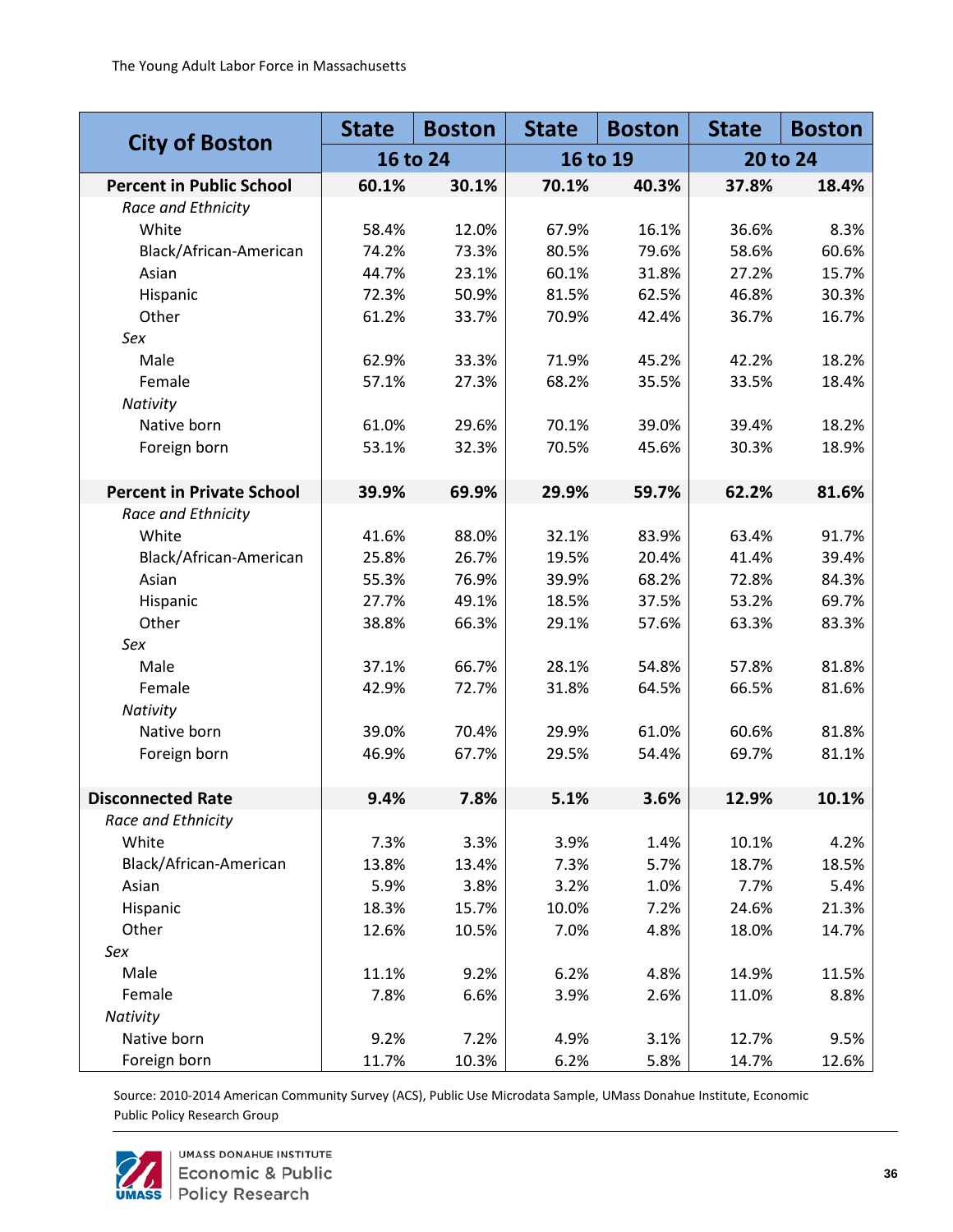|                                                                        | <b>State</b> | <b>Boston</b>                  | <b>State</b> | <b>Boston</b> | <b>State</b> | <b>Boston</b> |  |  |  |
|------------------------------------------------------------------------|--------------|--------------------------------|--------------|---------------|--------------|---------------|--|--|--|
| <b>City of Boston</b>                                                  |              | 16 to 24                       |              | 16 to 19      | 20 to 24     |               |  |  |  |
| <b>Employment Rate by Educational Attainment and School Enrollment</b> |              |                                |              |               |              |               |  |  |  |
| (16 to 19 years)                                                       |              |                                |              |               |              |               |  |  |  |
| High school dropout                                                    |              |                                | 27.6%        | 47.1%         |              |               |  |  |  |
| High school student                                                    |              |                                | 27.1%        | 19.0%         |              |               |  |  |  |
| High school graduate, not<br>enrolled                                  |              |                                | 57.7%        | 44.5%         |              |               |  |  |  |
| Some college, not enrolled                                             |              |                                | 65.7%        | 38.5%         |              |               |  |  |  |
| College student                                                        |              |                                | 34.2%        | 33.5%         |              |               |  |  |  |
|                                                                        |              |                                |              |               |              |               |  |  |  |
| <b>Employment Rate by Educational Attainment (20 to 24 year-olds)</b>  |              |                                |              |               |              |               |  |  |  |
| Less than high school                                                  |              |                                |              |               | 47.6%        | 48.6%         |  |  |  |
| High school                                                            |              |                                |              |               | 65.9%        | 56.7%         |  |  |  |
| Some college, no degree                                                |              |                                |              |               | 74.5%        | 70.5%         |  |  |  |
| Associate's degree                                                     |              |                                |              |               | 84.9%        | 76.6%         |  |  |  |
| Bachelor's degree or higher                                            |              |                                |              |               | 89.9%        | 90.8%         |  |  |  |
|                                                                        |              |                                |              |               |              |               |  |  |  |
|                                                                        |              | <b>Income to Poverty Ratio</b> |              |               |              |               |  |  |  |
| 50 or below                                                            | 28.8%        | 27.6%                          | 19.6%        | 15.9%         | 32.6%        | 30.4%         |  |  |  |
| 51 to 100                                                              | 45.5%        | 53.5%                          | 25.6%        | 33.8%         | 58.5%        | 62.4%         |  |  |  |
| 101 to 200                                                             | 54.9%        | 58.4%                          | 31.3%        | 28.0%         | 70.4%        | 70.5%         |  |  |  |
| 201 to 300                                                             | 56.8%        | 63.4%                          | 34.3%        | 31.7%         | 73.5%        | 77.8%         |  |  |  |
| 301 to 400                                                             | 59.6%        | 68.1%                          | 38.7%        | 27.3%         | 76.1%        | 79.2%         |  |  |  |
| 401 and above                                                          | 57.7%        | 65.4%                          | 38.0%        | 30.7%         | 75.8%        | 78.6%         |  |  |  |

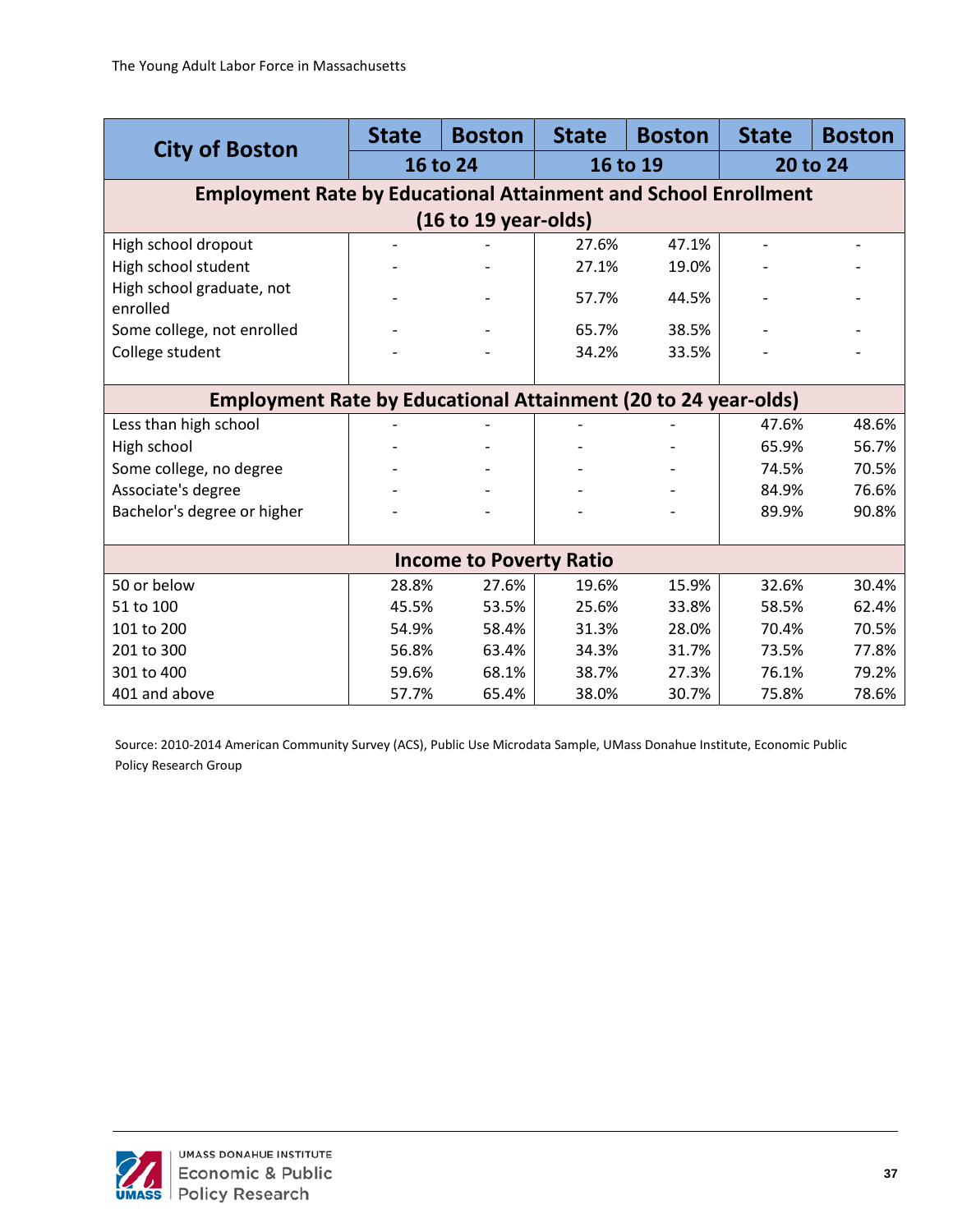# <span id="page-42-0"></span>**Appendix B: Greater Boston**

| <b>Greater Boston</b>             | <b>State</b> | <b>Greater</b><br><b>Boston</b> | <b>State</b> | <b>Greater</b><br><b>Boston</b> | <b>State</b> | <b>Greater</b><br><b>Boston</b> |
|-----------------------------------|--------------|---------------------------------|--------------|---------------------------------|--------------|---------------------------------|
| (excluding City of Boston)        | 16 to 24     |                                 |              | 16 to 19                        |              | 20 to 24                        |
|                                   |              | <b>Employment Rate</b>          |              |                                 |              |                                 |
| <b>Total</b>                      | 50.6%        | 50.6%                           | 33.3%        | 31.3%                           | 64.3%        | 65.8%                           |
| Race and Ethnicity                |              |                                 |              |                                 |              |                                 |
| White                             | 53.5%        | 52.0%                           | 35.5%        | 32.3%                           | 68.0%        | 68.5%                           |
| Black/African-American            | 44.1%        | 53.1%                           | 25.4%        | 32.2%                           | 58.2%        | 67.7%                           |
| Asian                             | 39.7%        | 39.8%                           | 24.4%        | 21.2%                           | 49.7%        | 51.4%                           |
| Hispanic                          | 45.9%        | 51.5%                           | 30.4%        | 32.8%                           | 58.0%        | 64.4%                           |
| Other                             | 47.6%        | 46.5%                           | 34.3%        | 30.4%                           | 60.3%        | 61.2%                           |
| Sex                               |              |                                 |              |                                 |              |                                 |
| Male                              | 47.8%        | 47.9%                           | 29.8%        | 28.6%                           | 62.2%        | 63.4%                           |
| Female                            | 53.3%        | 53.3%                           | 36.8%        | 34.1%                           | 66.3%        | 68.0%                           |
| Nativity                          |              |                                 |              |                                 |              |                                 |
| Native born                       | 51.1%        | 51.4%                           | 33.9%        | 31.9%                           | 65.4%        | 67.9%                           |
| Foreign born                      | 46.4%        | 46.1%                           | 27.3%        | 26.9%                           | 56.8%        | 56.2%                           |
|                                   |              |                                 |              |                                 |              |                                 |
|                                   |              | <b>Not in Labor Force</b>       |              |                                 |              |                                 |
| <b>Percent Enrolled in School</b> | 87.1%        | 90.7%                           | 94.8%        | 96.5%                           | 73.8%        | 79.9%                           |
| Race and Ethnicity                |              |                                 |              |                                 |              |                                 |
| White                             | 90.2%        | 92.6%                           | 96.2%        | 97.0%                           | 78.8%        | 83.2%                           |
| Black/African-American            | 80.6%        | 84.7%                           | 91.8%        | 94.9%                           | 61.7%        | 65.2%                           |
| Asian                             | 93.3%        | 92.9%                           | 96.6%        | 97.1%                           | 89.7%        | 88.5%                           |
| Hispanic                          | 73.2%        | 80.6%                           | 88.6%        | 94.0%                           | 49.3%        | 58.3%                           |
| Other                             | 84.4%        | 89.7%                           | 94.7%        | 95.3%                           | 66.2%        | 79.9%                           |
| Sex                               |              |                                 |              |                                 |              |                                 |
| Male                              | 86.3%        | 90.6%                           | 94.0%        | 95.5%                           | 72.6%        | 81.1%                           |
| Female                            | 87.9%        | 90.7%                           | 95.6%        | 97.4%                           | 75.0%        | 78.7%                           |
| Nativity                          |              |                                 |              |                                 |              |                                 |
| Native born                       | 87.5%        | 91.9%                           | 95.0%        | 96.7%                           | 73.7%        | 81.8%                           |
| Foreign born                      | 83.8%        | 84.3%                           | 93.2%        | 94.7%                           | 74.0%        | 74.3%                           |
|                                   |              |                                 |              |                                 |              |                                 |

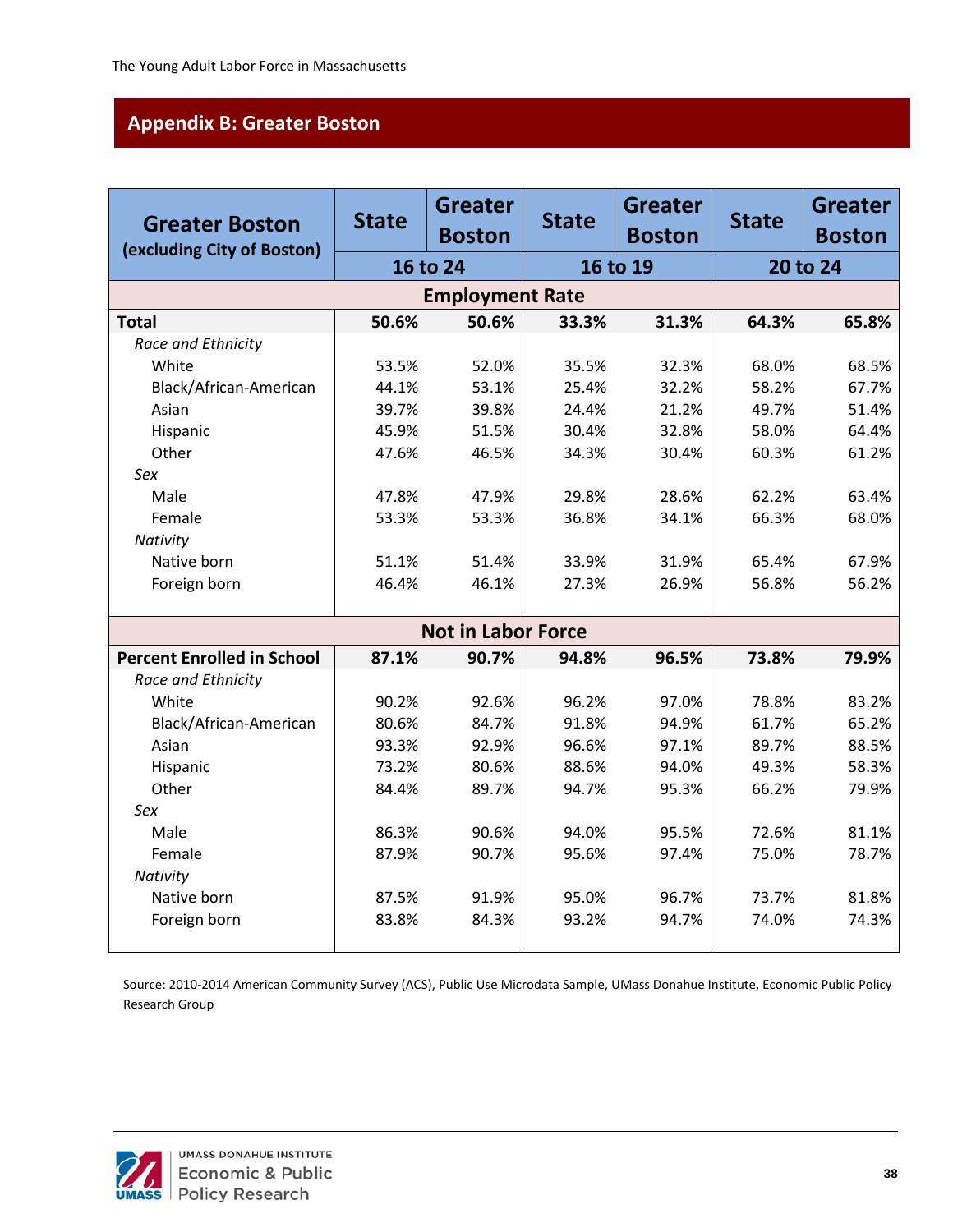| <b>Greater Boston</b>            | <b>State</b> | <b>Greater</b><br><b>Boston</b> | <b>State</b> | <b>Greater</b><br><b>Boston</b> | <b>State</b> | <b>Greater</b><br><b>Boston</b> |
|----------------------------------|--------------|---------------------------------|--------------|---------------------------------|--------------|---------------------------------|
| (excluding City of Boston)       |              | 16 to 24                        |              | 16 to 19                        | 20 to 24     |                                 |
| <b>Percent in Public School</b>  | 60.1%        | 52.0%                           | 70.1%        | 65.5%                           | 37.8%        | 21.8%                           |
| Race and Ethnicity               |              |                                 |              |                                 |              |                                 |
| White                            | 58.4%        | 51.5%                           | 67.9%        | 63.9%                           | 36.6%        | 21.0%                           |
| Black/African-American           | 74.2%        | 67.7%                           | 80.5%        | 77.7%                           | 58.6%        | 39.6%                           |
| Asian                            | 44.7%        | 39.9%                           | 60.1%        | 60.7%                           | 27.2%        | 15.6%                           |
| Hispanic                         | 72.3%        | 62.3%                           | 81.5%        | 74.6%                           | 46.8%        | 29.3%                           |
| Other                            | 61.2%        | 52.0%                           | 70.9%        | 63.7%                           | 36.7%        | 27.8%                           |
| Sex                              |              |                                 |              |                                 |              |                                 |
| Male                             | 62.9%        | 53.6%                           | 71.9%        | 66.6%                           | 42.2%        | 24.5%                           |
| Female                           | 57.1%        | 50.3%                           | 68.2%        | 64.4%                           | 33.5%        | 19.0%                           |
| Nativity                         |              |                                 |              |                                 |              |                                 |
| Native born                      | 61.0%        | 52.4%                           | 70.1%        | 64.3%                           | 39.4%        | 22.6%                           |
| Foreign born                     | 53.1%        | 49.7%                           | 70.5%        | 74.5%                           | 30.3%        | 19.1%                           |
|                                  |              |                                 |              |                                 |              |                                 |
| <b>Percent in Private School</b> | 39.9%        | 48.0%                           | 29.9%        | 34.5%                           | 62.2%        | 78.2%                           |
| Race and Ethnicity               |              |                                 |              |                                 |              |                                 |
| White                            | 41.6%        | 48.5%                           | 32.1%        | 36.1%                           | 63.4%        | 79.0%                           |
| Black/African-American           | 25.8%        | 32.3%                           | 19.5%        | 22.3%                           | 41.4%        | 60.4%                           |
| Asian                            | 55.3%        | 60.1%                           | 39.9%        | 39.3%                           | 72.8%        | 84.4%                           |
| Hispanic                         | 27.7%        | 37.7%                           | 18.5%        | 25.4%                           | 53.2%        | 70.7%                           |
| Other                            | 38.8%        | 48.0%                           | 29.1%        | 36.3%                           | 63.3%        | 72.2%                           |
| Sex                              |              |                                 |              |                                 |              |                                 |
| Male                             | 37.1%        | 46.4%                           | 28.1%        | 33.4%                           | 57.8%        | 75.5%                           |
| Female                           | 42.9%        | 49.7%                           | 31.8%        | 35.6%                           | 66.5%        | 81.0%                           |
| Nativity                         |              |                                 |              |                                 |              |                                 |
| Native born                      | 39.0%        | 47.6%                           | 29.9%        | 35.7%                           | 60.6%        | 77.4%                           |
| Foreign born                     | 46.9%        | 50.3%                           | 29.5%        | 25.5%                           | 69.7%        | 80.9%                           |
|                                  |              |                                 |              |                                 |              |                                 |
| <b>Disconnected Rate</b>         | 9.4%         | 7.3%                            | 5.1%         | 3.5%                            | 12.9%        | 10.2%                           |
| Race and Ethnicity               |              |                                 |              |                                 |              |                                 |
| White                            | 7.3%         | 6.2%                            | 3.9%         | 3.0%                            | 10.1%        | 8.8%                            |
| Black/African-American           | 13.8%        | 9.2%                            | 7.3%         | 5.3%                            | 18.7%        | 11.9%                           |
| Asian                            | 5.9%         | 5.6%                            | 3.2%         | 2.8%                            | 7.7%         | 7.3%                            |
| Hispanic                         | 18.3%        | 12.8%                           | 10.0%        | 5.2%                            | 24.6%        | 17.9%                           |
| Other                            | 12.6%        | 8.6%                            | 7.0%         | 5.2%                            | 18.0%        | 11.7%                           |
| Sex                              |              |                                 |              |                                 |              |                                 |
| Male                             | 11.1%        | 8.4%                            | 6.2%         | 4.7%                            | 14.9%        | 11.4%                           |
| Female                           | 7.8%         | 6.1%                            | 3.9%         | 2.3%                            | 11.0%        | 9.0%                            |
| Nativity                         |              |                                 |              |                                 |              |                                 |
| Native born                      | 9.2%         | 6.7%                            | 4.9%         | 3.4%                            | 12.7%        | 9.4%                            |
| Foreign born                     | 11.7%        | 10.4%                           | 6.2%         | 4.5%                            | 14.7%        | 13.5%                           |

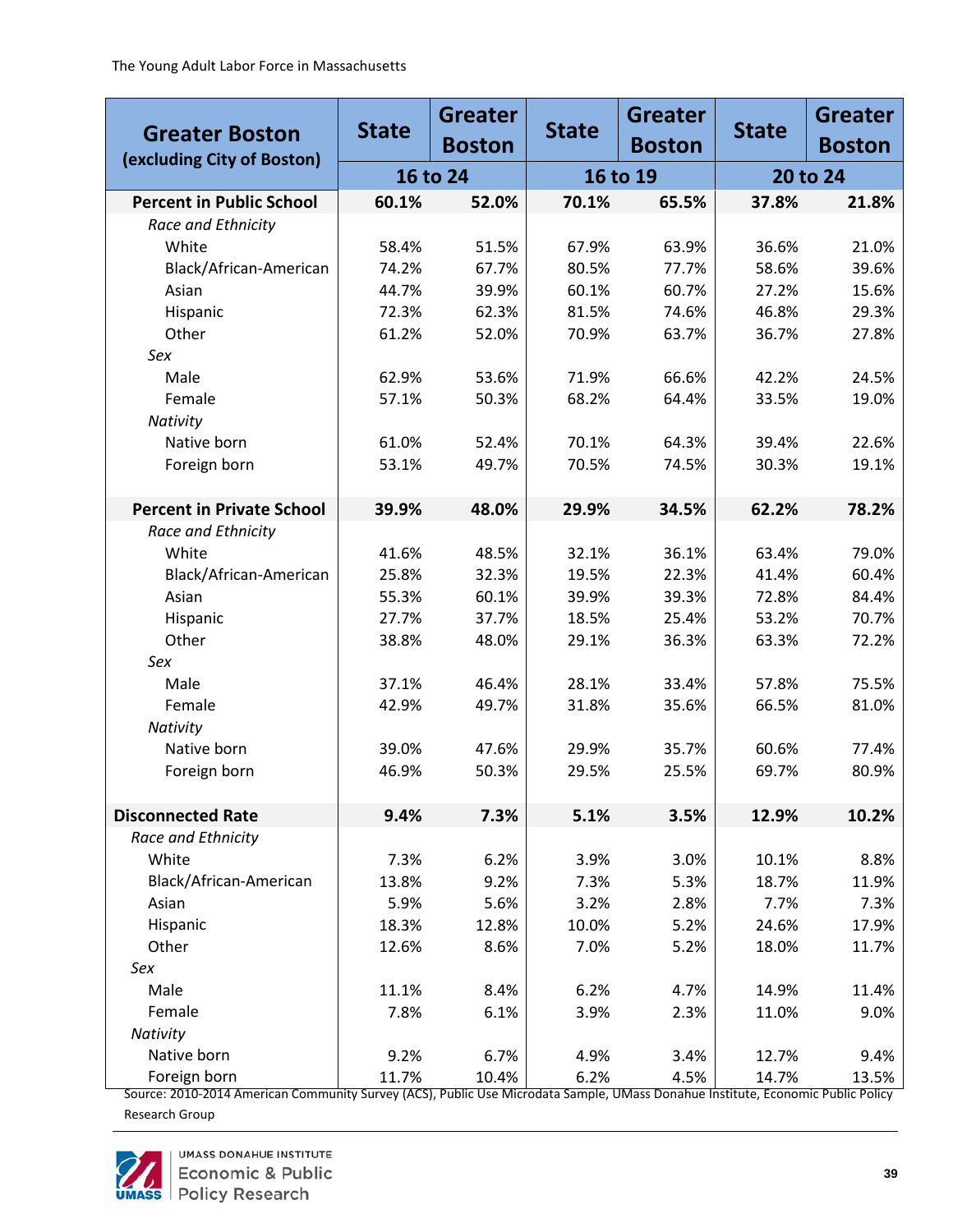| <b>Greater Boston</b><br>(excluding City of Boston)                    | <b>State</b> | <b>Greater</b><br><b>Boston</b> | <b>State</b> | <b>Greater</b><br><b>Boston</b> | <b>State</b> | <b>Greater</b><br><b>Boston</b> |
|------------------------------------------------------------------------|--------------|---------------------------------|--------------|---------------------------------|--------------|---------------------------------|
|                                                                        |              | 16 to 24                        |              | 16 to 19                        |              | 20 to 24                        |
| <b>Employment Rate by Educational Attainment and School Enrollment</b> |              |                                 |              |                                 |              |                                 |
|                                                                        |              | (16 to 19 years)                |              |                                 |              |                                 |
| High school dropout                                                    |              |                                 | 27.6%        | 33.0%                           |              |                                 |
| High school student                                                    |              |                                 | 27.1%        | 25.7%                           |              |                                 |
| High school graduate, not<br>enrolled                                  |              |                                 | 57.7%        | 60.4%                           |              |                                 |
| Some college, not enrolled                                             |              |                                 | 65.7%        | 49.2%                           |              |                                 |
| College student                                                        |              |                                 | 34.2%        | 37.3%                           |              |                                 |
|                                                                        |              |                                 |              |                                 |              |                                 |
| <b>Employment Rate by Educational Attainment (20 to 24 year-olds)</b>  |              |                                 |              |                                 |              |                                 |
| Less than high school                                                  |              |                                 |              |                                 | 47.6%        | 57.1%                           |
| High school                                                            |              |                                 |              |                                 | 65.9%        | 69.6%                           |
| Some college, no degree                                                |              |                                 |              |                                 | 74.5%        | 76.3%                           |
| Associate's degree                                                     |              |                                 |              |                                 | 84.9%        | 86.6%                           |
| Bachelor's degree or higher                                            |              |                                 |              |                                 | 89.9%        | 89.7%                           |
|                                                                        |              |                                 |              |                                 |              |                                 |
|                                                                        |              | <b>Income to Poverty Ratio</b>  |              |                                 |              |                                 |
| 50 or below                                                            | 28.8%        | 31.3%                           | 19.6%        | 23.7%                           | 32.6%        | 33.6%                           |
| 51 to 100                                                              | 45.5%        | 48.2%                           | 25.6%        | 29.0%                           | 58.5%        | 59.5%                           |
| 101 to 200                                                             | 54.9%        | 55.9%                           | 31.3%        | 28.5%                           | 70.4%        | 72.0%                           |
| 201 to 300                                                             | 56.8%        | 59.1%                           | 34.3%        | 32.2%                           | 73.5%        | 76.2%                           |
| 301 to 400                                                             | 59.6%        | 57.6%                           | 38.7%        | 33.4%                           | 76.1%        | 78.2%                           |
| 401 and above                                                          | 57.7%        | 53.2%                           | 38.0%        | 32.6%                           | 75.8%        | 74.2%                           |

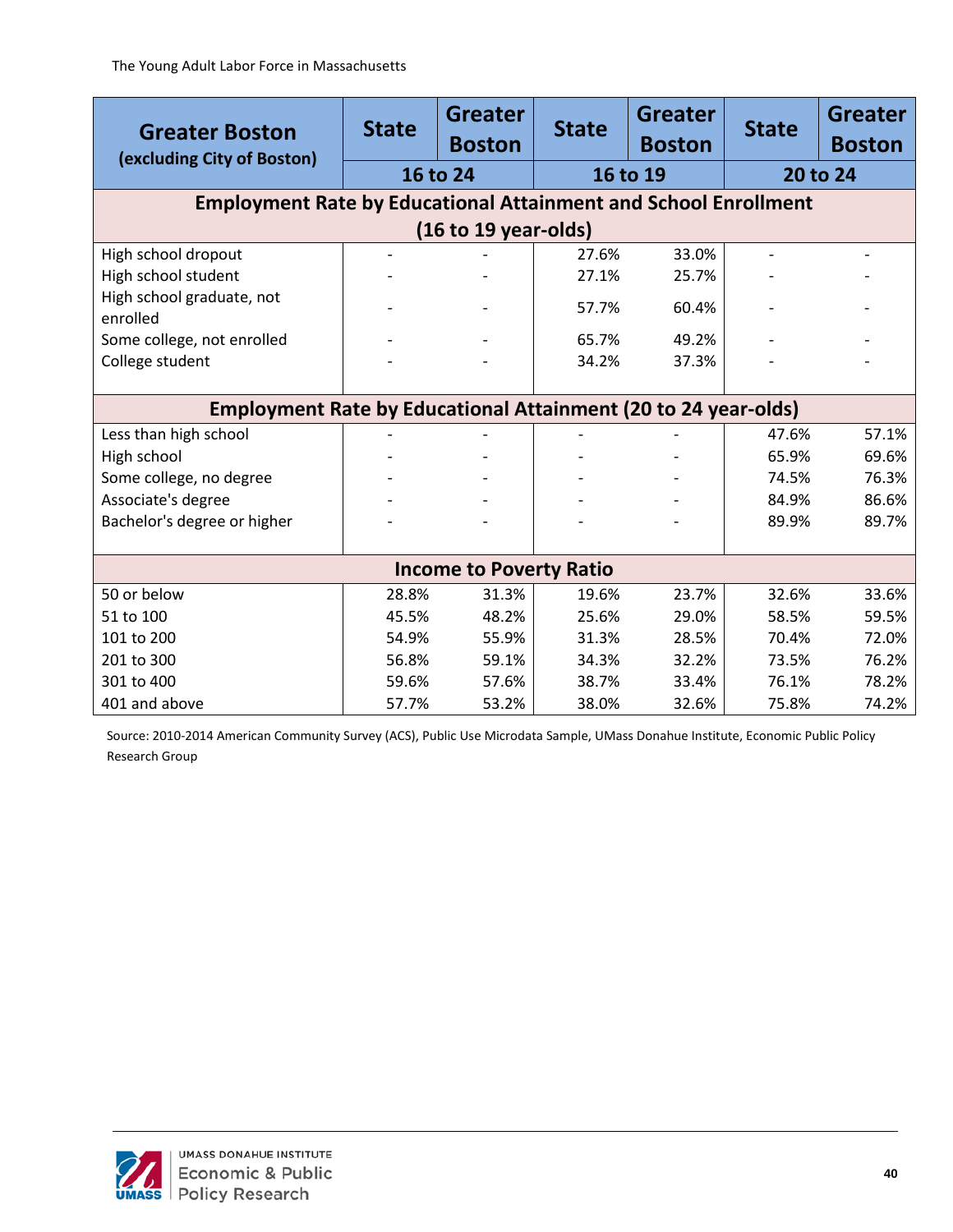# <span id="page-45-0"></span>**Appendix C: Northeast**

| <b>Northeast</b>           | <b>State</b> | <b>Northeast</b>          | <b>State</b> | <b>Northeast</b> | <b>State</b> | <b>Northeast</b> |  |
|----------------------------|--------------|---------------------------|--------------|------------------|--------------|------------------|--|
|                            |              | 16 to 24                  |              | 16 to 19         |              | 20 to 24         |  |
|                            |              | <b>Employment Rate</b>    |              |                  |              |                  |  |
| <b>Total</b>               | 50.6%        | 53.7%                     | 33.3%        | 37.9%            | 64.3%        | 68.0%            |  |
| Race and Ethnicity         |              |                           |              |                  |              |                  |  |
| White                      | 53.5%        | 56.6%                     | 35.5%        | 40.1%            | 68.0%        | 71.7%            |  |
| Black/African-American     | 44.1%        | 38.7%                     | 25.4%        | 28.0%            | 58.2%        | 49.2%            |  |
| Asian                      | 39.7%        | 47.1%                     | 24.4%        | 26.6%            | 49.7%        | 63.1%            |  |
| Hispanic                   | 45.9%        | 46.9%                     | 30.4%        | 32.1%            | 58.0%        | 59.2%            |  |
| Other                      | 47.6%        | 51.0%                     | 34.3%        | 45.2%            | 60.3%        | 59.6%            |  |
| Sex                        |              |                           |              |                  |              |                  |  |
| Male                       | 47.8%        | 50.5%                     | 29.8%        | 35.3%            | 62.2%        | 64.5%            |  |
| Female                     | 53.3%        | 57.1%                     | 36.8%        | 40.7%            | 66.3%        | 71.7%            |  |
| Nativity                   |              |                           |              |                  |              |                  |  |
| Native born                | 51.1%        | 54.0%                     | 33.9%        | 38.6%            | 65.4%        | 68.7%            |  |
| Foreign born               | 46.4%        | 51.1%                     | 27.3%        | 28.2%            | 56.8%        | 63.1%            |  |
|                            |              |                           |              |                  |              |                  |  |
|                            |              | <b>Not in Labor Force</b> |              |                  |              |                  |  |
| <b>Percent Enrolled in</b> | 87.1%        | 86.3%                     | 94.8%        | 94.7%            | 73.8%        | 68.5%            |  |
| <b>School</b>              |              |                           |              |                  |              |                  |  |
| Race and Ethnicity         |              |                           |              |                  |              |                  |  |
| White                      | 90.2%        | 90.1%                     | 96.2%        | 95.6%            | 78.8%        | 76.9%            |  |
| Black/African-American     | 80.6%        | 78.8%                     | 91.8%        | 95.4%            | 61.7%        | 57.0%            |  |
| Asian                      | 93.3%        | 89.5%                     | 96.6%        | 93.0%            | 89.7%        | 82.4%            |  |
| Hispanic                   | 73.2%        | 72.7%                     | 88.6%        | 90.8%            | 49.3%        | 43.4%            |  |
| Other                      | 84.4%        | 93.4%                     | 94.7%        | 99.8%            | 66.2%        | 76.5%            |  |
| Sex                        |              |                           |              |                  |              |                  |  |
| Male                       | 86.3%        | 86.2%                     | 94.0%        | 94.5%            | 72.6%        | 68.9%            |  |
| Female                     | 87.9%        | 86.5%                     | 95.6%        | 94.9%            | 75.0%        | 68.0%            |  |
| Nativity                   |              |                           |              |                  |              |                  |  |
| Native born                | 87.5%        | 87.3%                     | 95.0%        | 94.8%            | 73.7%        | 70.0%            |  |
| Foreign born               | 83.8%        | 78.6%                     | 93.2%        | 93.3%            | 74.0%        | 59.9%            |  |

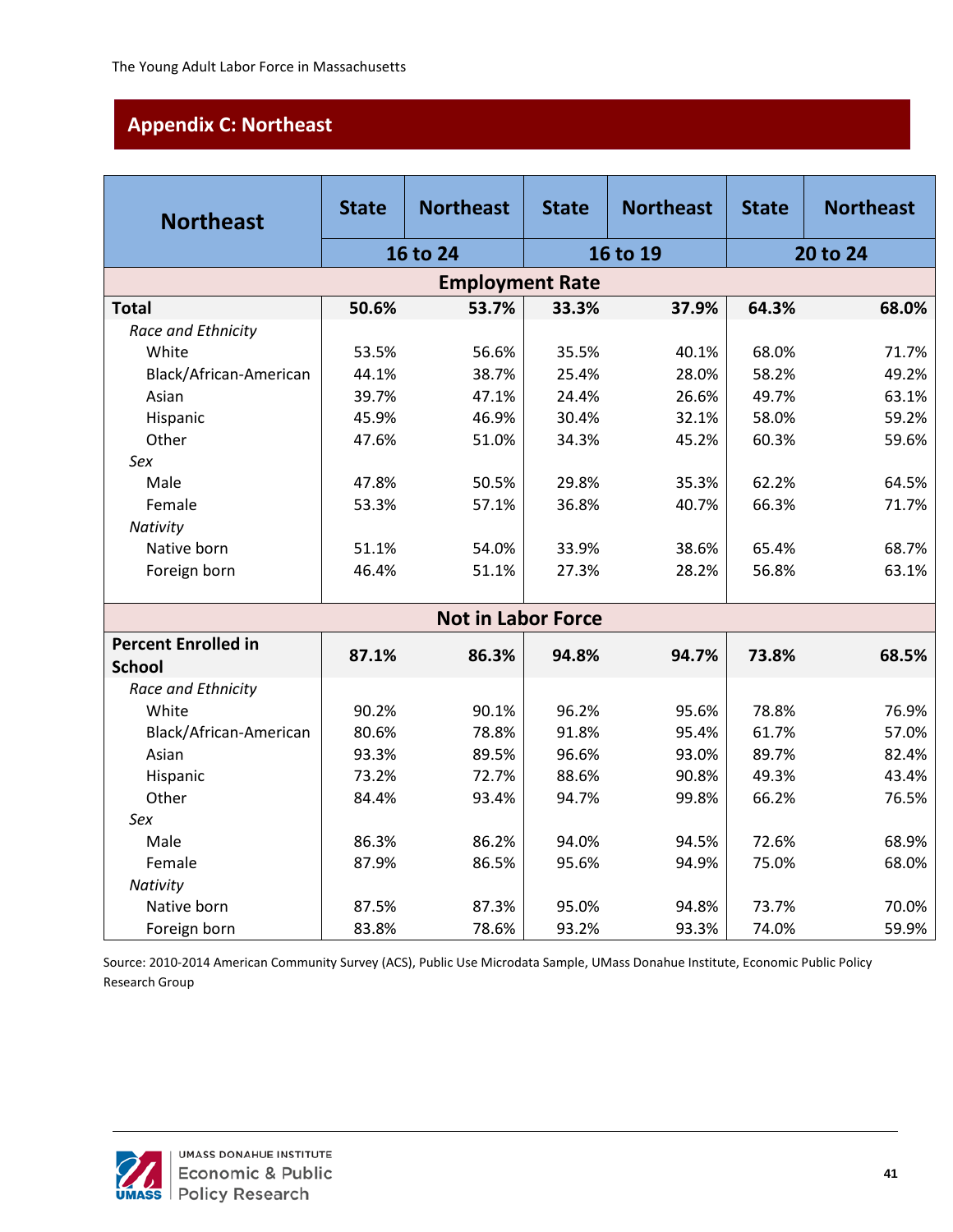| <b>Northeast</b>                 | <b>State</b> | <b>Northeast</b> | <b>State</b> | <b>Northeast</b> | <b>State</b> | <b>Northeast</b> |  |
|----------------------------------|--------------|------------------|--------------|------------------|--------------|------------------|--|
|                                  |              | 16 to 24         |              | 16 to 19         |              | 20 to 24         |  |
| <b>Percent in Public School</b>  | 60.1%        | 73.3%            | 70.1%        | 79.1%            | 37.8%        | 56.2%            |  |
| Race and Ethnicity               |              |                  |              |                  |              |                  |  |
| White                            | 58.4%        | 68.7%            | 67.9%        | 75.3%            | 36.6%        | 49.2%            |  |
| Black/African-American           | 74.2%        | 82.2%            | 80.5%        | 87.4%            | 58.6%        | 70.8%            |  |
| Asian                            | 44.7%        | 75.0%            | 60.1%        | 81.2%            | 27.2%        | 61.1%            |  |
| Hispanic                         | 72.3%        | 88.9%            | 81.5%        | 92.5%            | 46.8%        | 77.0%            |  |
| Other                            | 61.2%        | 79.5%            | 70.9%        | 77.1%            | 36.7%        | 87.5%            |  |
| Sex                              |              |                  |              |                  |              |                  |  |
| Male                             | 62.9%        | 74.5%            | 71.9%        | 79.4%            | 42.2%        | 60.6%            |  |
| Female                           | 57.1%        | 71.7%            | 68.2%        | 78.6%            | 33.5%        | 50.5%            |  |
| Nativity                         |              |                  |              |                  |              |                  |  |
| Native born                      | 61.0%        | 73.0%            | 70.1%        | 78.5%            | 39.4%        | 55.9%            |  |
| Foreign born                     | 53.1%        | 75.7%            | 70.5%        | 84.6%            | 30.3%        | 58.0%            |  |
|                                  |              |                  |              |                  |              |                  |  |
| <b>Percent in Private School</b> | 39.9%        | 26.7%            | 29.9%        | 20.9%            | 62.2%        | 43.8%            |  |
| Race and Ethnicity               |              |                  |              |                  |              |                  |  |
| White                            | 41.6%        | 31.3%            | 32.1%        | 24.7%            | 63.4%        | 50.8%            |  |
| Black/African-American           | 25.8%        | 17.8%            | 19.5%        | 12.6%            | 41.4%        | 29.2%            |  |
| Asian                            | 55.3%        | 25.0%            | 39.9%        | 18.8%            | 72.8%        | 38.9%            |  |
| Hispanic                         | 27.7%        | 11.1%            | 18.5%        | 7.5%             | 53.2%        | 23.0%            |  |
| Other                            | 38.8%        | 20.5%            | 29.1%        | 22.9%            | 63.3%        | 12.5%            |  |
| Sex                              |              |                  |              |                  |              |                  |  |
| Male                             | 37.1%        | 25.5%            | 28.1%        | 20.6%            | 57.8%        | 39.4%            |  |
| Female                           | 42.9%        | 28.3%            | 31.8%        | 21.4%            | 66.5%        | 49.5%            |  |
| Nativity                         |              |                  |              |                  |              |                  |  |
| Native born                      | 39.0%        | 27.0%            | 29.9%        | 21.5%            | 60.6%        | 44.1%            |  |
| Foreign born                     | 46.9%        | 24.3%            | 29.5%        | 15.4%            | 69.7%        | 42.0%            |  |
|                                  |              |                  |              |                  |              |                  |  |
| <b>Disconnected Rate</b>         | 9.4%         | 9.3%             | 5.1%         | 4.8%             | 12.9%        | 13.4%            |  |
| Race and Ethnicity               |              |                  |              |                  |              |                  |  |
| White                            | 7.3%         | 6.9%             | 3.9%         | 3.8%             | 10.1%        | 9.7%             |  |
| Black/African-American           | 13.8%        | 15.6%            | 7.3%         | 8.4%             | 18.7%        | 22.6%            |  |
| Asian                            | 5.9%         | 9.0%             | 3.2%         | 5.3%             | 7.7%         | 11.9%            |  |
| Hispanic                         | 18.3%        | 18.2%            | 10.0%        | 8.9%             | 24.6%        | 26.0%            |  |
| Other                            | 12.6%        | 8.1%             | 7.0%         | 1.9%             | 18.0%        | 17.2%            |  |
| Sex                              |              |                  |              |                  |              |                  |  |
| Male                             | 11.1%        | 10.7%            | 6.2%         | 5.6%             | 14.9%        | 15.5%            |  |
| Female                           | 7.8%         | 7.8%             | 3.9%         | 4.0%             | 11.0%        | 11.2%            |  |
| Nativity                         |              |                  |              |                  |              |                  |  |
| Native born                      | 9.2%         | 8.8%             | 4.9%         | 4.6%             | 12.7%        | 12.8%            |  |
| Foreign born                     | 11.7%        | 14.2%            | 6.2%         | 7.2%             | 14.7%        | 17.8%            |  |

Source: 2010-2014 American Community Survey (ACS), Public Use Microdata Sample, UMass Donahue Institute, Economic Public Policy

Research Group

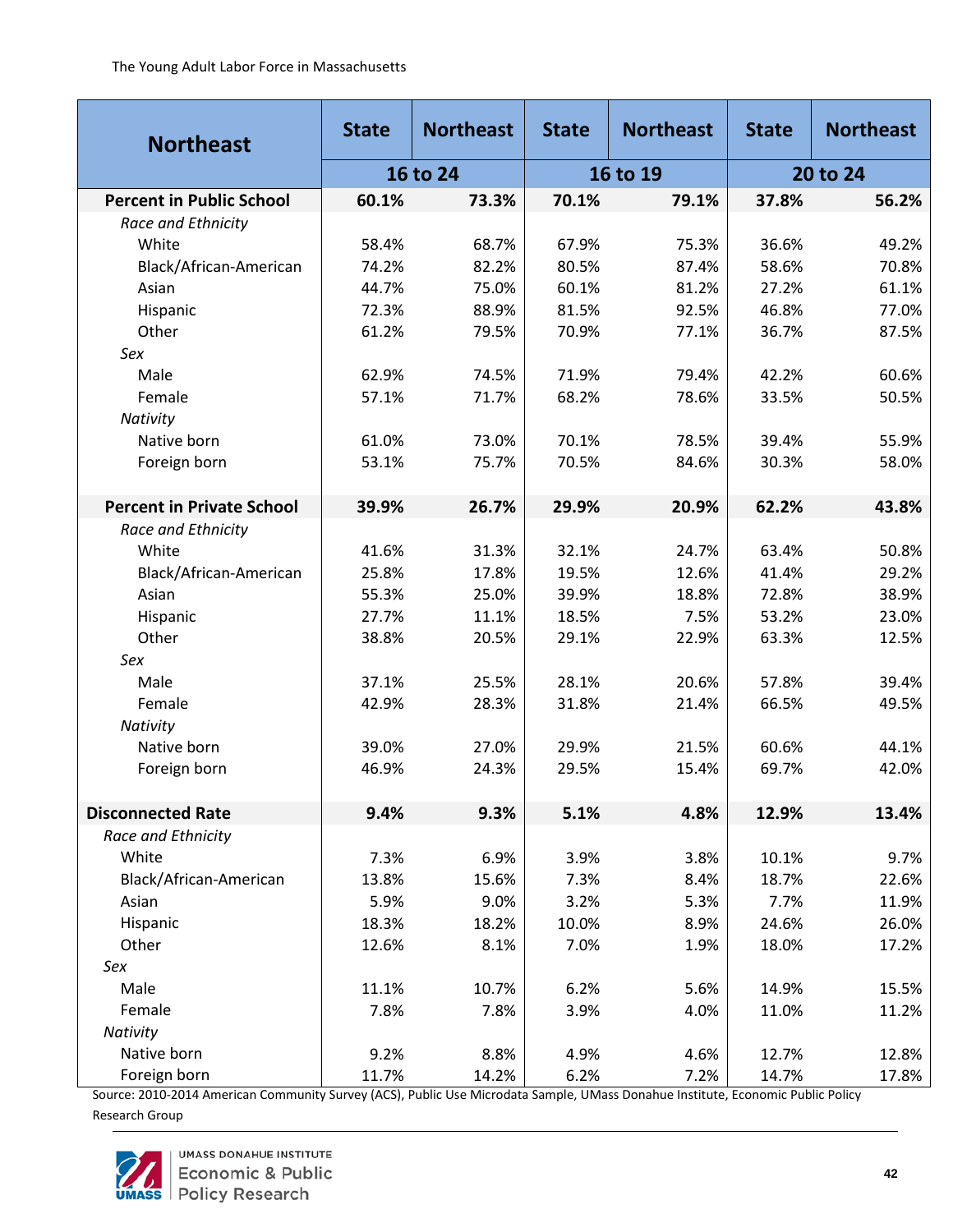| <b>Northeast</b>                                                       | <b>State</b> | <b>Northeast</b>                                                      | <b>State</b> | <b>Northeast</b> | <b>State</b> | <b>Northeast</b> |
|------------------------------------------------------------------------|--------------|-----------------------------------------------------------------------|--------------|------------------|--------------|------------------|
|                                                                        |              | 16 to 24                                                              |              | 16 to 19         |              | 20 to 24         |
| <b>Employment Rate by Educational Attainment and School Enrollment</b> |              |                                                                       |              |                  |              |                  |
|                                                                        |              | (16 to 19 years)                                                      |              |                  |              |                  |
| High school dropout                                                    |              |                                                                       | 27.6%        | 23.5%            |              |                  |
| High school student                                                    |              |                                                                       | 27.1%        | 30.7%            |              |                  |
| High school graduate, not<br>enrolled                                  |              |                                                                       | 57.7%        | 69.8%            |              |                  |
| Some college, not enrolled                                             |              |                                                                       | 65.7%        | 78.3%            |              |                  |
| College student                                                        |              |                                                                       | 34.2%        | 46.8%            |              |                  |
|                                                                        |              |                                                                       |              |                  |              |                  |
|                                                                        |              | <b>Employment Rate by Educational Attainment (20 to 24 year-olds)</b> |              |                  |              |                  |
| Less than high school                                                  |              |                                                                       |              |                  | 47.6%        | 47.8%            |
| High school                                                            |              |                                                                       |              |                  | 65.9%        | 69.2%            |
| Some college, no degree                                                |              |                                                                       |              |                  | 74.5%        | 79.4%            |
| Associate's degree                                                     |              |                                                                       |              |                  | 84.9%        | 88.8%            |
| Bachelor's degree or higher                                            |              |                                                                       |              |                  | 89.9%        | 89.6%            |
|                                                                        |              |                                                                       |              |                  |              |                  |
|                                                                        |              | <b>Income to Poverty Ratio</b>                                        |              |                  |              |                  |
| 50 or below                                                            | 28.8%        | 28.4%                                                                 | 19.6%        | 19.4%            | 32.6%        | 35.1%            |
| 51 to 100                                                              | 45.5%        | 47.5%                                                                 | 25.6%        | 28.5%            | 58.5%        | 63.8%            |
| 101 to 200                                                             | 54.9%        | 54.1%                                                                 | 31.3%        | 38.5%            | 70.4%        | 65.8%            |
| 201 to 300                                                             | 56.8%        | 58.3%                                                                 | 34.3%        | 41.8%            | 73.5%        | 73.7%            |
| 301 to 400                                                             | 59.6%        | 62.1%                                                                 | 38.7%        | 44.5%            | 76.1%        | 78.3%            |
| 401 and above                                                          | 57.7%        | 56.5%                                                                 | 38.0%        | 38.9%            | 75.8%        | 73.4%            |

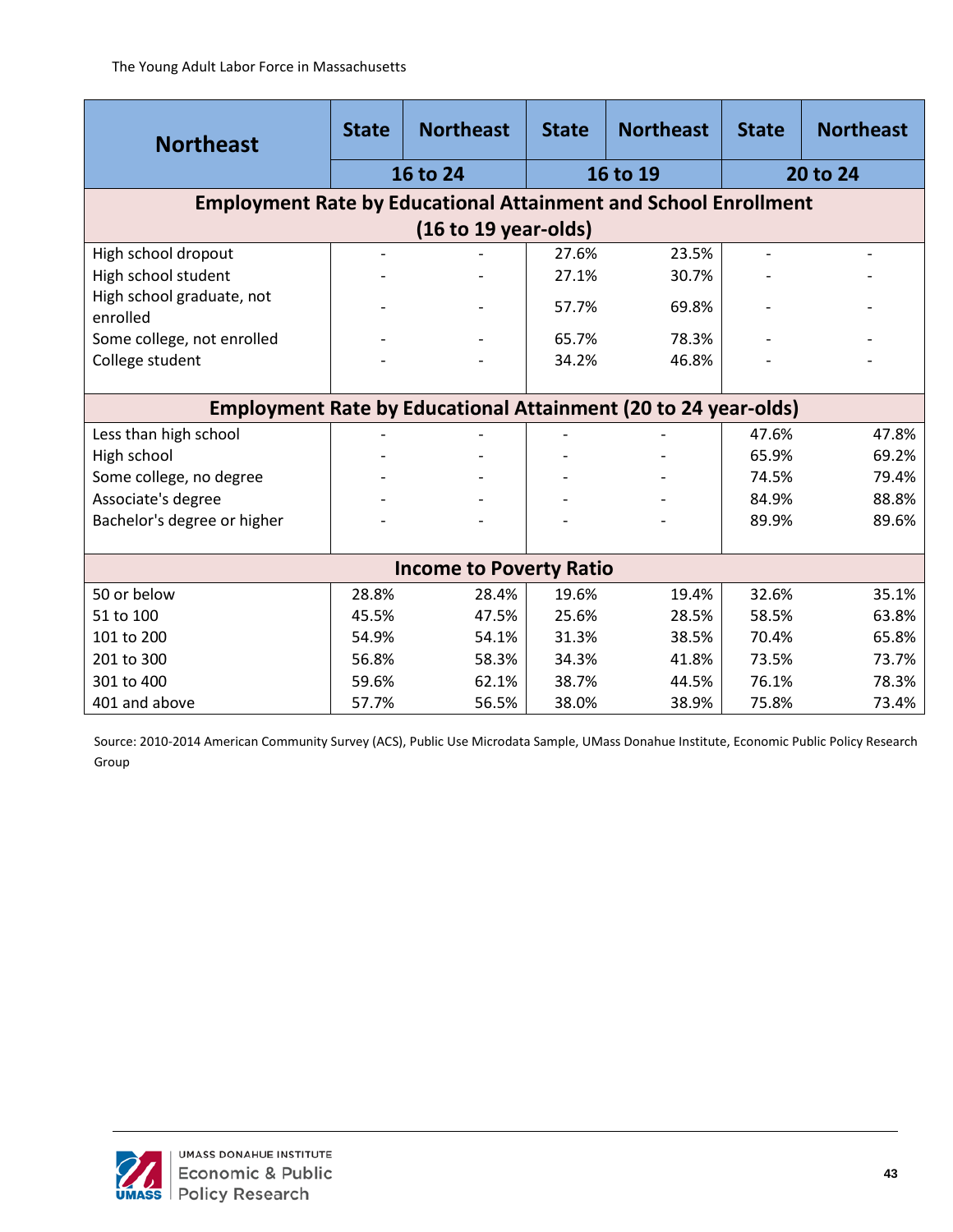# <span id="page-48-0"></span>**Appendix D: Southeast and Cape**

| <b>Southeast and Cape</b>         | <b>State</b> | <b>SE and</b><br>Cape     | <b>State</b> | <b>SE and</b><br>Cape | <b>State</b> | <b>SE and</b><br>Cape |
|-----------------------------------|--------------|---------------------------|--------------|-----------------------|--------------|-----------------------|
|                                   |              | 16 to 24                  | 16 to 19     |                       |              | 20 to 24              |
|                                   |              | <b>Employment Rate</b>    |              |                       |              |                       |
| <b>Total</b>                      | 50.6%        | 54.1%                     | 33.3%        | 37.6%                 | 64.3%        | 68.8%                 |
| Race and Ethnicity                |              |                           |              |                       |              |                       |
| White                             | 53.5%        | 56.9%                     | 35.5%        | 39.9%                 | 68.0%        | 72.0%                 |
| Black/African-American            | 44.1%        | 41.3%                     | 25.4%        | 24.7%                 | 58.2%        | 57.5%                 |
| Asian                             | 39.7%        | 32.9%                     | 24.4%        | 16.9%                 | 49.7%        | 48.8%                 |
| Hispanic                          | 45.9%        | 43.7%                     | 30.4%        | 29.5%                 | 58.0%        | 54.3%                 |
| Other                             | 47.6%        | 49.8%                     | 34.3%        | 38.7%                 | 60.3%        | 60.7%                 |
| Sex                               |              |                           |              |                       |              |                       |
| Male                              | 47.8%        | 50.9%                     | 29.8%        | 33.9%                 | 62.2%        | 66.1%                 |
| Female                            | 53.3%        | 57.5%                     | 36.8%        | 41.5%                 | 66.3%        | 71.7%                 |
| Nativity                          |              |                           |              |                       |              |                       |
| Native born                       | 51.1%        | 54.6%                     | 33.9%        | 38.2%                 | 65.4%        | 69.4%                 |
| Foreign born                      | 46.4%        | 46.3%                     | 27.3%        | 25.6%                 | 56.8%        | 59.9%                 |
|                                   |              |                           |              |                       |              |                       |
|                                   |              | <b>Not in Labor Force</b> |              |                       |              |                       |
| <b>Percent Enrolled in School</b> | 87.1%        | 82.6%                     | 94.8%        | 93.0%                 | 73.8%        | 59.1%                 |
| Race and Ethnicity                |              |                           |              |                       |              |                       |
| White                             | 90.2%        | 85.5%                     | 96.2%        | 95.2%                 | 78.8%        | 62.6%                 |
| Black/African-American            | 80.6%        | 73.9%                     | 91.8%        | 85.9%                 | 61.7%        | 46.4%                 |
| Asian                             | 93.3%        | 85.3%                     | 96.6%        | 94.6%                 | 89.7%        | 69.4%                 |
| Hispanic                          | 73.2%        | 68.9%                     | 88.6%        | 82.3%                 | 49.3%        | 48.9%                 |
| Other                             | 84.4%        | 70.2%                     | 94.7%        | 85.0%                 | 66.2%        | 42.9%                 |
| Sex                               |              |                           |              |                       |              |                       |
| Male                              | 86.3%        | 81.3%                     | 94.0%        | 92.9%                 | 72.6%        | 57.0%                 |
| Female                            | 87.9%        | 84.1%                     | 95.6%        | 93.3%                 | 75.0%        | 61.9%                 |
| Nativity                          |              |                           |              |                       |              |                       |
| Native born                       | 87.5%        | 83.6%                     | 95.0%        | 93.6%                 | 73.7%        | 60.5%                 |
| Foreign born                      | 83.8%        | 67.3%                     | 93.2%        | 83.5%                 | 74.0%        | 45.1%                 |

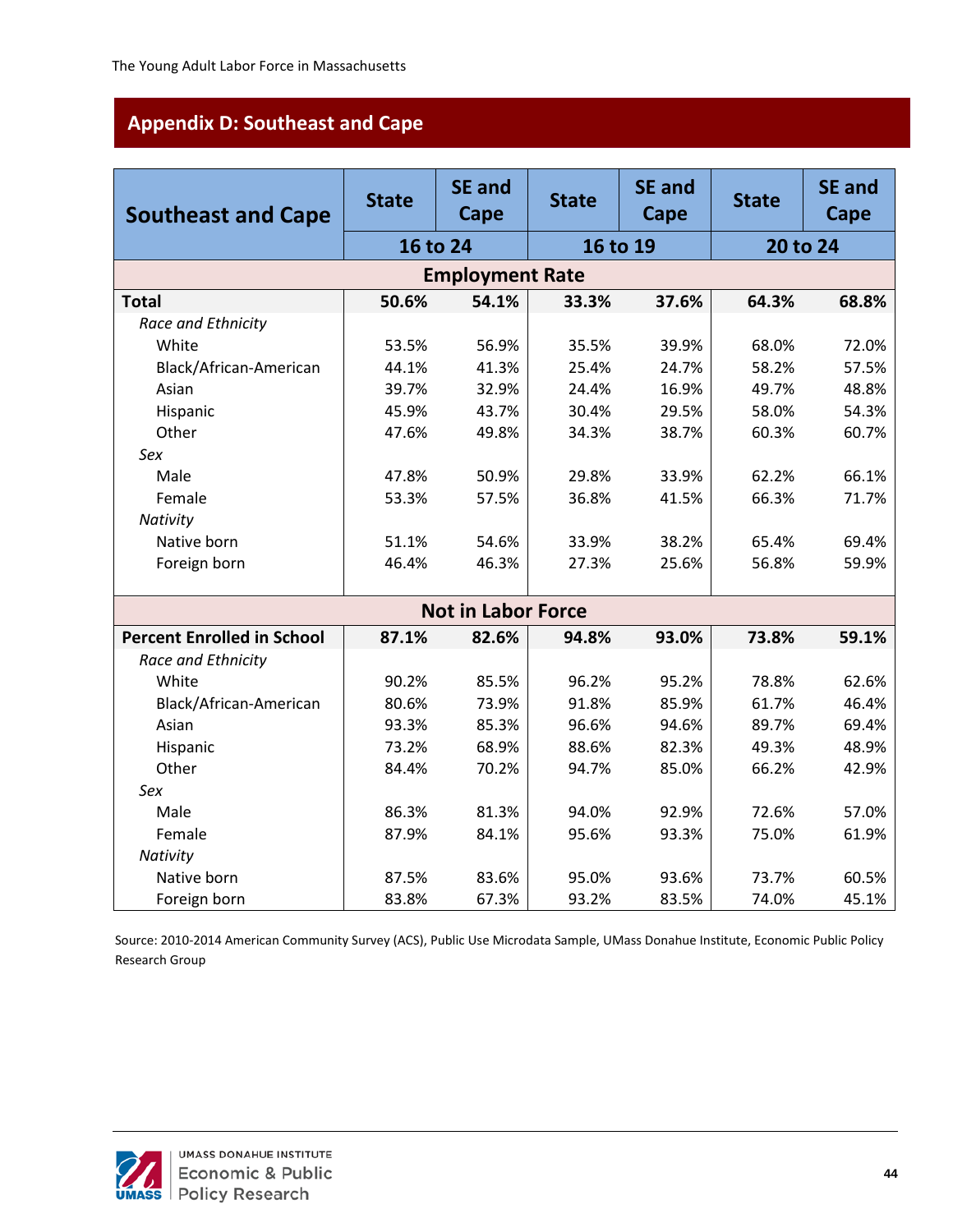| <b>Southeast and Cape</b>        | <b>State</b> | <b>SE and</b><br>Cape | <b>State</b> | <b>SE and</b><br>Cape | <b>State</b> | <b>SE and</b><br>Cape |  |
|----------------------------------|--------------|-----------------------|--------------|-----------------------|--------------|-----------------------|--|
|                                  | 16 to 24     |                       |              | 16 to 19              |              | 20 to 24              |  |
| <b>Percent in Public School</b>  | 60.1%        | 77.9%                 | 70.1%        | 82.7%                 | 37.8%        | 61.1%                 |  |
| Race and Ethnicity               |              |                       |              |                       |              |                       |  |
| White                            | 58.4%        | 76.7%                 | 67.9%        | 80.9%                 | 36.6%        | 61.2%                 |  |
| Black/African-American           | 74.2%        | 88.8%                 | 80.5%        | 90.1%                 | 58.6%        | 83.3%                 |  |
| Asian                            | 44.7%        | 70.7%                 | 60.1%        | 85.4%                 | 27.2%        | 36.7%                 |  |
| Hispanic                         | 72.3%        | 81.8%                 | 81.5%        | 89.8%                 | 46.8%        | 62.0%                 |  |
| Other                            | 61.2%        | 80.2%                 | 70.9%        | 90.0%                 | 36.7%        | 44.6%                 |  |
| Sex                              |              |                       |              |                       |              |                       |  |
| Male                             | 62.9%        | 79.7%                 | 71.9%        | 83.5%                 | 42.2%        | 66.9%                 |  |
| Female                           | 57.1%        | 75.8%                 | 68.2%        | 81.8%                 | 33.5%        | 53.8%                 |  |
| Nativity                         |              |                       |              |                       |              |                       |  |
| Native born                      | 61.0%        | 78.0%                 | 70.1%        | 82.4%                 | 39.4%        | 62.1%                 |  |
| Foreign born                     | 53.1%        | 77.1%                 | 70.5%        | 88.8%                 | 30.3%        | 47.6%                 |  |
|                                  |              |                       |              |                       |              |                       |  |
| <b>Percent in Private School</b> | 39.9%        | 22.1%                 | 29.9%        | 17.3%                 | 62.2%        | 38.9%                 |  |
| Race and Ethnicity               |              |                       |              |                       |              |                       |  |
| White                            | 41.6%        | 23.3%                 | 32.1%        | 19.1%                 | 63.4%        | 38.8%                 |  |
| Black/African-American           | 25.8%        | 11.2%                 | 19.5%        | 9.9%                  | 41.4%        | 16.7%                 |  |
| Asian                            | 55.3%        | 29.3%                 | 39.9%        | 14.6%                 | 72.8%        | 63.3%                 |  |
| Hispanic                         | 27.7%        | 18.2%                 | 18.5%        | 10.2%                 | 53.2%        | 38.0%                 |  |
| Other                            | 38.8%        | 19.8%                 | 29.1%        | 10.0%                 | 63.3%        | 55.4%                 |  |
| Sex                              |              |                       |              |                       |              |                       |  |
| Male                             | 37.1%        | 20.3%                 | 28.1%        | 16.5%                 | 57.8%        | 33.1%                 |  |
| Female                           | 42.9%        | 24.2%                 | 31.8%        | 18.2%                 | 66.5%        | 46.2%                 |  |
| Nativity                         |              |                       |              |                       |              |                       |  |
| Native born                      | 39.0%        | 22.0%                 | 29.9%        | 17.6%                 | 60.6%        | 37.9%                 |  |
| Foreign born                     | 46.9%        | 22.9%                 | 29.5%        | 11.2%                 | 69.7%        | 52.4%                 |  |
|                                  |              |                       |              |                       |              |                       |  |
| <b>Disconnected Rate</b>         | 9.4%         | 11.6%                 | 5.1%         | 6.5%                  | 12.9%        | 16.2%                 |  |
| Race and Ethnicity               |              |                       |              |                       |              |                       |  |
| White                            | 7.3%         | 9.6%                  | 3.9%         | 5.0%                  | 10.1%        | 13.8%                 |  |
| Black/African-American           | 13.8%        | 17.7%                 | 7.3%         | 11.0%                 | 18.7%        | 24.3%                 |  |
| Asian                            | 5.9%         | 14.4%                 | 3.2%         | 9.1%                  | 7.7%         | 19.6%                 |  |
| Hispanic                         | 18.3%        | 21.5%                 | 10.0%        | 13.1%                 | 24.6%        | 27.8%                 |  |
| Other                            | 12.6%        | 21.5%                 | 7.0%         | 15.5%                 | 18.0%        | 27.4%                 |  |
| Sex                              |              |                       |              |                       |              |                       |  |
| Male                             | 11.1%        | 12.9%                 | 6.2%         | 6.9%                  | 14.9%        | 18.2%                 |  |
| Female                           | 7.8%         | 10.3%                 | 3.9%         | 6.1%                  | 11.0%        | 14.0%                 |  |
| Nativity                         |              |                       |              |                       |              |                       |  |
| Native born                      | 9.2%         | 11.2%                 | 4.9%         | 6.2%                  | 12.7%        | 15.7%                 |  |
| Foreign born                     | 11.7%        | 19.9%                 | 6.2%         | 13.6%                 | 14.7%        | 24.1%                 |  |

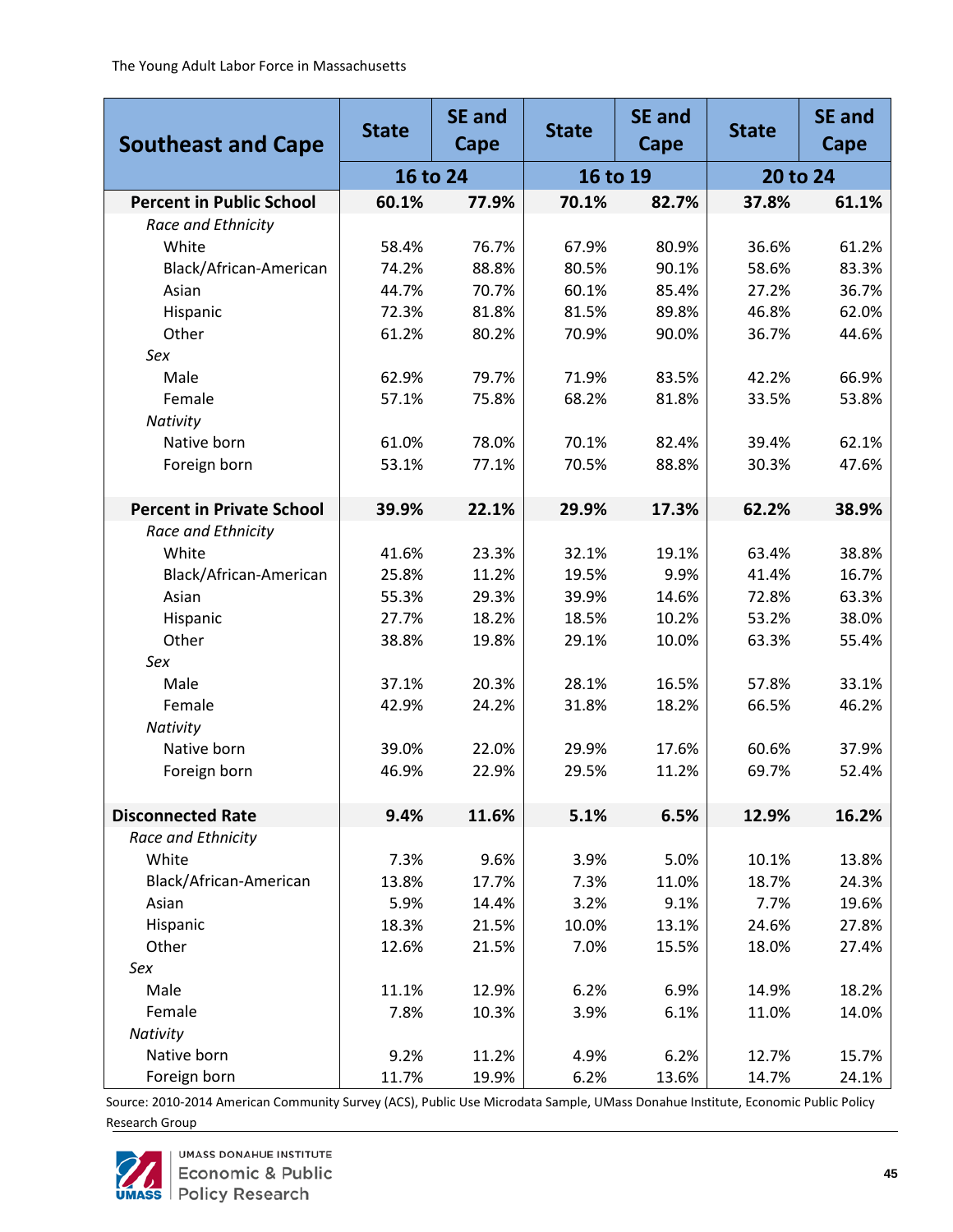| <b>Southeast and Cape</b>                                              | <b>State</b> | <b>SE</b> and<br>Cape          | <b>State</b> | <b>SE and</b><br>Cape | <b>State</b>             | <b>SE and</b><br>Cape |  |  |
|------------------------------------------------------------------------|--------------|--------------------------------|--------------|-----------------------|--------------------------|-----------------------|--|--|
|                                                                        | 16 to 24     |                                | 16 to 19     |                       |                          | 20 to 24              |  |  |
| <b>Employment Rate by Educational Attainment and School Enrollment</b> |              |                                |              |                       |                          |                       |  |  |
| $(16 to 19 year-olds)$                                                 |              |                                |              |                       |                          |                       |  |  |
| High school dropout                                                    |              |                                | 27.6%        | 23.2%                 | $\overline{\phantom{0}}$ |                       |  |  |
| High school student                                                    |              |                                | 27.1%        | 30.4%                 |                          |                       |  |  |
| High school graduate, not enrolled                                     |              |                                | 57.7%        | 57.2%                 |                          |                       |  |  |
| Some college, not enrolled                                             |              |                                | 65.7%        | 74.8%                 |                          |                       |  |  |
| College student                                                        |              |                                | 34.2%        | 50.1%                 |                          |                       |  |  |
|                                                                        |              |                                |              |                       |                          |                       |  |  |
| <b>Employment Rate by Educational Attainment (20 to 24 year-olds)</b>  |              |                                |              |                       |                          |                       |  |  |
| Less than high school                                                  |              |                                |              |                       | 47.6%                    | 47.1%                 |  |  |
| High school                                                            |              |                                |              |                       | 65.9%                    | 67.8%                 |  |  |
| Some college, no degree                                                |              |                                |              |                       | 74.5%                    | 73.5%                 |  |  |
| Associate's degree                                                     |              |                                |              |                       | 84.9%                    | 83.7%                 |  |  |
| Bachelor's degree or higher                                            |              |                                |              |                       | 89.9%                    | 90.8%                 |  |  |
|                                                                        |              |                                |              |                       |                          |                       |  |  |
|                                                                        |              | <b>Income to Poverty Ratio</b> |              |                       |                          |                       |  |  |
| 50 or below                                                            | 28.8%        | 32.5%                          | 19.6%        | 28.1%                 | 32.6%                    | 36.3%                 |  |  |
| 51 to 100                                                              | 45.5%        | 41.2%                          | 25.6%        | 27.3%                 | 58.5%                    | 52.1%                 |  |  |
| 101 to 200                                                             | 54.9%        | 53.3%                          | 31.3%        | 31.9%                 | 70.4%                    | 72.4%                 |  |  |
| 201 to 300                                                             | 56.8%        | 53.1%                          | 34.3%        | 33.1%                 | 73.5%                    | 70.3%                 |  |  |
| 301 to 400                                                             | 59.6%        | 59.4%                          | 38.7%        | 43.9%                 | 76.1%                    | 74.3%                 |  |  |
| 401 and above                                                          | 57.7%        | 62.0%                          | 38.0%        | 43.5%                 | 75.8%                    | 78.8%                 |  |  |

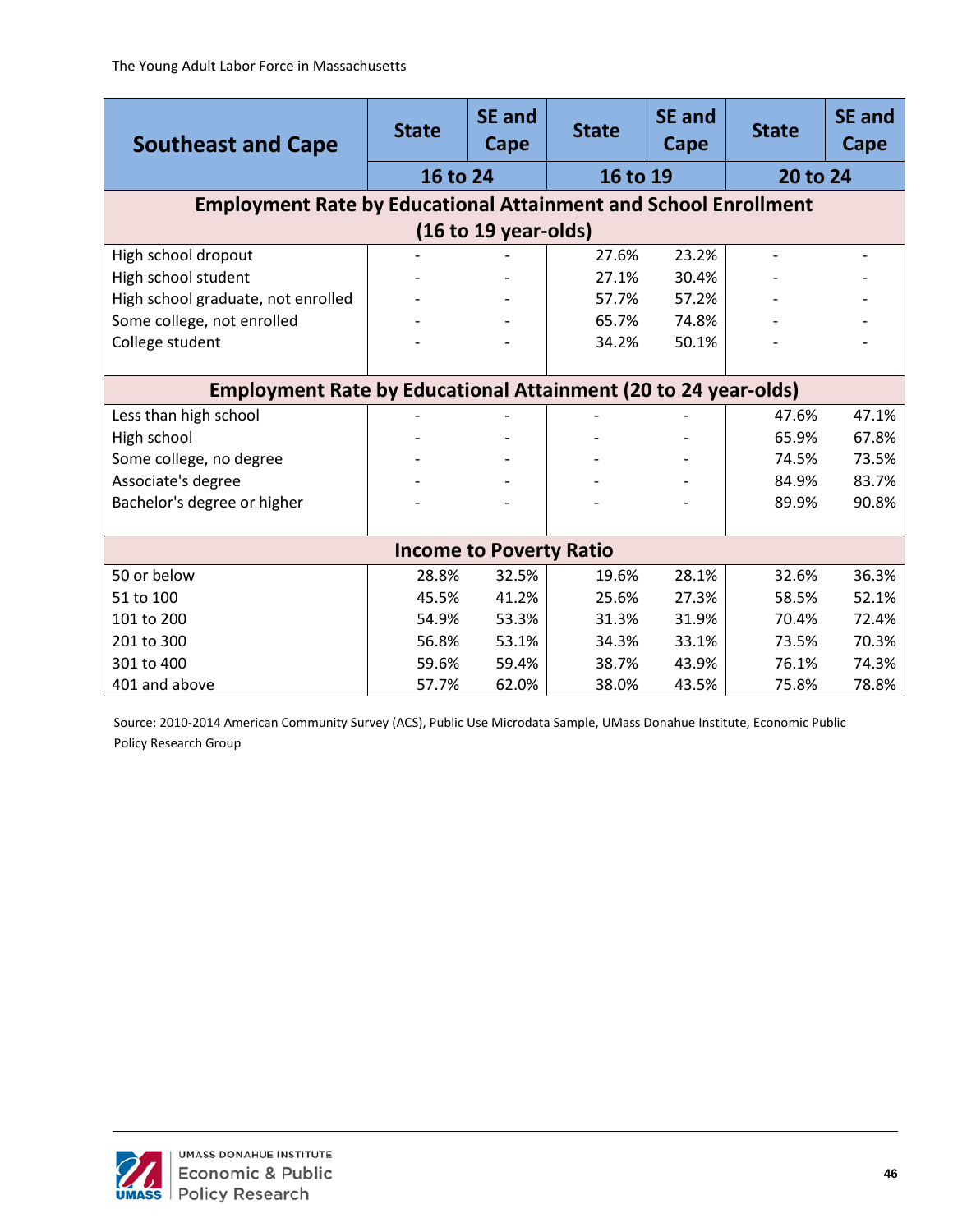# <span id="page-51-0"></span>**Appendix E: Central**

| <b>Central</b>                              | <b>State</b> | <b>Central</b>            | <b>State</b> | <b>Central</b> | <b>State</b> | <b>Central</b> |  |
|---------------------------------------------|--------------|---------------------------|--------------|----------------|--------------|----------------|--|
|                                             |              | 16 to 24                  |              | 16 to 19       |              | 20 to 24       |  |
|                                             |              | <b>Employment Rate</b>    |              |                |              |                |  |
| <b>Total</b>                                | 50.6%        | 50.3%                     | 33.3%        | 33.6%          | 64.3%        | 64.7%          |  |
| Race and Ethnicity                          |              |                           |              |                |              |                |  |
| White                                       | 53.5%        | 52.8%                     | 35.5%        | 35.5%          | 68.0%        | 68.1%          |  |
| Black/African-American                      | 44.1%        | 42.1%                     | 25.4%        | 22.8%          | 58.2%        | 58.7%          |  |
| Asian                                       | 39.7%        | 39.9%                     | 24.4%        | 32.4%          | 49.7%        | 45.4%          |  |
| Hispanic                                    | 45.9%        | 44.5%                     | 30.4%        | 29.4%          | 58.0%        | 57.2%          |  |
| Other                                       | 47.6%        | 41.4%                     | 34.3%        | 25.5%          | 60.3%        | 57.1%          |  |
| Sex                                         |              |                           |              |                |              |                |  |
| Male                                        | 47.8%        | 47.6%                     | 29.8%        | 30.6%          | 62.2%        | 62.1%          |  |
| Female                                      | 53.3%        | 53.0%                     | 36.8%        | 36.7%          | 66.3%        | 67.6%          |  |
| Nativity                                    |              |                           |              |                |              |                |  |
| Native born                                 | 51.1%        | 50.5%                     | 33.9%        | 34.4%          | 65.4%        | 64.9%          |  |
| Foreign born                                | 46.4%        | 47.7%                     | 27.3%        | 23.5%          | 56.8%        | 63.3%          |  |
|                                             |              |                           |              |                |              |                |  |
|                                             |              | <b>Not in Labor Force</b> |              |                |              |                |  |
| <b>Percent Enrolled in</b><br><b>School</b> | 87.1%        | 84.2%                     | 94.8%        | 93.8%          | 73.8%        | 65.0%          |  |
| Race and Ethnicity                          |              |                           |              |                |              |                |  |
| White                                       | 90.2%        | 86.6%                     | 96.2%        | 94.3%          | 78.8%        | 69.2%          |  |
| Black/African-American                      | 80.6%        | 75.7%                     | 91.8%        | 96.3%          | 61.7%        | 42.2%          |  |
| Asian                                       | 93.3%        | 91.6%                     | 96.6%        | 92.5%          | 89.7%        | 90.7%          |  |
| Hispanic                                    | 73.2%        | 73.4%                     | 88.6%        | 88.9%          | 49.3%        | 47.1%          |  |
| Other                                       | 84.4%        | 87.4%                     | 94.7%        | 99.5%          | 66.2%        | 62.2%          |  |
| Sex                                         |              |                           |              |                |              |                |  |
| Male                                        | 86.3%        | 81.7%                     | 94.0%        | 92.5%          | 72.6%        | 60.3%          |  |
| Female                                      | 87.9%        | 86.9%                     | 95.6%        | 95.2%          | 75.0%        | 70.2%          |  |
| Nativity                                    |              |                           |              |                |              |                |  |
| Native born                                 | 87.5%        | 84.0%                     | 95.0%        | 94.0%          | 73.7%        | 63.3%          |  |
| Foreign born                                | 83.8%        | 86.2%                     | 93.2%        | 91.6%          | 74.0%        | 78.2%          |  |

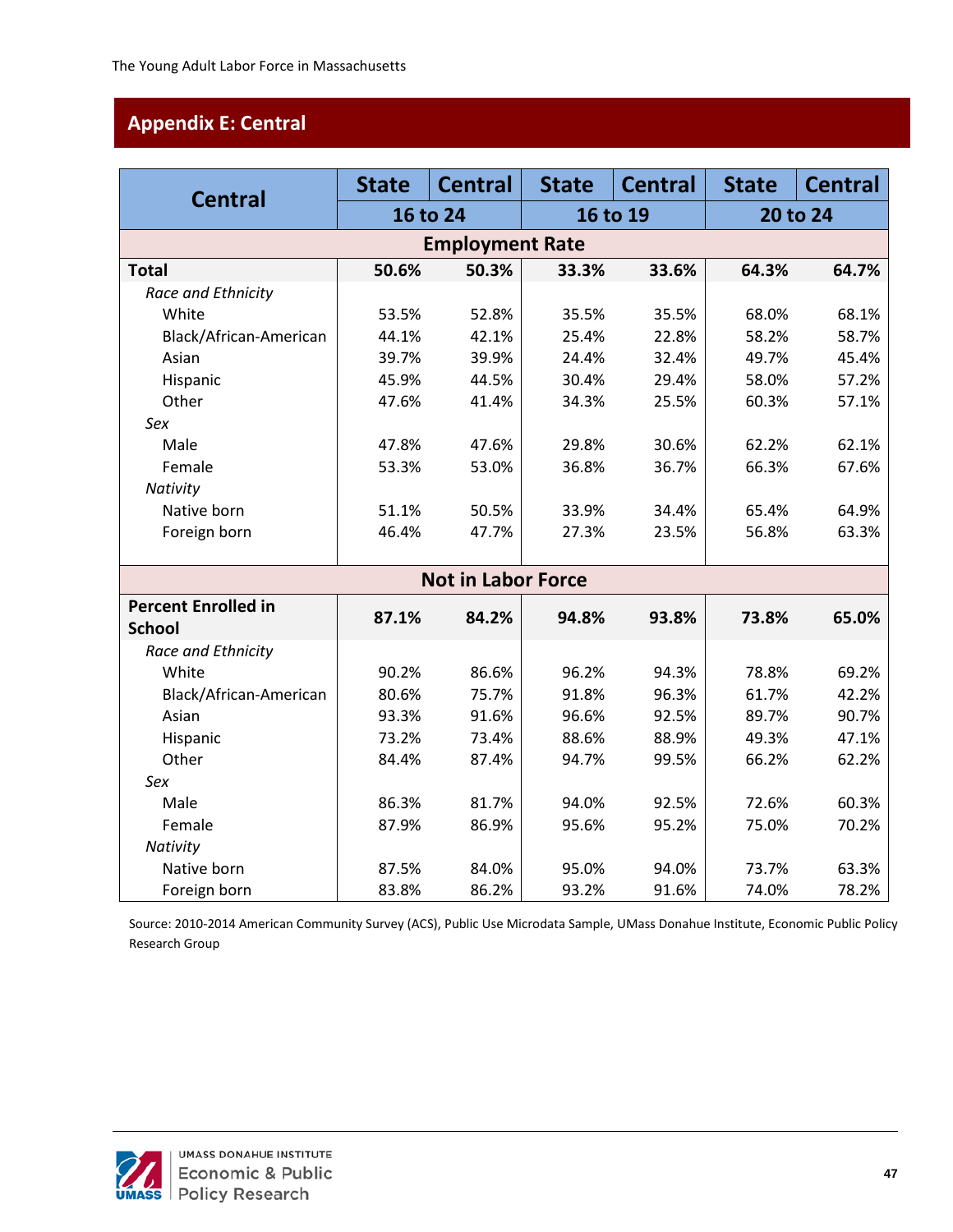|                                  | <b>State</b> | <b>Central</b> | <b>State</b> | <b>Central</b> | <b>State</b> | <b>Central</b> |
|----------------------------------|--------------|----------------|--------------|----------------|--------------|----------------|
| <b>Central</b>                   |              | 16 to 24       |              | 16 to 19       |              | 20 to 24       |
| <b>Percent in Public School</b>  | 60.1%        | 69.0%          | 70.1%        | 75.8%          | 37.8%        | 49.2%          |
| Race and Ethnicity               |              |                |              |                |              |                |
| White                            | 58.4%        | 67.5%          | 67.9%        | 72.9%          | 36.6%        | 50.8%          |
| Black/African-American           | 74.2%        | 74.0%          | 80.5%        | 79.3%          | 58.6%        | 54.5%          |
| Asian                            | 44.7%        | 58.3%          | 60.1%        | 79.6%          | 27.2%        | 35.6%          |
| Hispanic                         | 72.3%        | 77.8%          | 81.5%        | 87.0%          | 46.8%        | 48.4%          |
| Other                            | 61.2%        | 77.2%          | 70.9%        | 83.0%          | 36.7%        | 58.0%          |
| Sex                              |              |                |              |                |              |                |
| Male                             | 62.9%        | 69.1%          | 71.9%        | 74.8%          | 42.2%        | 51.7%          |
| Female                           | 57.1%        | 68.8%          | 68.2%        | 76.9%          | 33.5%        | 46.9%          |
| Nativity                         |              |                |              |                |              |                |
| Native born                      | 61.0%        | 69.5%          | 70.1%        | 76.1%          | 39.4%        | 49.4%          |
| Foreign born                     | 53.1%        | 63.6%          | 70.5%        | 72.6%          | 30.3%        | 48.2%          |
|                                  |              |                |              |                |              |                |
| <b>Percent in Private School</b> | 39.9%        | 31.0%          | 29.9%        | 24.2%          | 62.2%        | 50.8%          |
| Race and Ethnicity               |              |                |              |                |              |                |
| White                            | 41.6%        | 32.5%          | 32.1%        | 27.1%          | 63.4%        | 49.2%          |
| Black/African-American           | 25.8%        | 26.0%          | 19.5%        | 20.7%          | 41.4%        | 45.5%          |
| Asian                            | 55.3%        | 41.7%          | 39.9%        | 20.4%          | 72.8%        | 64.4%          |
| Hispanic                         | 27.7%        | 22.2%          | 18.5%        | 13.0%          | 53.2%        | 51.6%          |
| Other                            | 38.8%        | 22.8%          | 29.1%        | 17.0%          | 63.3%        | 42.0%          |
| Sex                              |              |                |              |                |              |                |
| Male                             | 37.1%        | 30.9%          | 28.1%        | 25.2%          | 57.8%        | 48.3%          |
| Female                           | 42.9%        | 31.2%          | 31.8%        | 23.1%          | 66.5%        | 53.1%          |
| Nativity                         |              |                |              |                |              |                |
| Native born                      | 39.0%        | 30.5%          | 29.9%        | 23.9%          | 60.6%        | 50.6%          |
| Foreign born                     | 46.9%        | 36.4%          | 29.5%        | 27.4%          | 69.7%        | 51.8%          |
|                                  |              |                |              |                |              |                |
| <b>Disconnected Rate</b>         | 9.4%         | 10.6%          | 5.1%         | 5.6%           | 12.9%        | 15.0%          |
| Race and Ethnicity               |              |                |              |                |              |                |
| White                            | 7.3%         | 9.3%           | 3.9%         | 5.3%           | 10.1%        | 12.7%          |
| Black/African-American           | 13.8%        | 13.8%          | 7.3%         | 3.1%           | 18.7%        | 23.0%          |
| Asian                            | 5.9%         | 8.3%           | 3.2%         | 5.5%           | 7.7%         | 10.4%          |
| Hispanic                         | 18.3%        | 17.9%          | 10.0%        | 9.5%           | 24.6%        | 25.0%          |
| Other                            | 12.6%        | 10.8%          | 7.0%         | 1.2%           | 18.0%        | 20.3%          |
| Sex                              |              |                |              |                |              |                |
| Male                             | 11.1%        | 12.8%          | 6.2%         | 6.7%           | 14.9%        | 18.0%          |
| Female                           | 7.8%         | 8.4%           | 3.9%         | 4.5%           | 11.0%        | 11.8%          |
| Nativity                         |              |                |              |                |              |                |
| Native born                      | 9.2%         | 10.8%          | 4.9%         | 5.6%           | 12.7%        | 15.4%          |
| Foreign born                     | 11.7%        | 9.3%           | 6.2%         | 6.2%           | 14.7%        | 11.2%          |

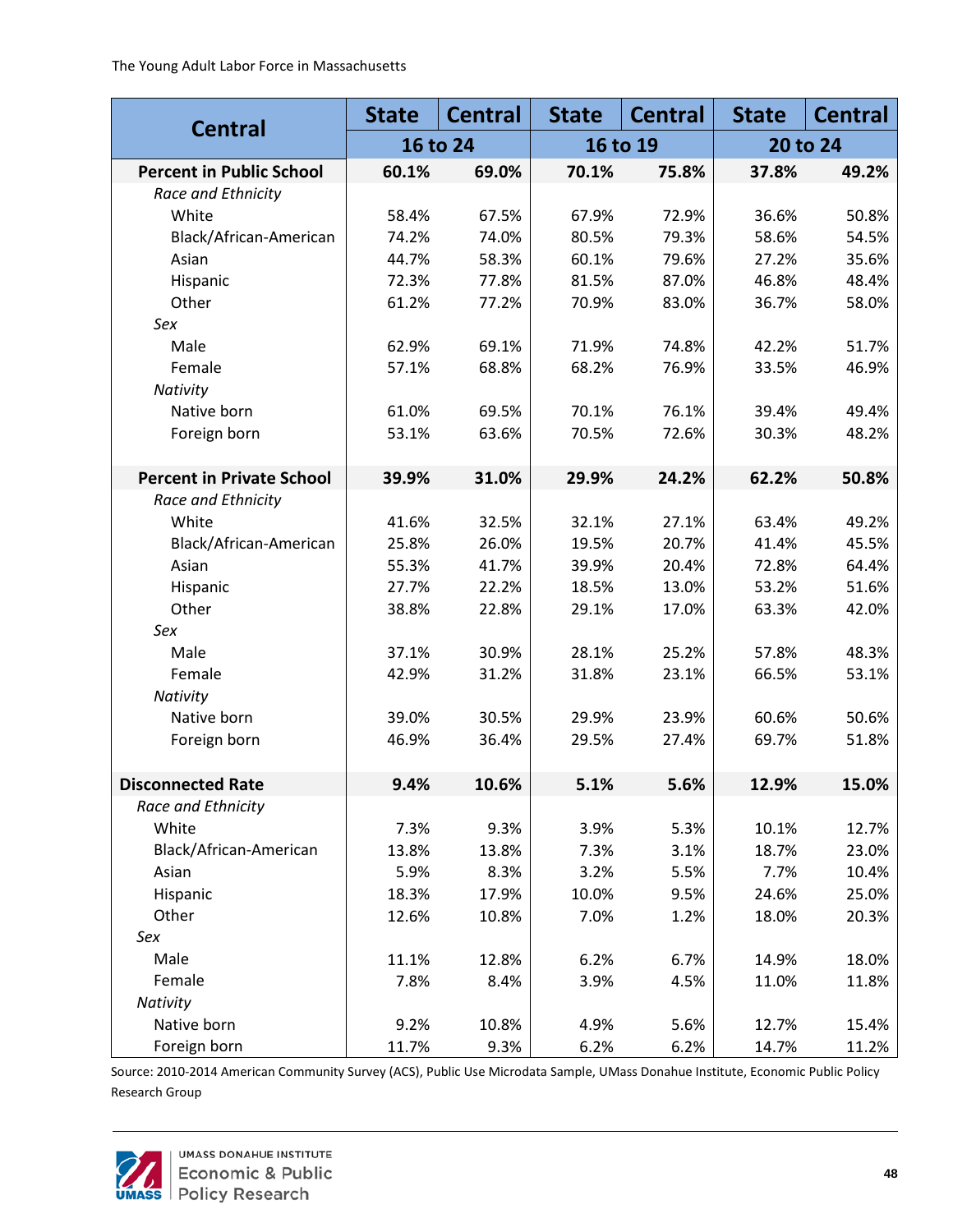| <b>Central</b>                                                         | <b>State</b> | <b>Central</b>                 | <b>State</b> | <b>Central</b> | <b>State</b> | <b>Central</b> |  |  |
|------------------------------------------------------------------------|--------------|--------------------------------|--------------|----------------|--------------|----------------|--|--|
|                                                                        |              | 16 to 24                       | 16 to 19     |                | 20 to 24     |                |  |  |
| <b>Employment Rate by Educational Attainment and School Enrollment</b> |              |                                |              |                |              |                |  |  |
| (16 to 19 years)                                                       |              |                                |              |                |              |                |  |  |
| High school dropout                                                    |              |                                | 27.6%        | 20.3%          |              |                |  |  |
| High school student                                                    |              |                                | 27.1%        | 26.9%          |              |                |  |  |
| High school graduate, not enrolled                                     |              |                                | 57.7%        | 59.2%          |              |                |  |  |
| Some college, not enrolled                                             |              |                                | 65.7%        | 70.8%          |              |                |  |  |
| College student                                                        |              |                                | 34.2%        | 39.8%          |              |                |  |  |
|                                                                        |              |                                |              |                |              |                |  |  |
| <b>Employment Rate by Educational Attainment (20 to 24 year-olds)</b>  |              |                                |              |                |              |                |  |  |
| Less than high school                                                  |              |                                |              |                | 47.6%        | 38.5%          |  |  |
| High school                                                            |              |                                |              |                | 65.9%        | 65.3%          |  |  |
| Some college, no degree                                                |              |                                |              |                | 74.5%        | 75.9%          |  |  |
| Associate's degree                                                     |              |                                |              |                | 84.9%        | 86.4%          |  |  |
| Bachelor's degree or higher                                            |              |                                |              |                | 89.9%        | 90.1%          |  |  |
|                                                                        |              |                                |              |                |              |                |  |  |
|                                                                        |              | <b>Income to Poverty Ratio</b> |              |                |              |                |  |  |
| 50 or below                                                            | 28.8%        | 23.1%                          | 19.6%        | 11.9%          | 32.6%        | 29.6%          |  |  |
| 51 to 100                                                              | 45.5%        | 39.4%                          | 25.6%        | 21.3%          | 58.5%        | 54.9%          |  |  |
| 101 to 200                                                             | 54.9%        | 57.4%                          | 31.3%        | 36.8%          | 70.4%        | 73.0%          |  |  |
| 201 to 300                                                             | 56.8%        | 55.2%                          | 34.3%        | 28.4%          | 73.5%        | 74.9%          |  |  |
| 301 to 400                                                             | 59.6%        | 55.2%                          | 38.7%        | 37.2%          | 76.1%        | 70.5%          |  |  |
| 401 and above                                                          | 57.7%        | 59.6%                          | 38.0%        | 42.3%          | 75.8%        | 76.6%          |  |  |

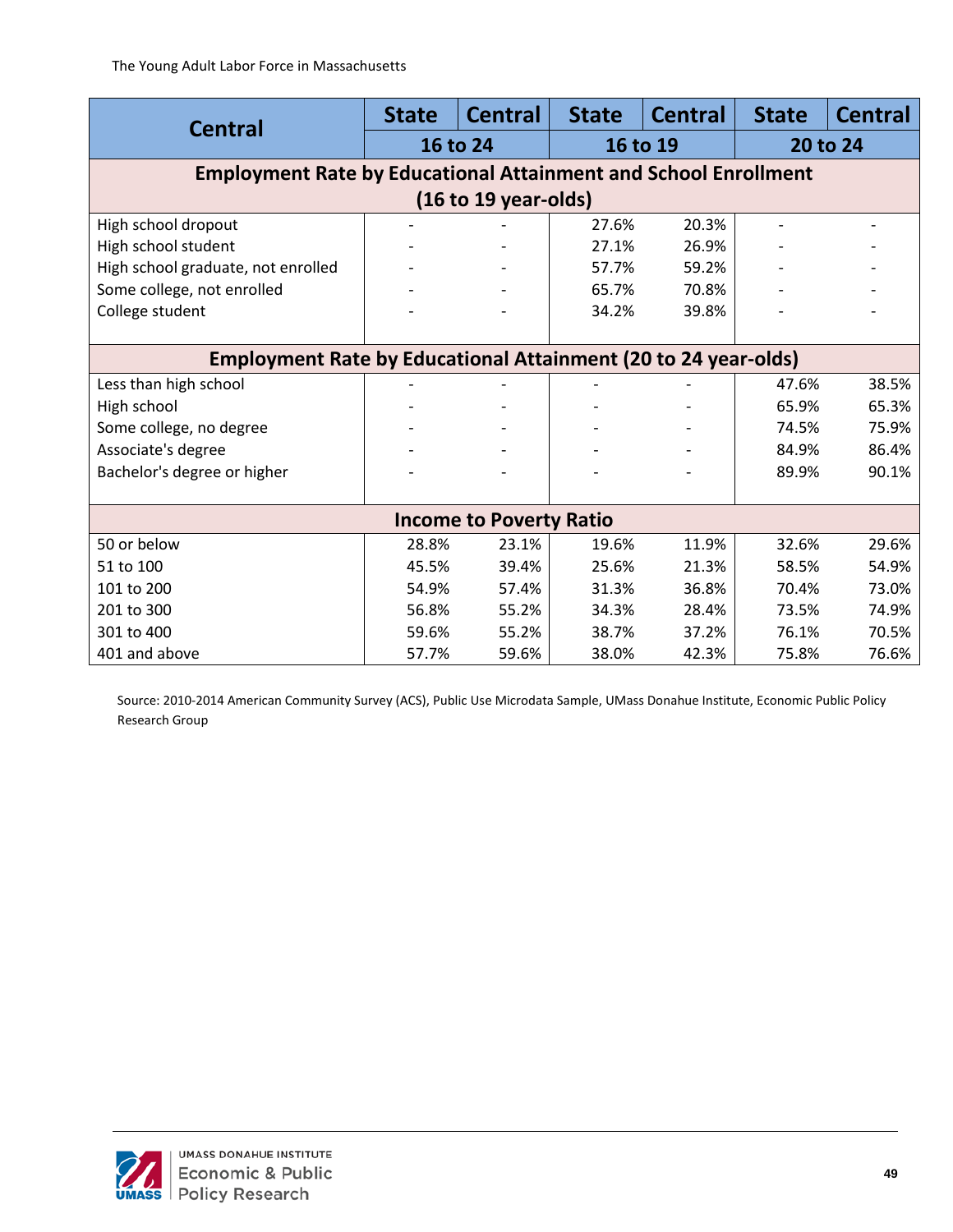# <span id="page-54-0"></span>**Appendix F: Western**

| Western                           | <b>State</b> | Western                   | <b>State</b> | Western | <b>State</b> | Western  |  |
|-----------------------------------|--------------|---------------------------|--------------|---------|--------------|----------|--|
|                                   |              | 16 to 24                  | 16 to 19     |         |              | 20 to 24 |  |
|                                   |              | <b>Employment Rate</b>    |              |         |              |          |  |
| <b>Total</b>                      | 50.6%        | 45.9%                     | 33.3%        | 30.1%   | 64.3%        | 58.8%    |  |
| Race and Ethnicity                |              |                           |              |         |              |          |  |
| White                             | 53.5%        | 49.6%                     | 35.5%        | 32.1%   | 68.0%        | 63.6%    |  |
| Black/African-American            | 44.1%        | 34.6%                     | 25.4%        | 21.6%   | 58.2%        | 44.0%    |  |
| Asian                             | 39.7%        | 36.8%                     | 24.4%        | 30.3%   | 49.7%        | 41.4%    |  |
| Hispanic                          | 45.9%        | 38.4%                     | 30.4%        | 26.1%   | 58.0%        | 50.2%    |  |
| Other                             | 47.6%        | 43.3%                     | 34.3%        | 29.8%   | 60.3%        | 56.2%    |  |
| Sex                               |              |                           |              |         |              |          |  |
| Male                              | 47.8%        | 41.7%                     | 29.8%        | 25.0%   | 62.2%        | 55.5%    |  |
| Female                            | 53.3%        | 49.9%                     | 36.8%        | 35.0%   | 66.3%        | 61.9%    |  |
| Nativity                          |              |                           |              |         |              |          |  |
| Native born                       | 51.1%        | 45.7%                     | 33.9%        | 29.4%   | 65.4%        | 59.3%    |  |
| Foreign born                      | 46.4%        | 48.8%                     | 27.3%        | 40.0%   | 56.8%        | 53.8%    |  |
|                                   |              |                           |              |         |              |          |  |
|                                   |              | <b>Not in Labor Force</b> |              |         |              |          |  |
| <b>Percent Enrolled in School</b> | 87.1%        | 84.1%                     | 94.8%        | 92.7%   | 73.8%        | 70.6%    |  |
| Race and Ethnicity                |              |                           |              |         |              |          |  |
| White                             | 90.2%        | 90.4%                     | 96.2%        | 96.8%   | 78.8%        | 79.9%    |  |
| Black/African-American            | 80.6%        | 79.2%                     | 91.8%        | 85.6%   | 61.7%        | 69.9%    |  |
| Asian                             | 93.3%        | 97.1%                     | 96.6%        | 98.4%   | 89.7%        | 95.9%    |  |
| Hispanic                          | 73.2%        | 59.7%                     | 88.6%        | 78.6%   | 49.3%        | 29.4%    |  |
| Other                             | 84.4%        | 81.1%                     | 94.7%        | 98.6%   | 66.2%        | 55.7%    |  |
| Sex                               |              |                           |              |         |              |          |  |
| Male                              | 86.3%        | 83.4%                     | 94.0%        | 91.6%   | 72.6%        | 70.5%    |  |
| Female                            | 87.9%        | 84.7%                     | 95.6%        | 93.9%   | 75.0%        | 70.6%    |  |
| Nativity                          |              |                           |              |         |              |          |  |
| Native born                       | 87.5%        | 84.3%                     | 95.0%        | 92.8%   | 73.7%        | 70.4%    |  |
| Foreign born                      | 83.8%        | 81.8%                     | 93.2%        | 92.1%   | 74.0%        | 72.0%    |  |

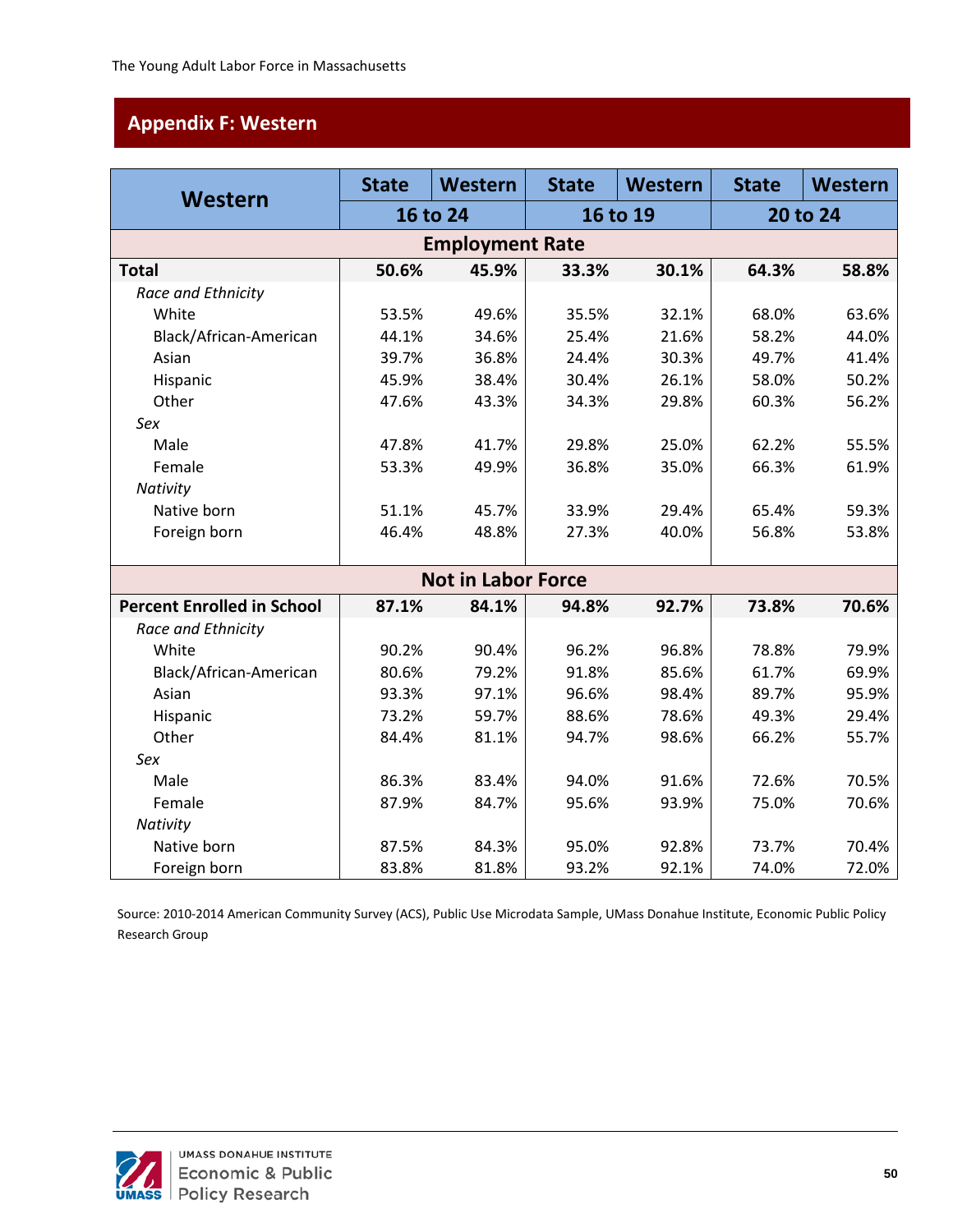| Western                          | <b>State</b> | Western | <b>State</b> | Western | <b>State</b> | Western |
|----------------------------------|--------------|---------|--------------|---------|--------------|---------|
|                                  | 16 to 24     |         | 16 to 19     |         | 20 to 24     |         |
| <b>Percent in Public School</b>  | 60.1%        | 73.3%   | 70.1%        | 77.9%   | 37.8%        | 63.8%   |
| Race and Ethnicity               |              |         |              |         |              |         |
| White                            | 58.4%        | 71.6%   | 67.9%        | 76.3%   | 36.6%        | 62.4%   |
| Black/African-American           | 74.2%        | 68.9%   | 80.5%        | 73.2%   | 58.6%        | 61.2%   |
| Asian                            | 44.7%        | 70.2%   | 60.1%        | 64.0%   | 27.2%        | 75.8%   |
| Hispanic                         | 72.3%        | 86.9%   | 81.5%        | 90.3%   | 46.8%        | 72.3%   |
| Other                            | 61.2%        | 70.1%   | 70.9%        | 82.2%   | 36.7%        | 39.1%   |
| Sex                              |              |         |              |         |              |         |
| Male                             | 62.9%        | 78.5%   | 71.9%        | 81.5%   | 42.2%        | 72.1%   |
| Female                           | 57.1%        | 68.1%   | 68.2%        | 74.3%   | 33.5%        | 55.5%   |
| Nativity                         |              |         |              |         |              |         |
| Native born                      | 61.0%        | 73.2%   | 70.1%        | 77.9%   | 39.4%        | 63.2%   |
| Foreign born                     | 53.1%        | 74.5%   | 70.5%        | 78.9%   | 30.3%        | 68.9%   |
|                                  |              |         |              |         |              |         |
| <b>Percent in Private School</b> | 39.9%        | 26.7%   | 29.9%        | 22.1%   | 62.2%        | 36.2%   |
| Race and Ethnicity               |              |         |              |         |              |         |
| White                            | 41.6%        | 28.4%   | 32.1%        | 23.7%   | 63.4%        | 37.6%   |
| Black/African-American           | 25.8%        | 31.1%   | 19.5%        | 26.8%   | 41.4%        | 38.8%   |
| Asian                            | 55.3%        | 29.8%   | 39.9%        | 36.0%   | 72.8%        | 24.2%   |
| Hispanic                         | 27.7%        | 13.1%   | 18.5%        | 9.7%    | 53.2%        | 27.7%   |
| Other                            | 38.8%        | 29.9%   | 29.1%        | 17.8%   | 63.3%        | 60.9%   |
| Sex                              |              |         |              |         |              |         |
| Male                             | 37.1%        | 21.5%   | 28.1%        | 18.5%   | 57.8%        | 27.9%   |
| Female                           | 42.9%        | 31.9%   | 31.8%        | 25.7%   | 66.5%        | 44.5%   |
| Nativity                         |              |         |              |         |              |         |
| Native born                      | 39.0%        | 26.8%   | 29.9%        | 22.1%   | 60.6%        | 36.8%   |
| Foreign born                     | 46.9%        | 25.5%   | 29.5%        | 21.1%   | 69.7%        | 31.1%   |
|                                  |              |         |              |         |              |         |
| <b>Disconnected Rate</b>         | 9.4%         | 11.8%   | 5.1%         | 7.1%    | 12.9%        | 15.7%   |
| Race and Ethnicity               |              |         |              |         |              |         |
| White                            | 7.3%         | 7.8%    | 3.9%         | 4.0%    | 10.1%        | 10.8%   |
| Black/African-American           | 13.8%        | 18.7%   | 7.3%         | 11.8%   | 18.7%        | 23.7%   |
| Asian                            | 5.9%         | 2.2%    | 3.2%         | 0.9%    | 7.7%         | 3.2%    |
| Hispanic                         | 18.3%        | 27.0%   | 10.0%        | 17.7%   | 24.6%        | 35.8%   |
| Other                            | 12.6%        | 14.3%   | 7.0%         | 7.0%    | 18.0%        | 21.2%   |
| Sex                              |              |         |              |         |              |         |
| Male                             | 11.1%        | 14.6%   | 6.2%         | 9.7%    | 14.9%        | 18.7%   |
| Female                           | 7.8%         | 9.3%    | 3.9%         | 4.6%    | 11.0%        | 13.0%   |
| Nativity                         |              |         |              |         |              |         |
| Native born                      | 9.2%         | 11.8%   | 4.9%         | 7.2%    | 12.7%        | 15.7%   |
| Foreign born                     | 11.7%        | 12.0%   | 6.2%         | 5.6%    | 14.7%        | 15.7%   |